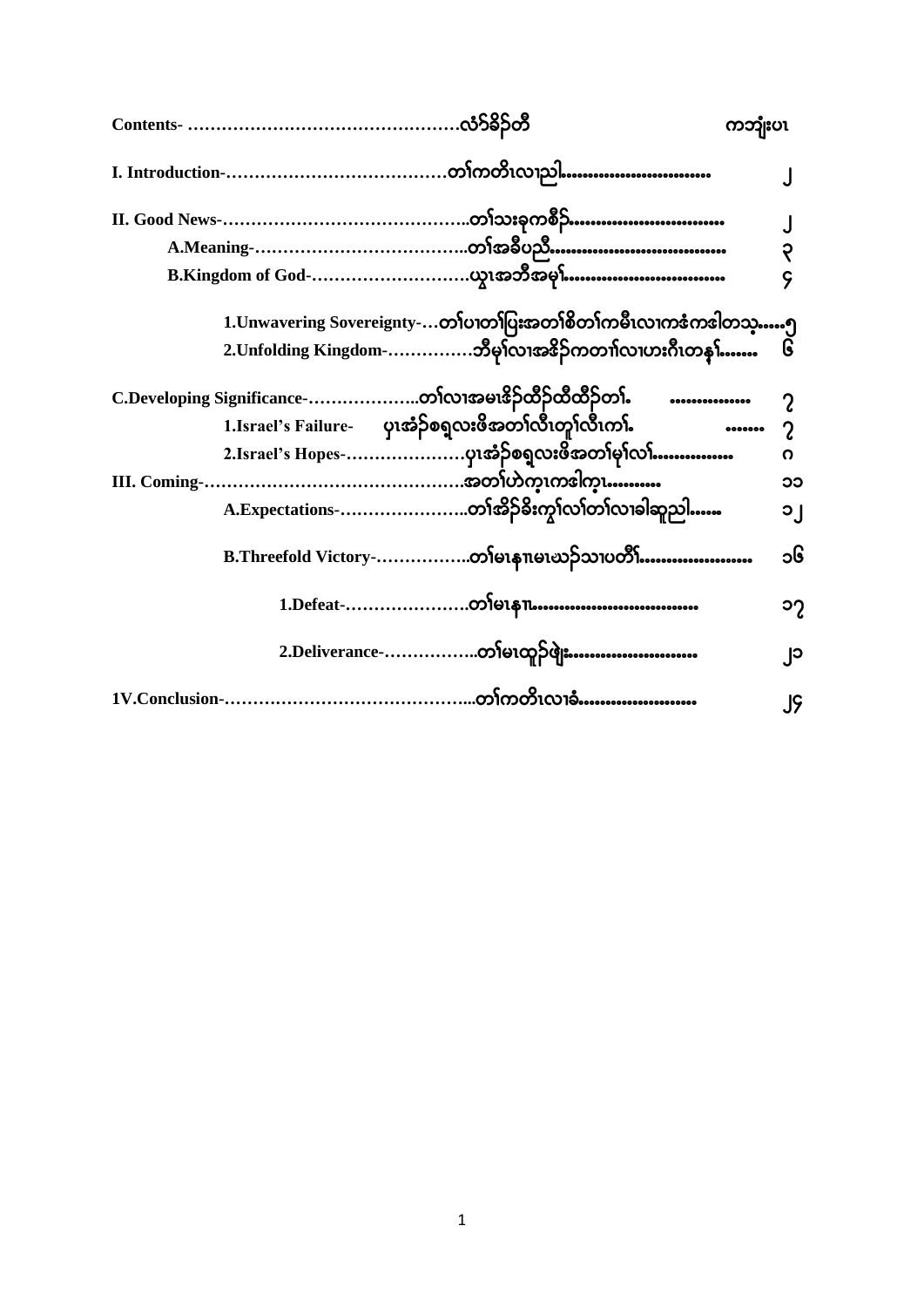#### Kingdom and Covenant in the New Testament: ဘီမုနီးတ၊်အည်လီးအီလီးလ၊လံ>်စီဆုံအသီတကတြူ၊  $Lesson Two : **co** for  $\delta$$ </u> The Kingdom of God : **ယူးအဘီအမှ**ါ်

### INTRODUCTION-တၢ်ကတိၤလၢညါ.

တဘျီလၤ်လၤ်ဖဲလၢနဖးဘဉ်တၤ်ယဲၤပူလၢအအိဉ်ယါယှာ်အသးဒီးတၢ်ဂ့ၢ်တၢ်ကျိၤလၢအဖိးမံလိ႒်အ သးနူဉ်ႇတၢ်ဂ္ဂါတကျိၤလၢပကြားသူဉ်ညါအီၤတဖဉ်လီၤမၢ်ကွံာ်သူဝဲနူဉ်လီၤႉဘဉ်ဆဉ်ကျဲအိဉ်ဝဲတဘိလၢတၢ်ပ ့ ဉ်ဟးဆုံးကွဲာ်တၢ်ကီတၢ်ခဲသူဉ်တဖဉ်အံၤမ္၊်ဝဲတၢ်ဒုးလီၤက်လိ>်နသးတၢ်လၢအရှုဒိဉ်ကတၢၢ်တမံၤ–မ္မတမ္၊် တၢ်တခါခါလၢတၢ်ယဲၤပူအပူၤတယှၢ်အံၤဝံၤဒီးဒုးဘဉ်ထွဲအီၤတဘျီဘဉ်တဘျီန္ဥာ်တက္နၤ်န္မီရိလၢတၢ်မၤနိဉ်ဃာ် တၢဴဂုၢိခိဉ်သုဉ်တမံၤလၢပတၢ်ဆိကမိဉ်ပူၤန္ဉာပထံဉ်န့ၢ်က္ၤတၢဴဂုၢ်တၢ်ကျိၤလီၤတၢ်လီၤဆဲးလၢတၢ်တမံၤယီပူၤသ့ ဝဲန္ဥ်ာလီၤႉကျဲအိဥ်ဝဲအါဘိလၢတၢိဖိတၢ်လံၤတခါယီမွၢ်တၢ်လၢအမွၢ်အတိဖဲလၢပဃုထံဥ်သူဥ်ညါန၊်ပၢါက္ၤတ၊် မၤလိယွၤဂ့ၢ်ပိညါလၢလံာ်စီဆုံအသိတကတြွုပူးနူဉ်လီၤႉဖဲလၢပစးထိဉ်ခူဉ်ထိဉ်ဟ်ဖျါထိဉ်က္ၤလံာ်စီဆုံအ ဆၢဖိတဖဉ်ႇပဃုထံဉ်တၢ်အါမံၤလီၤတံၢ်လီၤဆဲးအဆၢကတိၢ်ပတၢ်သူဉ်ညါလၢအခဵဉ်ထံးတဖဉ်လီၤမၢ်ကံ့ာ်သူ စ္န္ကုံကိုးန္ဥ်ာလီၤႉလၢတ္ပုံန္ဥ်ာအက္လက္သည္ ဂတ္လုံဂဘၤလ္တုပ္ႏွင့္အက္လက္လည္းမွဴးတုပ္ခ်က္လာအစ္ပါဒီဥပာတ္ကုပ္လာ လံာ်စီဆုံအသိတကတြစေပူးအပူးအားသည်ထွက္၊အီးတဘျီဘဉ်တဘျီအယိန္**ဉ်လီး** 

တၢ်ဝဲအံၤမ္၊်တ္၊်မၤလိအတက္နိဉ်ႇဘီမု၊်ဒီးတ္၊်အ၊ဉ်လီၤအီလီၤအသီလ၊လံာ်စီဆုံအသီတကတြ၊်ပူၤဒီး ပဒုးအိဉ်ထိဉ်အခိဉ်တီမှ1်ဝဲ–**(ယူၤအဘိအမှ1်).**လၢတၢ်မၤလိတခါအံၤအပူၤပကဟ်ဖျါထိဉ်တၢ်ဂ္ဂါလၢအကါဒိဉ် တမံၤဘဉ်ဃးဒီးတၢ်သိဉ်လိလ၊လ်ာ်စီဆုံအသိတကတြာအပူၤလၢအမ္ပါဝဲယူၤအဘီအမှါနဉ်လီၤၗ်ပထံဉ်ဘဉ် တၢ်ဂ္ဂါမိါပု၊်လၢအဘဉ်ဃးဒီးယွၤအဘိအမှၢ်အံၤမ့၊်တၢ်ဂ္ဂါလၢအရှုဒိဉ်ကတၢၢ်လ၊လံာ်စီဆုံအသိတကတြူ၊်အ ပူးနူဉ်တၢ်ကဘဉ်န၊်ပၢါအီးဂူးဂူးဘဉ်ဘဉ်,တ၊်မၤလိယွၤဂူ၊်ပီညါလ၊အမ္န၊်ဘီမု၊်နူဉ်လီးႉလံာ်မဲာ်ဖျာဉ်လ၊အဂၤ တဖျာဉ်–ပထံဉ်ဘဉ်လ၊ပုၤကွဲးလံာ်စီဆုံအသီတကတြွာ်ခဲလၢာ်ဃဉ်ဃဉ်ကွဲးဂ္ဂၤထိဉ်ႇကွဲးလဲၤ်ထိဉ်ဝဲထူဂ္ဂၤ်ယွၤ ကျိုး,ဒီးအဝဲသူဉ်တဖဉ်ကျဲးစၢးဟူဉ်လီၤသးလၢတၢ်ဒုးန၊်ပၢၢ်ဘဉ်ယးဒီးယွၤအဘိအမှၢ်ခါဆူညါအဂ္ဂၢ်နူဉ်လီၤႉ လ၊တၢ်နူဉ်အယိႇပကၰသူဉ်ညါနၢ်ပၢၢ်ဘဉ်ယးယွၤအဘိအမှၢ်အခိပညီလ၊လံာ်စီဆုံအသိတကတြူ၊်လ၊တ၊် ထံဉ်ခံမံၤ.

(၁) ပကကွါလံာ်စီဆုံအသိတကတြူ၊်အပှၤကွဲးလံာ်တဖဉ်ကတိၤတၢ်ဘဉ်ဃးတၢ်သးခုကစိဉ်ဒီးဘီမု၊်အဂ္ဂါအ ကျိုးနူဉ်လီး.

(၂) ပကဟ်ဖျါထိဉ်တၢ်လၢဘိမုၢိန္ဉ်ဟဲအိဉ်ထိဉ်န်လဲဉ်နီးနိဉ်စိလ၊ဘိမု၊်အဂၤခဲလၢာ်အဖီခိဉ်န်အဝဲ သူဉ်တဖဉ်ကွဲးတ့ၢ်ဝဲအသိးနူဉ်လီၤ.တၢ်ဂူၢ်ခိဉ်သူဉ်ခံထံဉ်အံၤကမၤစၢၤပုၤလၢပကထံဉ်ဘဉ်တၢ်စူၢ်တၢ်နှာ်လၢအ ဘဉ်ဃးဒီးယွၤအဘီအမှၢ်လၢအပၢဘဉ်တၢ်အပတိၢ်ခဲလၢာ်လ၊လံာ်စီဆုံအသီတကတြှၢ်အပူၤန္ဉာလီၤ.ပကစး ထိဉ်အဆိကတၢါလ၊တၢ်ကစိဉ်အမှာ်လ၊အဘဉ်ဃးဒီးဘီမှၢ်အဂ္ဂါနူဉ်လီၤႉ

## Good News-တၢ်သးခုကစိဉ်

အါတက္န္ကုပ္႐က္မႈဂၤသူဉ်ည္ပါလံုာစီဆုံအသိတတြူကေတာ့ကိုသည္ေပးဒီးထူဂ္စ္ပါယ္ရွၤက္ပို႕ယ္ရွၤဂ္စ္ပါပီည္ပါ မ္)တ္)လ၊အအွဲဉ်ယ္ပါယုဉ်လွှာအသးဒီးတျပံုအျမံၤဒီးပန္)ပ္ပူအီၤကီဒိဉ်မႈလိၤ့ဘ္၃်ဆဉ်လုံဉစ္စီဆုံအသိတက တြှာ်အံၤမ့္ပ်အိဉ်ဝဲထဲလံာ်တဘုဉ်ဓိၤဒီးသိဉ်လိပုၤကိႏဂၤဒဲးလၢပကြားကျဲးစားနှၤ်ပၢါဒီးအိဉ်မှုထွဲမၤထွဲလၢတၤ် အိဉ်မူပူးနှဉ်တၢ်ဂွါခိဉ်သွဉ်ကမ့ါ်ဝဲတါသးခုကစီဉ်နူဉ်လီး လ၊တၢ်ဂွါဒ်အံၤအယိပုၤအိဉ်ဝဲအါဂၤအၢဉ်လီၤတူါ လိ>်ဝဲလၢပမ့္ပ်တန္ပါပၢါတၤ်သးခုကစီဉ်ဘဉ်ယးဒီးခရံာ်အတၤ်သးခုကစီဉ်န္ဥာ်ပတၤ်သူတၤ်ဘဉ်လၤတၤ်နၤ်ပၢၤ် လံာ်စီဆုံအသိတကတြှါလၢအမှါဝဲယွၤဂ္ဂါပိညါနူဉ်တါနဉ်ပၢါအီၤတတုၤတထိဉ်ဘးဘဉ်နူဉ်လီၤ အဝဲအံၤကမ္ါ တၢဴသံကွၢ်ဒီးကဘဉ်တၢဴဟ်ဖျါထီဉ်အီၤ–ဘဉ်မနုၤယိတၢ်သးခုကစီဉ်မှတမ့ၢ်ႇတၢဴကစီဉ်လၢအမှာ်ႇခီဖိျလၢတၢ် န္ဉာိအယိႇလံာ်စီဆုံအသိတကတြုၫ်တၢ်မၤလိယ္ငၤဂ္၊်ပိညါအကါ<sup>ဒ္ဌ</sup>ဉ်ဝဲန္ဉာ်ဓါႉဘဉ်မနုၤအယိတၢ်စူၢ်တၢ်နှာ်ဘဉ်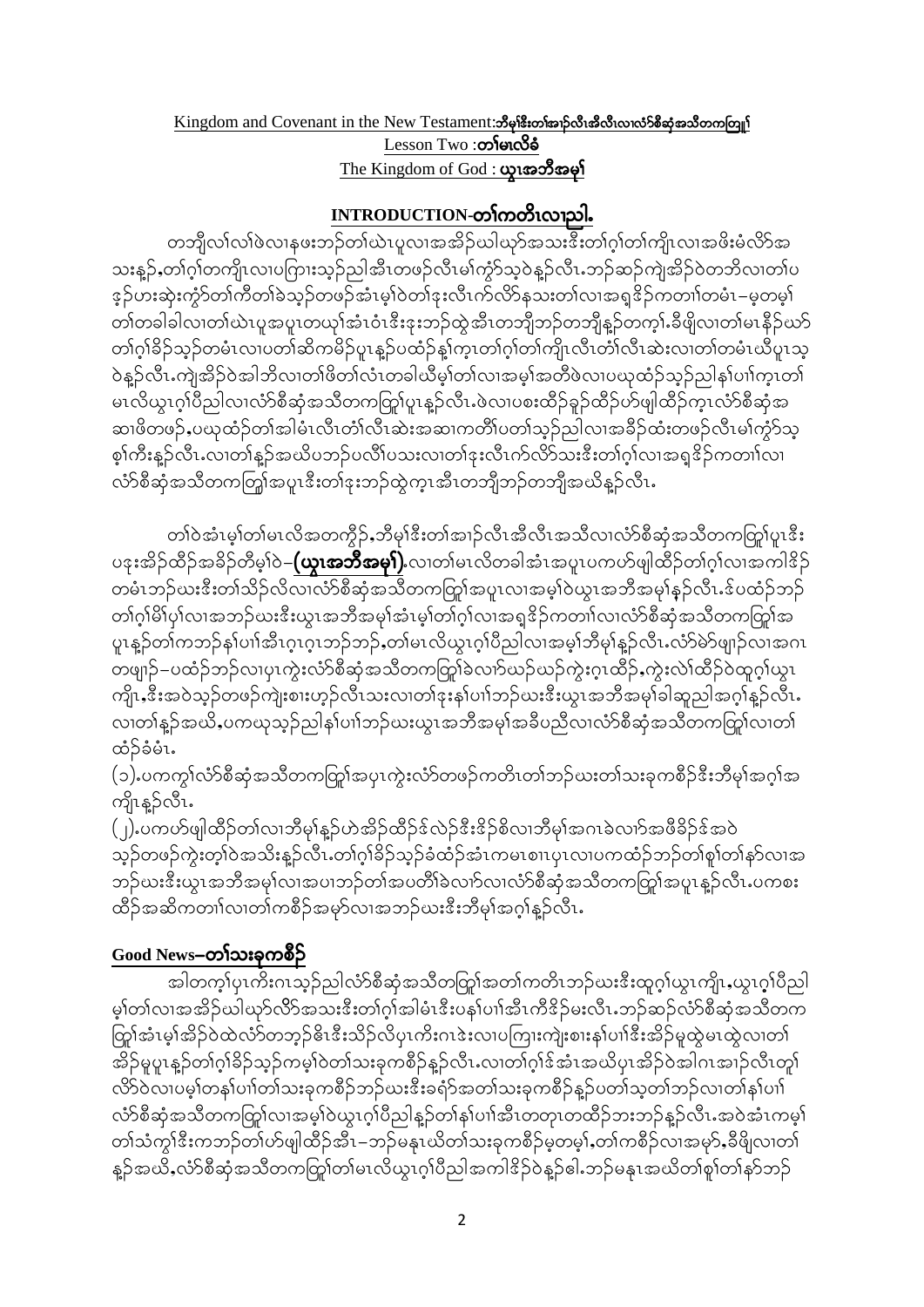တၢ်ထံဉ်နှၤ်အီၤလၢလံာ်စီဆုံအသိတကတြှၢ်အပူၤအါနှၤ်ဒံးတၢ်စူၢ်တၢ်နှာ်တမံၤလဲဉ်ႉဒ်ပထံဉ်ဘဉ်အီၤအသိးတၢ် သးခုကစိဉ်အံၤမ္ပါတၤ်လၢအါ ${}^{2}_{3}$ ဉ်လၢလံာစိဆုံအသိတကတြု၊်အပူၤမ္ပါလၢတၤ်သးခုကစိဉ်အဝဲအံၤစဲဘူးလိာ်အ သးဒီးတၢ်သိဉ်လိလၢကစၢ်ယူၤအဘိအမှၢ်အယိန္ဥာလိၤႉဒီးတၢ်စူၢ်တၢ်နှာ်လၢအမှၢ်ဝဲတၢ်ကစီဉ်ဘဉ်ဃးဒီးကစၢ် ယွၤအဘီအမုၢ်အံၤန္ဥ်ာန္းဟူးဒုးဂဲၤဒီးမၤဂ္ၤထိဉ်ကယဲၤ်လံာ်စီဆုံအသီတကတြု၊်လၢတၢ်မၤလိယွၤဂ္ပ္၊ပိည္ပါတ္၊ ဆိကမိဉ်အဇိဉ်အယိ9်ခဲလျာနဉ်လီၤႉပကကွါတါသးခုကစီဉ်လ၊အဘဉ်ယးဒီးတါသးခုကစီဉ်အဂ္ဂါအိဉ်ဝဲ သၢပတိ၊်

(၁) ပကဆိကမိဉ်သကိႏတၢ်ကတိၤအခ်ီပညီလၢအဘဉ်ဃးဒီးတၢ်ကစိဉ်လၢအမှာ်မှတမ့ၢ်တၢ်သးခုကစိဉ်. (၂) ပကဘဉ်ယုသွဉ်ညါတၢ်ဆိကမိဉ်ဆိကမးအခိဉ်တယာ်လၢအဘဉ်ယးဒီးယွၤအဘိအမှ)် (၃) ပကကွါယုကဒါက္ၤတၢ်မၤဒိဉ်ထိဉ်ထိထိဉ်တၢ်ဂ္ဂါခိဉ်သူဉ်တခါအံၤအခ်ီပညီလၢလံာ်စီဆုံအတၢ်စံဉ်စိၤတဲ စိၤအပူၤ.ပကစးထိဉ်လၢတၢ်ကတိၤအခ်ီပညီလၢအမ္]်ဝဲတၢ်သးခုကစိဉ်ဘဉ်ဃးဒီးကစ္ပါယွၤအဘိအမှါနဉ်  $\mathring{\infty}$ l.

## Meaning-တၢ်အခ်ဳပညီ

(ယွၤအဘီမု၊်တၢ်သးခုကစိဉ်အံၤမ္၊်ဝဲကျဲတဘိလ၊တ၊်ကတိၤဘဉ်ယးတ၊်ကစိဉ်လၢအမှာ်တဲဖျါထိဉ် ဘဉ်ယးဒီးစီၤပၤႇကစၢ်ယွၤလၢကျဲလီၤလီၤဆီဆီအပူၤန္ဥပဆိကမိဉ်ဘဉ်ယးလံာ်စီဆုံအသိတကတြူကတိၤ ဖျါထိဉ်တၢ်ဘဉ်ယးဒီးကစၢ်ယှဉ်ရူးခရံှ်,တၢ်ဝဲအံၤမ့ၢ်တၢ်ဘိးဘဉ်သ္ဥညါလၢံံစီၤပၤအတၢ်ဟဲ",ဘဉ်ဆဉ်တ မ့္ပ်ထဲလ၊စီၤပၤအတၤ်ဟဲႇမ့မ့္ပ်ယ္လၤအဖိခ္ဂါႇစီၤပၤအဖိခွါလ၊ကစၤ်ယ့ဉ်ရူးခရံာ်ဘဉ်တၤ်တဲဖျါတ္ၤ်လီးႇဒီးတၤ် ကတိၤဖျါထိဉ်အီၤလၢအတၢ်သံဒီးအတၢ်ဂဲၤဆၢထၢဉ်သမှုထိဉ်က္ၤဘဉ်တၢ်အၢဉ်လီၤတူ၊်လိာ်အီၤလၢအမှ္<sup>ရှိ</sup>စီၤ ပၤန္နဉ်လီၤႉလၢတၢ်န္ဉာ်အယိႇလၢအဝဲအာမာအိုးအာမာမိုးတာကစိဉ်လၢအမှာ်အံၤတဲဖျါထိဉ်တၢ်လၢအဟဲကဲ ထိဉ်တ့ၢ်လံအသးတမံၤမံၤလံန္ဉ်လီၤႉအဝဲအံၤအိဉ်ဒီးတၢ်မၤလိလၢပကမၤလိန္၊်အီၤလၢပတၢ်အိဉ်မူအပူၤဒ် လဲဉ်အဂ္ဂါန္ဉ်ာလီၤ.ဘဉ်ဆဉ်တၢ်ကစိဉ်လၢအမှာ်အံၤမ့ၢ်ကစၢ်ယှဉ်ရူးခရံာ်အတၢ်ဟဲႇအဝဲမၤနၢၤတၢ်သံလၢတၢ် လီၤလိဉ်လီၤလးလၢတၢ်သံအပူၤလၢတၢ်သူဉ်ညါတမံၤမံၤအယိကစၢ်ယွၤတဲဖျါထိဉ်နှုပုၤလၢတၢ်သးခုကစိဉ်ဝဲ အံၤဟဲအိဉ်ထိဉ်အသးဝံၤလံႉလၢကျဲဒ်လဲဉ်ဂ္ၤဒ်လဲဉ်ဂ္ၤႇတၢ်အၢဉ်လီၤအီလီၤအိဉ်ဒံးလၢတၢ်ကဘဉ်မၤပုဲၤက္ၤ အီၤလၢတၢ်သးခုကစိဉ်အံၤန္ဥတၢ်ကဘဉ်အိဉ်မူထွဲမၤထွဲကူၤအီၤတုၤလၢတၢ်အစိၤကတၢၢ်နူဉ်လီၤ).

Dr. Richard Lints

လ၊လံာ်လူၤကဉ်၄း၄၃–ကစါယ့ဉ်ရူးကွဲးကတၢါအတၢ်တိာတ၊်မှါလ၊်ကွ၊်စိလ၊အဘဉ်ဃးဒီးအတ၊် ဖုံးတျ်မၤလၢကျဲဒ့်အံၤ်္ပယဘဉ်စံဉ်တဲၤတဲလိၤတၢ်သးခုကစိဉ်လၢဝ္နာအဂၤစ္စ္မာကိုးလိၤ… အဂ္ဂါဒ့်အံၤမ္နု လ၊တၢ်အံၤအဂ္ဂါဒီးႇတၢဴမၢလိၤယၤလီၤ.''တၢဴကတိၤအဖျုဉ်''တၢဴသးခုကစိဉ်''အိဉ်ဖျါဝဲထဲတဘိုုဓိၤလ၊လံာ် လူၤကဉ်၄း၄၃ႇတၢ်သးခုကစိဉ်အတၢ်ဆိကမိဉ်အတၢ်ထံဉ်အံၤန္ဥ်ဘဉ်တၢ်ယၢၤထိဉ်အီၤခံဘျီလၢလံာ်စီဆုံတ ဆၢအံၤအပူၤန္ဉာ်လီၤႉတၢ်ကတိၤတကျိၤ်ဴတၢသးခုကစိဉ်ႛႛဟဲလၢဟ္းလ္ၟာ်အကျိဉ်(euangelion)အံၤဘဉ်တၢ် ယၤထိဉ်အီၤ(၇၆)ဘျိအံၤလၤလံာ်စီဆုံအသိတကတြူကေမျာန္ဥလီၤႉတၢ်ကတိၤအဖျာဉ်အခ်ဳပညီ(euangelion) ကတိၤဖျါထိဉ်တၢ်အခ်ဳပညီတမံၤလၢအလီၤက်ဒီးတၢ်ဘိးဘဉ်သူဉ်ညါလၢအဂ္ဂၤ,မ့တမ့ၢ်တၢ်ကစိဉ်လၢအမှာ်တ ယုန္နဉ်လီး.

ဘဉ်ဆဉ်လ၊လံာ်စီဆုံတဆ၊အံၤအပူၤကစၢ်ယှဉ်ရူးခရံာ်နိ $\mathfrak f$ ကစၢ် $\mathfrak s$ ဉ်စဲ $\mathfrak s$ စဲအာဉ်စံဉ်တဲၤတဲလီၤ ယ္စ္ကၤအဘိအမုုအတုုသးခုုကစ္ခ်ဥ္နဲ႕လုုဟူးလ္ကဥ္မ်အကျိုဥဘဥတုုကျိုဥထုုက္ခ်ဳပ္မႈ္မ်ဳိး တုုတ္ဖြဲျထိ၌" အံ့ၤမ္နုု၀ဲ euangelizo"ိန္ဉ်လီၤႉတၢ်ကတိၤတဖျာဉ်အံၤဟဲဒဉ်တမံၤယိလၢဟူးလှဉ်အတၢ်ကတိၤအဖျာဉ်ဒ်အမ္iဝဲ euangelion, ဒီးအခ်ဳပညီမှ1်ဝဲတက်ပဲဖျါထိဉ်တၢ်ႇိမ္စတမ့္ပ်တၤ်ဘိးဘဉ်သူဉ်ညါတၤ်သးခုကစိဉ်ႉိတၤ်ကတိၤအ ဖျာဉ်အံၤအိဉ်ဖျါထိဉ်ဝဲ(၅၄)ဘိုုလၢလံာ်စီဆုံအသိတကတြွာ်အံၤအပူၤန္နဉ်လီၤ.တၢ်ကတိၤတဖျာဉ်အံၤဘဉ်တၢ် ယၢၤထိဉ်အီၤတဘျီဘဉ်တဘျိ,တၢ်ဟ်ဖျါထိဉ်တၢ်အကါဒိဉ်ကတၢၤ်လၢပုၤကွဲးလံာ်စီဆုံအသိတကတြူ၊်တဖဉ် အတၢ်ဆိမိဉ်ဆိကမးအပူၤန္နဉ်လီၤႉ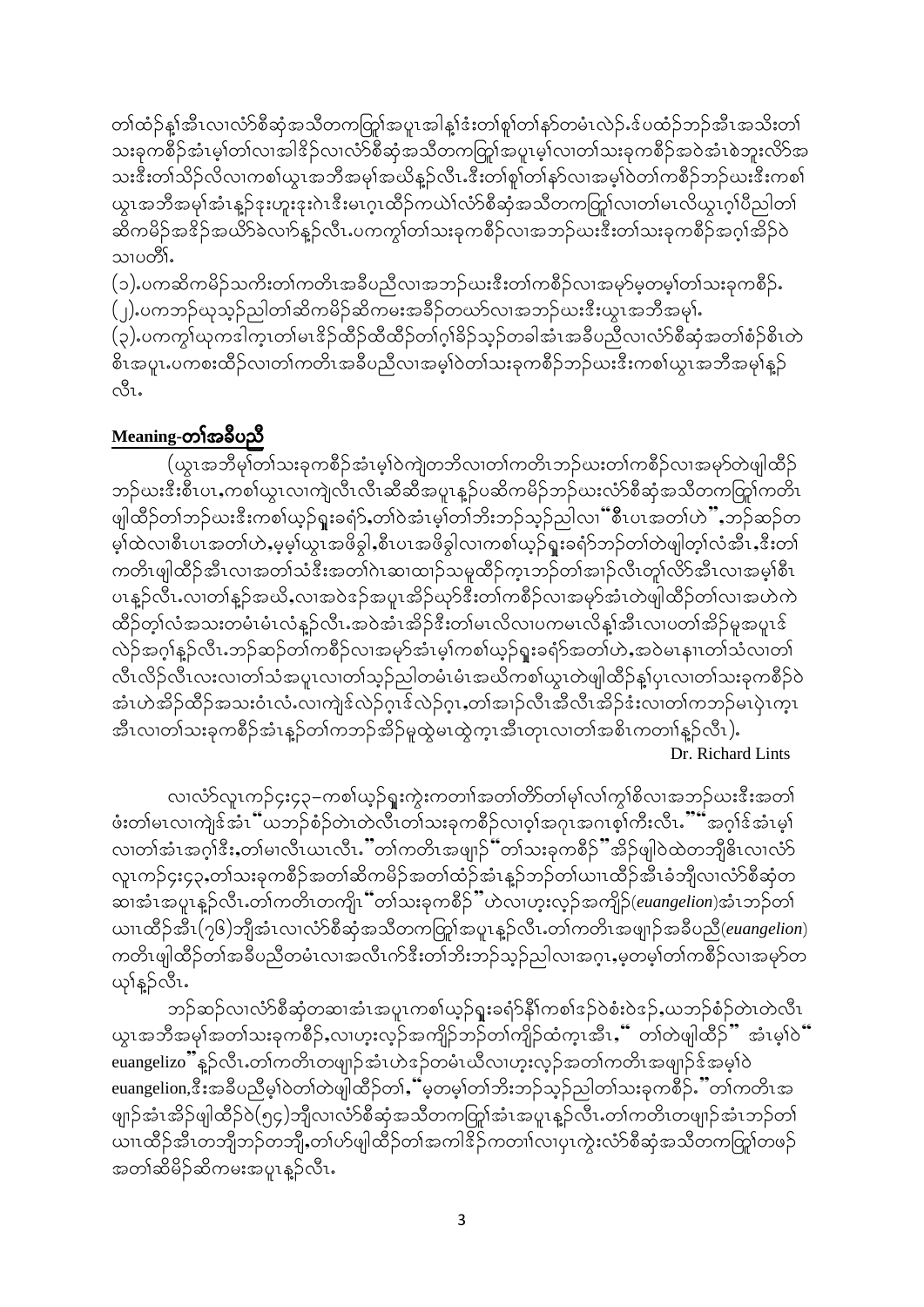ဘျ၊ထံခရံ $\mathcal S$ ဖိလၢမှၢ်မဆါတနံၤညါအံၤကဆိကမိဉ်တၢ်ဘဉ်ဃးဒီးတၢ်သးခုကစိဉ်ဒ်ပုၤတဂၤကဘဉ် $\,$ ယုထံဉ်နှုတ်၊အှဉ်ကူၤခိဉ်ကူၤလၢကစၢ်ယှဉ်ရူးခရံာ်အပူၤတပတိၢ်ဘဉ်တပတိၢ်နှဉ်လီၤ ဘဉ်ဆဉ်တၢ်ဝဲအံၤတ မ္နုန္ သုံးနွီးယစ္နက္စြားအထုုဆွယ္မည္ရွိသူမွာအသုံးသည္မွန္ ၀ရာဘီအတူး၀ယ္စြားအခုထုတ္ရွာထည္မွာစဥ္နဲ႔ တဲၤတဲလီၤတၢ်သးခုကစိဉ်အဂ္ဂါလၢပကဘဉ်ကဲထိဉ်ပုၤပိဉ်ကစၢ်ယှဉ်ရူးခရံာ်အခံကသူလၢကျဲဒ်လဲဉ်ႇတၢ်သး ခုကစိဉ်လၢအိဉ်လ၊လံာ်စီဆုံအပူၤအံၤန္နဉ်မ့္ပ်ာတ်တမံၤလၢအရှု<sup>ဒ္ဌ</sup>ဉ်ကါနည်ဝန်ပုၤတဂၤအတၢ်ဆိကမိဉ်ဆိကမး နူဉ်လီၤ.ပကထံဉ်ဘဉ်လၢတၢ်အုဉ်ကူၤခိဉ်ကူၤဘဉ်ဃးဒီးပုၤတဂၤမ္စတမ္န၊်ပုၤတကၡၢ်ႇတၢ်သးခုကစိဉ်ဝဲအံၤမ္န၊် တၢ်ကစိဉ်လၢအမှာ်လၢအဘဉ်ယးဒီးတ၊်မၤနၢၤမၤဃာ်လၢယွၤအဘိအမှၢ်အဂိၢန္ဥာလီၤႉဒ်သိးပကသွဉ်ညါတ၊် ဂုၢ်အံၤအဂိၢ်ပလိဉ်ဘဉ်လ၊တၢ်သ့ဆိကမိဉ်ကွၢ်ထံက္ၤပုၤကွဲးလံာ်စီဆုံအသိတကတြူ၊်တဖဉ်အတၢ်ဟ်ဖျါထိဉ်မဲ့ တမ္]တဲဖျါထိဉ်ဘဉ်ဃးတၢ်စံဉ်တဲၤတဲလီၤတၢ်သးခုကစိဉ်လၢဟူးလ္နာ်အတၢ်ကျိဉ်ထံကူၤဆူလံာ်စီဆုံအလိၤ် လံၤတကတြွာ်အပူၤန္ဥလိၤႉ(Septuagint)သူဝဲတၢ်ကတိၤတဖျာဉ်ယီလၢဘဉ်တၢ်ယၢၤထိဉ်အီၤလၢအဆိက တၢါလၢအမ္Sဝဲ–(Euangelizo)အိဉ်ဝဲအဘျိ(၂၀)န္ ဉ်လီၤႉတၢ်ကတိၤတဖျာဉ်အံၤတၢ်ကတိၤကျိဉ်ထံကူၤအီၤ လၢဇ့ၤဘြူးအကျိဉ်(besar)အခ်ဳပညီမှ1်ဝဲ်ယာစိ>်မှတမှ1်တ1်တဲဖျါထိဉ်တ1်သးခုကစိဉ်ႉိႆဘဉ်ဆဉ်လံာ်စီဆုံလၢ အမ္ါဝဲႇ(၁ရှမိၤအ့လး၃၁း၉ဒီး၂ရှမိၤအ့လး၁၈း၁၉)တဲဖျါထိဉ်ဝဲလၢတၢ်ကတိၤတဖျာဉ်အံၤဘဉ်တၢ်သူအီၤလၢ အဘဉ်တၢ်ဒုးဘဉ်ထွဲအီၤစီၤပၤတဖဉ်ဒီးဘီမှၢ်တဖဉ်ႇအဝဲသွဉ်တဲဖျါထိဉ်က္ၤဝဲအခ်ီပညီတၢ်သးခုကစီဉ်အံၤမ္၊် တၢ်မၤနၢၤလၢတၢ်ဒုးပျီအပူၤန္ဥလီၤႉတၢ်ယုသ္ဥည္ပါတခါအံၤမ္နုတၢလၤအရွ&်ဥမႈလၢတၢ်သးခုကစီဥ်အံၤလ၊ လံာ်စီဆုံအသိတကတြု၊်ဘဉ်ထွဲလိာ်အသးဒီးတ၊်မၤနၢၤလၢကစၢ်ယွၤအဘိအမှၢ်န္ဥာလီၤႉလၢကျဲဒ်အံၤအယိဖဲ လံာ်(လူၤကဉ်၄း၄၃)ကစၢ်ယှဉ်ရူးစံးဝဲဒဉ်ႇယဘဉ်စံဉ်တဲၤတဲလီၤယွၤအဘိအမှၢ်တၢ်သးခုကစိဉ်လၢတၢ်အဂုၤ အဂၤအပူၤစ္န္ပုံကိုးလီၤႉလၢတ္ပ္ပန္ဥ်ာအထိပက္ဤဉ်ထံကူၤလံာတက္ပိုးအံၤလၢကျဲဒ်အံၤႇယဘဉ်စံဉ်တဲၤတဲလီၤ တါသးခုကစီဉ်ဘဉ်ဃးတါမၤနၢၤလၢကစါယွၤအဘီအမု)် (လူကဉ် ၄း၄၃).

ဖဲလံာ်စီဆုံအသီတကတြှုကတိၤတၢ်ဘဉ်ဃးဒီးတၢ်သးခုကစိဉ်တ၊်မၤနၢၤလၢကစၢ်ယွၤအဘိအမှၢ်, တၢ်ကတိၤအဝဲအံၤဘဉ်တၢ်ဒုးဘဉ်ထွဲအီၤလီၤလီၤဆီဆီလၢအမှၢ်ဝဲတၢ်မၤနၢၤမၤဃာ်လၢပထံဉ်နူဉ်အီၤလၢတၢ် မၤလိတခါအံၤအပူၤန္ဉာ်လီၤႉလၢတၢ်န္ဥာအယိတၢ်သးခုကစီဉ်အဝဲအံၤမ္၊်လီၤက်တ၊်ဆိကတၢၢ်တမံၤန္ဥာ်ႇပ ကြားသူဉ်ညါလၢတၢ်ခိဉ်တဃာ်ဘဉ်ဃးဒီးတၢ်သးခုကစိဉ်လၢလံာ်စီဆုံအသိတကတြူ်အံၤန္ဉာမ့ၢ်ဝဲတၢ်သးခုက စိဉ်ဘဉ်ယးဒီးတ၊်မၤနၢၤလၢကစၢ်ယွၤအဘိအမှၢ်အပူၤန္ဥာလီၤႉဒ်ပထံဉ်နှုတ်၊်သးခုကစိဉ်ဘဉ်ယးဒီးဘိမှၢ်အ ခ်ီပညီမှါဝဲတါသးခုကစိဉ်အတါမၤနၢၤလၢကစါယွၤအဘိအမု၊်ပူၤအသိးန္ဉာ်,ခဲအံၤပကၰသွဉ်ညါနၢ်ပၢါအါ ထိဉ်တၢ်ဆိကမိဉ်အခိဉ်တယာ်ဘဉ်ယးဒီးကစၢ်ယွၤအဘိအမှၢ်အဂ္ဂါနူဉ်လီၤႉ

#### Kingdom of God=ကစါယု၊အဘီအမှါ

ကစ္ပါယ္) အသိအမုန္သြားဘာဝတဲ့လိုက္ရသူးနီးတုုသူးခုုကစီဉ်အစုုကတ္ကုုိ(၇)ဘူလျာခရုံဝလ်ာစီဆုံ အသီတကတြာပူၤန္ဥ်ာလီၤႉပထံဥ်ဘဥ်လၢတၢ်ပာ်ဖျါထိဉ်"တၢ်သးခုကစိဉ်ဘဉ်ဃးကစၢ်ယွၤအဘီအမု၊်"အိဉ်ဝဲ အါကလှာ်ႇလံာ်မးသဲ ၁၆း၁၆ႇဒီးလၢလံာ်မၤတၢ် ၈း၁၂ႉတၢ်ဂ္ၢါဝဲအံၤဘဉ်တၢ်ယၢၤထိဉ်အီၤတဘျီဘဉ်တဘျီ အံၤႇမ္(လၢအပ>်ဖျါထိဉ်တၢ်ဂ့္)လၢအရှုဒိဉ်လၢအဘဉ်ထွဲဒီးတၢ်သးခုကစီဉ်မှတမ္]တၢ်ကစီဉ်ဘဉ်ဃးဒီးတ၊်မၤ နၢၤဃုာ်ဒီးကစၢ်ယွၤအဘိအမှၢ်န္ဥာလိၤ.ဘဉ်ဆဉ်ဒ်သိးပကနၢ်ပၢၢ်ကစၢ်ယွၤအဘိအမှၢ်အဂိၢ်ႇတၢ်အဆိကတၢၢ် ပဘဉ်နှၤ်ပၢါကစၢ်ခရံဉ်ဒီးအပုၤပိဉ်အခံတဖဉ်အတၢ်ကတိၤတၢ်ဘဉ်ယးဒီးယွၤအဘိအမှၢ်အခိပညီအဂ္ဂါအကျိၤ နူဉ်လီၤႉကစၢ်ယွၤအဘိအမှၢ်နူဉ်မှၢ်ဝဲယွၤအတၢ်ပၢတၢ်ဆုၢဘဉ်ကစၢ်ယွၤအပုၤဂိၢ်မှၢ်လၢအအိဉ်လၢကစၢ်ယွၤအ တၢ်လိၢ်တ၊်ကျဲအပူၤန္ဥာလီၤႉပထံဥ်ဘဥ်လၢလံာ်စီဆုံအပူၤလံာ်၁မိၤရူ(၂)နီး(၃)ဟ်ဖျါထီဥ်ဝဲလၢကစၢ်ယွၤအ ဘီအမု)် စီၤအၤဒဉ် အဝဲသူဉ်တဖဉ်အိဉ်ဒီးတၢ်ရှလိာ်သးဒီးကစၢ်ယွၤန္ ဉ်လီၤ ကစၢ်ယွၤမ္ါပုၤပၢဆုၢတၢ်ဒီးအဝဲ သူဉ်တဖဉ်အိဉ်မူဘဉ်လၢကစၢ်ယွၤတၢ်လိၢ်လၢဇ့ၤဒ့ဉ်တၤသဉ်လိၢ်နှဉ်လီၤႉခီဖျိလၢတၢ်ဒဲးဘးအယိတၢ်သဘံဉ် သဘုဉ်အိဉ်ထိဉ်ဝဲဖဲကစၢ်ယွၤအဘိအမှၢ်နူဉ်လီၤ.ဘဉ်ဆဉ်ကစၢ်ယွၤမၤဂ္ၤထိဉ်ကဒါက္ၤအဘိအမှၢ်အဆိက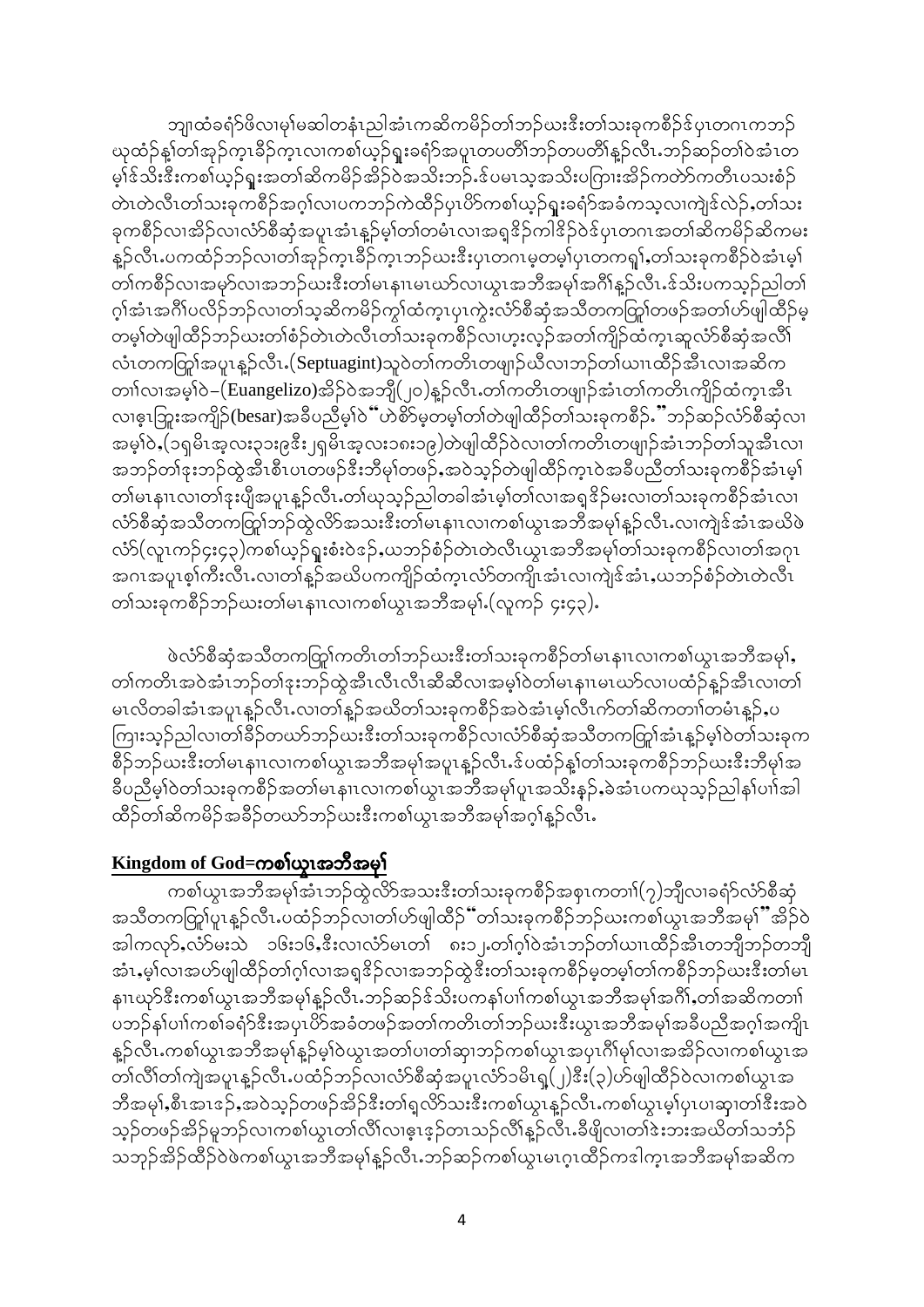တၢါခ်ိဖျိလၢစီၤအၤဘြၤဟဉ်ဝံၤအလိၢ်ခံႇစီၤအၤဘြၤဟဉ်အချံအသဉ်အတၢ်လိၤစၢၤတဖဉ်တဆိဘဉ်တဆိတုၤ လီၤလၢစီၤမိၤရူအတၢ်ထုးထိဉ်ပုၤအံ့ဉ်စရူလးဖိကလုာ်နူဉ်လီၤႉကစၢ်ယွၤတဂၤအံၤပၢဆုၢအပုၤဂိၢ်မု၊်ပုၤအံ့ဉ်စ ရလးဖိဒီးကစ $\overline{\text{1}}$ ယ္လၤတၢ်လိ $\overline{\text{1}}$ ခဲလၢအမဲ့ $\overline{\text{1}}$ ဝဲကိ $\overline{\text{1}}$ ကနၤဟဉ်နူဉ်လီၤ.တုၤနုၤတစုပထံဉ်ဘဉ်လၢတၢ်ကိတ $\overline{\text{1}}$ ခဲမ့ $\overline{\text{1}}$ အိဉ်ႇဒီးကျဲမှုလံၤဝဲဘဉ်ဆဉ်ကစါယွၤမၤလၢပုဲၤက္ၤအတၢ်မုၢ်လၢ်ႇဂ္ɪဒိဉ်န္[အံၤတက္႞ခ်ိဖျိလၢကစၢ်ခရံှာ်အ တၢ်ဟဲဒီးပထံဉ်ဘဉ်လၢကစၢ်ယွၤပၢတၢိခိဖျိလၢအဖိခွါကစၢ်ခရံ $\mathfrak{z}$ စိၤပၤတဂၤအသိးႇကစၢ်ခရံ $\mathfrak{z}$ မှၢ်ဝဲစီၤပၤတ ဂၤလၢအၰထၢထိဉ်ဝဲန္ဉာ်လီၤႉဒီးကစၢ်ယွၤအပုၤဂိၢ်မှၢ်ဟ်ဃှာ်ဒီးပုၤယူဒၤဖိႇပုၤတခ်ိဘိမှၢ်ဖိတဖဉ်ႇပုၤဂိၢ်မှၢ်ဟဲ လ၊ပုၤကိႏကလု9်ႇဒီးပုၤကလုာ်ဒူဉ်ခဲလၢ9်ႇဒီးကျိဉ်လၢအလီၤဆီလိ9်အသးတဖဉ်ႇဘဉ်ဆဉ်ကစၢ်ယွၤအတၢ် လိၢိမ္၊်ဝဲဝ့၊်ယရူးရှလှဉ်အသိႇပဟံဉ်လၢမှုခိဉ်မ့၊်တ၊်လ၊အရှုဒိဉ်နူဉ်ဒံးတ၊်လိ၊်တ၊်ကျဲလ၊ဟိဉ်ခိဉ်အံၤနူဉ်လီၤ. လ၊တၢ်နူဉ်အယိလ၊လံာ်စီဆုံအသိတကတြှာ်အပူၤကစၢ်ယွၤအဘိအမှၢ်အိဉ်ဝဲအံၤဘဉ်တၢ်ပၢအီၤလ၊ကစၢ်ခ ရံ>်ႇပၢဘဉ်ဝဲယွၤအပုၤဂိၢ်မုၢ်ကိႏကလုာ်ဒဲးဒီးႇကျိဉ်တဖဉ်ဒီးပုၤလၢအအိဉ်ရၤလီၤအသးလၢဟိဉ်ခိဉ်ဒီဖျာဉ်ညါ တမ္]်ထဲလၢဟိဉ်ခိဉ်တက၀ိၤႇတၢ်လိၢ်တတိၤဓိၤဘဉ်ႉမ့မ္]်တခ်ိမ္]်တၢ်လိၤ်လၢမှုခိဉ်ဘိမုၤ်လၢအမ္]်ဝဲဒဉ်ပနိၤ်သး အဟံဉ်မှာ်ယီပၢၤန္ဉာ်လီၤ.ဘဉ်ဆဉ်လံာ်စီဆုံအသိတကတြှု၊်ဟှဉ်ပုၤတၢ်ပနိဉ်စ့ၢ်ကီးဘဉ်ယးဒီးကစၢ်ယွၤအဘိ အမှၢ်ကလီၤက်ဒ်သိးကစၢ်ခရံာ်အတၢ်ဟဲကဒါက္ၤအသိတဘျိဖဲလၢဘိမှၢ်တဘ္ဉ်အံၤအိဉ်ခူသူဉ်လၢ ဟိဉ်ခိဉ် တဘုဉ်အံၤအပူၤန္ဉာ်လီၤႉဘီမု၊်အဝဲအံၤတၢ်ကထံဉ်ဘဉ်အီၤဖိုုဖိုုဖျဲုဖျဲပဲလၢကစၢ်ခရံာ်အတၢ်ဟဲကဒါက္ၤဆၢ ကတိၢ်ႇခဵဉ်လ္ဉ်ခဵဉ်ကိးခဵဒဲးကဘါထီဉ်ႇဒီးပျၤကိးဘ္ဥ်ားကအၢၟ်လီၤလၢကစၢ်ခရႆာ်မ္္ပါယ္။ဒီးကစၤ်ယွၤကပၢ ဘဉ်တၢ်တီတီလိၤလိၤခီဖျိလၢအမ္နှါစီၤပၤႇကစၢ်ခရံှာ်ကပၢအပုၤဂိၢ်မှၢ်တဖဉ်လၢအသူဉ်ညါအီၤဒီးကိးအီၤလ၊ ပါကစါယွၤအိဉ်လ၊မူခိဉ်ဘီမု၊်လ၊ဝ့၊်ယရူးရလ့ဉ်အသိပူၤန္နဉ်လီၤ. Dr. Constantine R. Campbell.

လံာ်စီဆုံအဆၤလၤအဘဉ်ထွဲဒီးကစၤ်ယွၤအဘိအမုၢ်နူဉ်တၢ်ဂ္ဂါခိဉ်သူဉ်အိဉ်ဝဲခံမံၤႇတဘျီတဘျီက တိၤဟ်ဖျါထိဉ်ဝဲယွၤအဘိအမှၢ်န္ဥာ်ဘဉ်ဃးဒီးကစၢ်ယွၤအတၢ်စိတၢ်ကမီၤလၢအဟးဂုာ်ဟးဂီၤတသ္စ္ကာဉ်ႉမ္စတ မ္နါကစါယွၤအတၢ်ပၢတၢ်ဆုၤလၢအဆီတလဲအသးတသူဘဉ်အံၤပၢဘဉ်တုံဘဉ်တုခဲလၢာ်အဖီခိဉ်နူဉ်လီၤ.တ၊် ခံမံၤတမံၤလံာ်စီဆုံအဆၤလၤအဘဉ်ဃးဒီးကစၤ်ယွၤအဘိအမှၤ်အံၤဘဉ်ထွဲယှာ်စ့ၤ်ကီးအဘိအမှၤ်တဘ္ဉ်လၤ အိဉ်ဂၢါဆိးကျၤဟးဂီၤဝဲတသ့ဘဉ်ဒီးမ့ၢ်ကျဲတဘိလၢကစၢ်ယွၤလိဉ်ဖျါထိဉ်အသးဒ်အမှါစီၤပၤတဂၤအသိး လၢအိဉ်ဖျါထိဉ်လၢပုၤဟိဉ်ခိဉ်ဖိအတၢ်စံဉ်စိၤတဲစိၤအပူၤန္ဥာလီၤႉတၢ်ဆိကတၢၤ်ပကကွၢ်မၤလိသကိးကစၢ်ယွၤ အတၤ်ပၢတၤ်ပြးအတၤ်စိတၤ်ကမီၤလၢအအိဉ်ဂၢါအိဉ်ကျၤၤ

#### Unwavering Sovereignty=တၢ်ပၢတၢ်ပြႏၷာတၢ်စိကမီၤလၢအအိဉ်ဂၢၢ်ကျ။.

လံာ်စီဆုံ ၁ကွဲးနိဉ်တ၊် ၂၉း၁၁ဒီး ၁တံၤမသူး ၆း၁၅ ကတိၤတၢ်ဘဉ်ယးဒီးတၢ်ဘဉ်တူခဲလၢာ်မဲ့ၫ်ဒဉ် ကစ္ပါယ္မွၤအဘိအမု)ခဲ့လည္ခ်မ္ပါလၤကစ္ပါယ္မွၤပၢဘၣတ္ပါတဘိယူုယ္ခ်ီးအဝဲကဆဲးပၢဒံးတ္ပါခါဆူညါလၤကပၤ ဘဉ်က္ၤအစုတၢ်ဘဉ်တဲ့ခဲလၢာ်အဖီခိဉ်နူဉ်လီၤႉပကဘဉ်အိဉ်ဒီးတၢ်ဆိကမိဉ်လၢလံာ်စီဆုံကတိၤတၢ်ဘဉ်ဃး ဒီးကစါယွၤအတၢ်စိတၢ်ကမီၤဒ်အမှါဝဲတၢ်လိၢ်တၢ်ကျဲခံပတိၢ်တပတိၢ်လၢအမှါဝဲမှုခိဉ်ဒီးဟိဉ်ခိဉ်နူဉ်လီၤႉ

ဘဉ်ယးဒီးမှုခိဉ်နှဉ်,လံာ်စီဆုံကတိၤတၢ်ဘဉ်ယးဒီးကစၢ်ယွၤအစီၤပၤအိဉ်တၢ်အလိၢ်ဒ်လံာ် (၁စီၤပၤ၈း၂၇)ဟ်ဖျါထိဉ်ဝဲအသိးန္ဥာလီၤႉလၢလံာ်စီဆုံတဆၢအံၤအပူၤန္ဥ်ာ,စီၤရုလိၤမိၤတဲဖျါထိဉ်က္ၤဝဲလၢမူ ခိဉ်အိဉ်လ၊တၢ်လိၢ်ထိဉ်ထိကတၢၢ်ႇအအံၤမ္းနဉ်တ၊်လိ၊်တတိၤလ၊အဟ်ကီၤယာ်ကစၢ်ယူၤတသ္ဘာဉ်ႉဘဉ်ဆဉ် ကစၢ်ယွၤအနိ1်ကစၢ်ဒဉ်ဝဲဘဉ်ထွဲလိ႒်အသးဒီးတၢ်လိၢ်ဒီးအိဉ်ဝဲလ၊တၢ်လိၢ်အံၤအဖီခိဉ်ဒီးလိဉ်ဖျါထိဉ်အနိ1်က စၢ်အသးတချုးလၢအတ္စလီၤဟ်လီၤတၢ်လိၢ်ဝဲအံၤန္ဉာလီၤႉ

လံာ်စီဆုံဆ၊တဖဉ်လ၊အမ့ၢ်ဝဲဝံယရှါယၤ၆း၁,ှုကွဲးနိဉ်တၢ်၁၈း၁၈ႇဒီးစီၤဒၤနယ့လး႒း၉–၁၀ႇဒ်န္ဝှ် အသိးလၢလံာ်စီဆုံအသိတကတြှာ်လံာ်လူၤကဉ်၂၂း၃၀ႇဒီးလံာ်လိဉ်ဖျါအဆၢဒိဉ်၄–၆တဲဖျါထီဉ်ဝဲမှုခိဉ်မှုါဝဲ ကစၢ်ယွၤတၢ်လိၢ်အိဉ်လ၊မူကပိဉ်လိၤလ၊ဟိဉ်ခိဉ်အဖိခိဉ်ကယဲ၊်မှ္၊်တၢ်ဘဉ်တဲ့ခဲလၢာ်ဆဉ်ဖိကိၢ်ဖိကလှာ်အိဉ်မှု လၢဟိဉ်ခိဉ်အံၤလီၤၗ်ကစၢ်ယွၤအိဉ်လၢအလိၢ်ပစိ႒်လၢမှုခိဉ်ႇအဝဲဒိးန္1်ဘဉ်တၢ်ဟ်ဖျါတဖဉ်ႇနၤ်ဟူဝဲတၢ်ထုက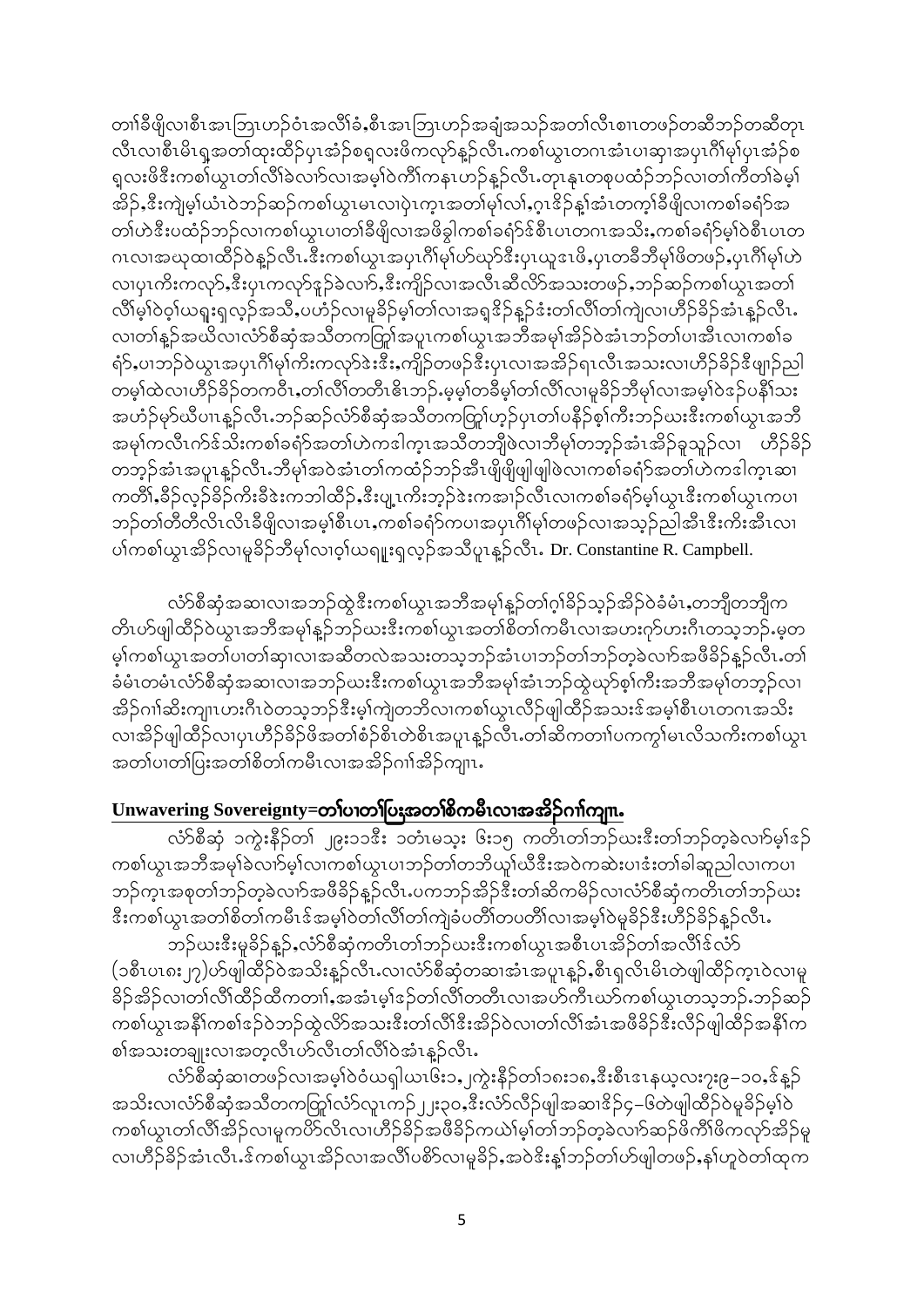ဖဉ်ႇၖိဳးအဝဲစံဉ်တဲၤတဲလီၤတၢ်ႇဒုးအိဉ်ထိဉ်ကျဲတဖဉ်ႇၖိဳးတၢ်ကလှာ်တီလီၤစုၤကွံာ်ဝဲႇဘဉ်ဆဉ်အဝဲပၢဆုၢဝဲအစု တၢ်ဘဉ်တူတဖဉ်ကမၤစဲဘူးအသးဒီးဟိဉ်ခိဉ်လၢတၢ်ရဲဉ်တၢ်ကျဲၤအဂိၢ်ႇအဝဲဟ္ဥာလီၤပုၤဟိဉ်ခိဉ်ဖိတဖဉ်ကယု ထ၊တူ၊်လိဉ်ဘဉ်အနူၤပူၤစီၤပူၤသ့ခ်ိဖျိလ၊တၢ်စိတ၊်ကမီၤတဖဉ်ႇဒီးမၤစၢၤ၀ဲလ၊ကဟ္၄်လီၤအးလီၤသးလၢအ တၢ်ဖံးတ၊်မၤအပူၤန္ဥလီၤႉအတၢ်စံဥ်ညီဥ်ကွၢ်အိဥ်လၢမှုခိဉ်နှဥ်တဲဖျါထိဉ်ဝဲတၢ်တူၢ်ဘဉ်ခီဥ်ဘဉ်ဒီးပုၤလၢအတၢ် ကမဉ်တအိဉ်ဒီးဒုးလိၤထိဉ်က္ၤသူဉ်ဂ္]သးကျိၤလၢနိ1ိခိႇပုၤတဂၤအတၢ်အိဉ်မူႇဒီးပုၤကလုာ်တဖဉ်ဒ်အတၢ်တီ တၢ်လိၤဒီးအတၢ်သူဉ်ကညီၤသးကညီၤအိဉ်ဝဲအသိးနူဉ်လီၤ.ဘဉ်ဆဉ်ကစၢ်ယွၤမှုခိဉ်ဘီမှၢ်အတၢ်ဟူးတၢ်ဂဲၤတ ဖဉ်တတုၤယီၤလိၤလိၤဆူအဘိအမုၢ်အိဉ်လၢမူခိဉ်ဘဉ်ႉကစၢ်ယွၤအဝဲမ့ၢ်စုၢ်ကိဳးပုၤတဂၤလၢအိဉ်ဒီးတၢ်စိကမီၤ လ၊တၢ်ဖိလာ်တပတိၢ်လ၊အစုတၢ်ဘဉ်တူလ၊ဟိဉ်ခိဉ်အံၤန္ဉာလီၤႉ

လံာ်စီဆုံယွၤကလုၤ်ကထါကတိၤတၤ်ဘဉ်ယးဒီးကစၤ်ယွၤအဘီအမုၤ်,ကစၤ်ယွၤအစိအကမီၤလၢကဒံ ကဒါတသ့လၢဟိဉ်ခိဉ်ဒီးမှုခိဉ်သနဉ်ကဲ့ဖဲလၢကစါခရံဉ်ဒီးလံာ်စီဆုံအသိတကတြု၊်အပုၤကွဲးတၢ်တဖဉ်ဒုးဘဉ် ထွဲဝဲဒီးကစါယွၤအဘိအမုၢ်အိဉ်လၢဟိဉ်ခိဉ်ႇအဝဲသုဉ်ဟ်ဝဲလၢအတၢ်ဆိကမိဉ်အပူၤဒ်ပကိႏအီၤလၢကစၢ်ယွၤ အဘိအမှၢ်လၢတကးတံာ်ယာ်အသးဒီးတၢ်အၢဉ်လီၤအိလီၤအသိလၢလံာ်စီဆုံအသိတကတြှၢ်အပူၤန္ဉာ်လီၤတိ မုၢိနီးအိဉ်ဝဲလၢဟိဉ်ခိဉ်ချ၊ဒ်ပထံဉ်နူဉ်အီၤဒ်ကစၢ်ယွၤလိဉ်ဖျါထိဉ်အဘိအမှၢ်ဟဲခီဖျိလၢပုၤဟိဉ်ခိဉ်ဖိအတၢ်စံဉ် စိၤတဲစိၤအပူၤန္**ဉ်**လီၤ.

### Unfolding Kingdom-ဘီမှါလၢအ&ဉ်ကတၢါအိဉ်ဂၢါဆိးကျ။ဟးဂီၤဝဲတသ္

ခဲ့အံၤႇန်ပစံးတၢ်အသိးႇကစ္ပါယ္ရွၤထိုဘို့အဝဲအခ်အိုခ်အိုးတ၊ိစိတ္ပါကမီၤလၤလၤပုံၤပုံၤလၤကပၢဆု၊ဘဉ် ဝဲအစုတၢ်ဘဉ်တဲ့ဒီးထိဘိအဝဲကမ့္ပ်ပုၤတဂၤလၢအပၢဆု၊တၢ်န္ဉ်လီၤႉဘဉ်ဆဉ်ဘိမုၤ်လၢအအိဉ်အိးထိဉ်အသး တဘ္ဥ်ာအုံးမ္ပါဝွယ္စစ္ပုက္သာသူအချိအမွန္သည္ အုံးယူတြင္သူတူသူတာမွာ တစ္ရာတူသူ သူတို႔ အသင္း အါဂၤကထံဉ်ဘဉ်အီၤအဂိၢ်မ့တမ့ၢ်တၢ်ဒုးနဲဉ်ဖျါထိဉ်ယွၤအတၢ်စိတၢ်ကမီၤလၢတၢ်ဘဉ်တဲ့ခဲလၢာ်အဖိခိဉ်ခီဖျိ လ၊တၢ်စံဉ်စိၤတဲစိၤအပူၤဟ်ဖျါထိဉ်ဝဲန္ဥလီၤႉလ၊တၢ်န္ဥအယိဖဲလ၊လံာ်စီဆုံဒုးသူဉ်ညါဝဲလ၊ကစၢ်ယူၤလီဉ် ဖျါထိဉ်အတၢ်ပၢတ၊်ပြးဒ်စီၤပၤတဂၤအသိးလၢမှုခိဉ်လၢကျဲဒ်လဲဉ်နူဉ်ႇပုၤကွဲးလံာ်စီဆုံတဖဉ်အါတက္န၊်ဟွဉ် လီၤအသးလၢတၢ်တဲနှၤ်ပၢါဝဲလၢကစၢ်ယွၤလၢအအိဉ်အိးထိဉ်အသးလၢအတၤ်ပၢတၢ်ပြးဒ်စီၤပၤတဂၤအသိး လ၊ ဟိဉ်ခိဉ်ခီဖျိလ၊ကျဲဒ်လဲဉ်အဂ္ဂါနဉ်လီၤႉ

လ၊ပျ၊ၤလ၊သိန္ဉာ်ကစၢ်ယွၤဟဲဟးအိဉ်လ၊အတၢ်ပ၊တၢ်ပြးလ၊ဟူၤဒ္နာ်တၤသဉ်လိၢိန်စီၤပၤတဂၤအ သိးလီၤႉဒီးအဝဲဟ်လီၤဝဲပုၤကညီလၢတၢ်စီတၢ်ဆုံအကၡူၫ်အပူၤဒီးမၤလိ>်အဝဲသ္ဉ်လၢကမၤလဲၢ်ထိဉ်အဘီအ မှၢ်လၢအထံဉ်အီၤသ္စတုၤလၢဟိဉ်ခိဉ်ဒီဖျာဉ်နူဉ်လီၤႉအဝဲသူဉ်တဖဉ်မှၢ်ဝဲပုၤအခၢဉ်စးလၢမၤပုဲၤဟိဉ်ခိဉ်ဒ်ပုၤစီ ဆုံဒီးပုၤလု႞တၢ်အဒိဉ်တဖဉ်လၢအက္န၊်အဂ်ီၤလိၤက်ဒီးကစၢ်ယွၤန္ဉာလိၤ.ဘဉ်ဆဉ်မှဉ်ကီၤလံ၊်ဆု၊စီၤအၤဒၤဒီး နိ1်အံ့ဉ်အုလၢကက္နၤန္နာ်ကဒါက္နၤဆူအဘီအမုၢ်အပူၤဒဉ်ဝဲႇခ်ီဖျိလၢကျဲဒ်အံၤအယိန္ဥ်ႇကစၢ်ယွၤဆိဉ်ယိဉ်အစု တၢဴဘဉ်တူဒီးဒုးအိဉ်ထိဉ်ပုၤဟိဉ်ခိဉ်ဖိအတၢ်ကိတၢ်ခဲန္ဥာလီၤ.ကစၢ်ယွၤနီၤဖးလီၤပုၤကညီခံဖႇပုၤလၢအမၤ ယူၤအတၢ်ဒီးပုၤလၢအဆဲးပိ>်မှဉ်ကီၤလံၢ်အခံလ၊တၢ်ထီဒါက္ၤကစၢ်ယွၤန္ဉာလီၤႉ

တၢ်ဝဲအံၤမ္၊်တ၊်ပြၤလိ>်သးဒိဉ်ဒိဉ်မှ၊်မှ၊်ဟံးနှ၊်တ၊်အက္ခ၊်အဂီၤတဘျုးမံၤလၢလံာ်စီဆုံအတၢ်စံဉ်စိၤတဲ စိၤအပူၤဒီးဆုၤအဝဲသူဉ်တဖဉ်ဆူတၢ်တၤတၢ်လၢကစၢ်ယွၤအဘိအမုၢ်အပူၤအါမးနူဉ်လီၤႉဘဉ်ဆဉ်လံာ်စီဆုံတဲ ဖျါထိဉ်တၢ်ဆၢကတိၢိဒီးလၢခံကတၢၢ်ကစၢ်ယွၤအိဉ်ဒီးတ၊်မၤနၢၤအလၢအပုံၤဒီးႇအိဉ်ဒီးတၢ်စိတၢ်ကမိၤလၢအ ပၢဘဉ်ဟီဉ်နိဉ်ႇဒီးယွၤအဘိအမှၢ်လၢအလီၤလိၤ်လီၤလးအံၤကလီဉ်ဖျါထီဉ်အသးလၢတၢ်လိၢ်ကိႈပူၤဒဲးန္ဉဉ် လီၤႉဒီးဆၢကတိိၢိဖဲန္ဉာိကစၢ်ယ္ပၤအတၢ်မၤနၢၤအိဉ်လၢပုၤလၢအထိဒါအီၤသ္ဉ်ာတဖဉ်အဖီခိဉ်ဒီးမ့ၢ်တၢ်မၤနၢၤ လၢအလီၤဘီလီၤမုါဒီးတၢ်ဘဉ်တူခဲလၢာ်ကသူဉ်ညါအီၤလၢဒ်အမ္န၊်တၢ်ဘဉ်တူခဲလၢာ်အစီၤပၤတဂၤနူဉ်လီၤ.ဒ် ပုၤတၢ်မၢဖိစီၤပီလူးကွဲးဖျါထိဉ်ဝဲဖဲ(ဖံလံးပံၤ၂း၁၀–၁၁),န်သိးကယ်ၤ်တၢ်အိဉ်လၢမှုခိဉ်,နီးတၢ်အိဉ်လၢဟိဉ်ခိဉ်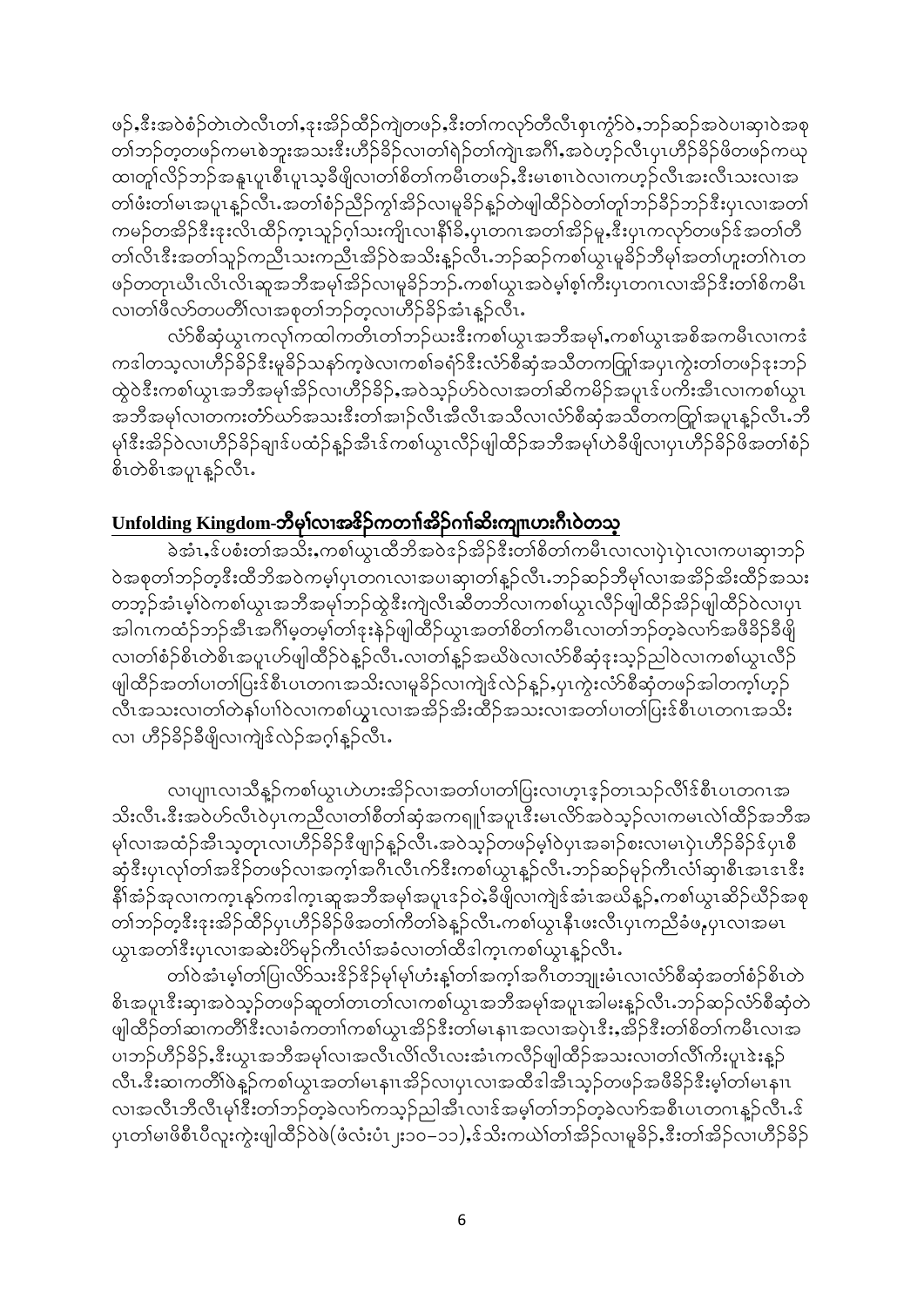ႇၖိဳးတၢ်အိဉ်လ၊ဟိဉ်ခိဉ်လာ်ခဲလၢာ်ႇကချံးလိၤအခိဉ်လၢယူဉ်ရူးခရံာ်အမံၤႇၖိဳးကယ်ၢ်ပုၤအပျူးကအၢဉ်လီၤ .<br>အီၤ လၢယ့ဉ်ရူးခရံာ်မ့<sup>1</sup>ကစါလၢပါကစါယွၤအလၤကပီၤအဂိၢ်လီၤ.)

တၢ်ဝဲအံၤမ္နုတုတုံတွဲစွဲအတၤယဂ္ဂဟာအသဉ်စားဒူးတျစုံဉှစွဲ၊တွစ္စ၊အထုပ္သည့်အထုမျှတုဆုံးမျှ တၢ်မၤနၢၤဒ်ကစၢ်ယှဉ်ရူးခရံဉ်အသိးဒီးပုၤပိဉ်အခံတဖဉ်အတၢ်ဘိးဘဉ်သူဉ်ညါဝဲ(တၢ်သးခုကစိဉ်လၢအဘဉ် ယးဒီးကစါယွၤအဘိအမှါခဲ့အံၤဒ်ပယုသူဉ်ညါတၢ်အခိဉ်တယာ်ဘဉ်ယးဒီးတၢ်သးခုကစိဉ်အဘိအမှါဘဉ်တ၊် ထံဉ်နှုံအီၤလ၊တၢ်ခံကလုာ်ဒ်အမှုါဝဲတၢ်သးခုကစီဉ်ဒီးကစၢ်ယွၤအဘီအမှၢ်,ပကြားမၤဒိဉ်ထီဉ်ထီထိဉ်က္ၤတၢ် လၢအရှုဒိုဉ်ႇတၢ်အခ်ဳပညီလ၊တၢ်တဲဖျါထိဉ်အိမဘဉ်ဃးတ၊်မၤနၢၤလ၊ကစၢ်ယွၤအဘိအမှၢ်ပူၤန္ဉာလီၤႉ

# DEVELOPING SIGNIFICANCE တ1်နးဒိဉ်ထိဉ်ထိထိဉ်က္ခၤတ1်အခိပညီလၢအရှုဒိဉ်ကါဒိဉ်

တၢဴသးခုကစီဉ်အတၢ်မၤနၢၤလၢဘိမုၢ်အံၤမ့ၢ်တၢ်လၢအဒိဉ်ဒီးလဲၢ်ဝဲဒ်အိဉ်ဖျါထိဉ်ဝဲလ၊တ၊်မၤလိယွၤ ု့ဂ်ပိညါလၢလံာ်စီဆုံအသိတကတြှု်အပူၤအိဉ်ဖျါထိဉ်ဝဲလီၤလီၤဆီဆီလၢတၢ်လိၢ်ကိႈပူၤဒဲးလၢလံာ်စီဆုံအသိ တကကြွ၊်အပူၤန္ဉာလီၤႉဖဲဆၢကတိိၢလၢတၢ်ကွဲးဝဲလံာ်စီဆုံအသိတကတြွု၊်တၢ်မၤနၢၤအတၢ်မု၊်လ၊်လ၊ကစၢ်ယွၤ အဘိအမှၢ်အပူၤအိဉ်ဒီးတၢ်ဂုၤထိဉ်ပသိထိဉ်အခ်ိပညိဂူၤဒိဉ်မးလၢတၢ်မၤလိယ္လၤဂူၢ်ပိညါလၢလံာ်စီဆုံအသိတ ကတြာအပူးနူဉ်လီး တဂ်ဂွါအိဉ်ဝဲအါမံးလ၊ပကဘဉ်ဒုးဒိဉ်ထိဉ်ထိထိဉ်ကူးတ၊်အရှုဒိဉ်ကါဒိဉ်လ၊ကစ၊်ယွၤ အဘိအမှၢ်လၢလံာ်စီဆုံအသိတကတြှာ်,ဘဉ်ဆဉ်ပတၢ်တိာ်ပတၢ်မှၢ်လၢ်တဖဉ်ပကကွၢ်သကိႏတၢ်ဂူၢ်ခံမံၤန္ဉာ် ನೆ.

(၁)အဆိကတၢၤ်ပကဆိမိဉ်သကိႏပုၤအံ့ဉ်စရူလးဖိအတၤ်လီၤတူာ်လီၤကဉ်ႇဒီးဆု၊၀ဲမုၤ်နံၤတဖဉ်လၢအဘဉ် .<br>ယးဒီးလံာ်စီဆုံအသီတကတြှု်အပူၤန္**ဉ်**လီၤ.

(၂)ပကၰသ့ဉ်ညါန1်ပၢါက္ၤပုၤအံ့ဉ်စရ့လးဖိအတါမု1်လ1်လၢကစၢ်ယွၤအဘိအမု1်မ္1တၢ်အဆိက တၢါလၢကစါယ့ဉ်ရှုးခရံာ်အတၢ်ဟဲအင်္ဂါန္ဉာလီၤႉလၢတၢ်န္<sub></sub>ဉ်အယိပကဆိကမိဉ်သကိႏတၢ်အဆိကတၢၢ်တခါ ဘဉ်ယးဒီးပုၤအံ့ဉ်စရူလးဖိအတၢ်လီၤတွာလီၤကၢ်အဂ္ဂါနူဉ်လီၤ

# Israel's Failures. ပု၊အံ့ဉ်စရ္ခလးဖိအတၢ်လီးတူ၁်လီးကၤ်

ဖဲလ၊တါဒဲးဘးဟဲစိ႒်န္၊်တၢ်ဘဉ်တဲ့ဒီးပုၤဟိဉ်ခိဉ်ဖိအဒူဉ်အဆၤလ၊တၢ်ဆိဉ်အၢအဖီလာ်အဆၤကတိၢိန္ဉဉ်ႇက စၢိယ္မွၤဃုထၢထိဉ်စီၤအၤြာၤဟဉ်ဒီးအပုၤဟဲလီၤစၢၤလီၤသွဲဉ်တဖဉ်ကမၤလၢထိဉ်ပုဲၤထိဉ်က္ၤဘိမုၢ်အတၢ်ဖံး တၢ်မၤဒ်ကစၢ်ယွၤဟုဉ်လီၤဝဲဆိကတၢၢ်ဆူစီၤအၤဒဉ်ဒီးနိ1်အံ့ဉ်အုအဆၢကတိၢ်နူလီၤ ခရံဉ်အၢဉ်လီၤအီလီၤ လ၊ကမၤအါထိဉ်စီၤအၤဘြၤဟဉ်အဒူဉ်အထၢန့ဉ်လီၤႉဒီးအဝဲဟ့ဉ်လီၤစီၤအၤဘြၤဟဉ်အတၢ်န္1သါလ၊အမ္1 ဝဲကိၢိတၢ်စံးဟ်ဒ်အမှ္ပါတ၊်အခိဉ်ထံးဆိကတၢါလ၊တ၊်ရၤလီၤကစ၊်ယွၤအတၢ်ဆိဉ်ဂ္ၤဆိဉ်ဝါဆူဟိဉ်ခိဉ်ဒီဖျာဉ် နူဉ်လီၤႉဖဲစီၤမိၤရူဒီးစီၤယိၤရူအမှ႞နှံၤမု႞သီအဆၢကတိ႞နူဉ်ကစၢ်ယွၤဟုဉ်လီၤပုၤအံ့ဉ်စရူလးဖိအတၢ်ခဲ့းဂူၤ ယာ်ဘဉ်ဒီးမှုဒါတါဖံးတါမၤခီဖျိလၢဟ့ဉ်လီၤဝဲတါမၤနၢၤလၢကပၢဘဉ်ပုၤကနၤဟဉ်ဖိတဖဉ်ဒီးကအိဉ်လၢပုၤ ကနၤဟဉ်ဖိတဖဉ်အတၢ်ဖံးတ၊်မၤအဖိခိဉ်နူဉ်လီၤႉလၢခံႇစီၤဒၤဝံးႇစီၤရှလိၤမိၤဒီးစီၤပၤလၢအဂုၤအဂၤလၢအ ဘဉ်ယးဒီးကိၢိအံ့ဉ်စရ္ခလးဒီးကိၢိယူဒၤအိဉ်ဒီးတ၊်မၤနၢၤလၢကမၤလဲ၊်ထိဉ်ကစၢ်ယူၤအဘိအမှၢ်တုၤဆူပုၤက လှာ်တဖဉ်အအိဉ်နူဉ်လီၤႉလၢတၢ်နူဉ်အယိဖဲစီၤရှလိၤမိၤအတၢ်ပၢဒိဉ်ဒိဉ်ထိထိအဆၢကတိၢ်နူဉ်ပုၤအံ့ဉ်စရူလး ဖိမ့္ပ်ပုၤတကလုာ်လၢအိဉ်ဒီးအတၢိစိတၢ်ကမီၤအလၤကပီၤဒိဉ်ကတၢၤ်လ၊ဟိဉ်ခိဉ်ချ၊အံၤန္ဉာလီၤ.မ့္ပ်လ၊တၢ်ခွဲး တၢဴယာ်ဒ်အံၤအယိပုၤအစၢၤအသွဲဉ်လၢအမှါစီၤအၤြာာၤဟဉ်အဒူဉ်ဖိထၢဖိလီၤတဲာ်ကွံာ်လၢကစၢ်ယွၤအပူၤ ကျဲတဘိမ္ခတမ္န္ပါတ္ပါလ္၊အဂုၤအဂၤတဖဉ်န္ဥာလီၤ.ဘဉ်ဆဉ်ကစ္ပါယ္စၤုဒူးနဲ့ဉ်ဖျါထိဉ်အတ္ပါဝံသးစူၤဒီးမၤစၢၤ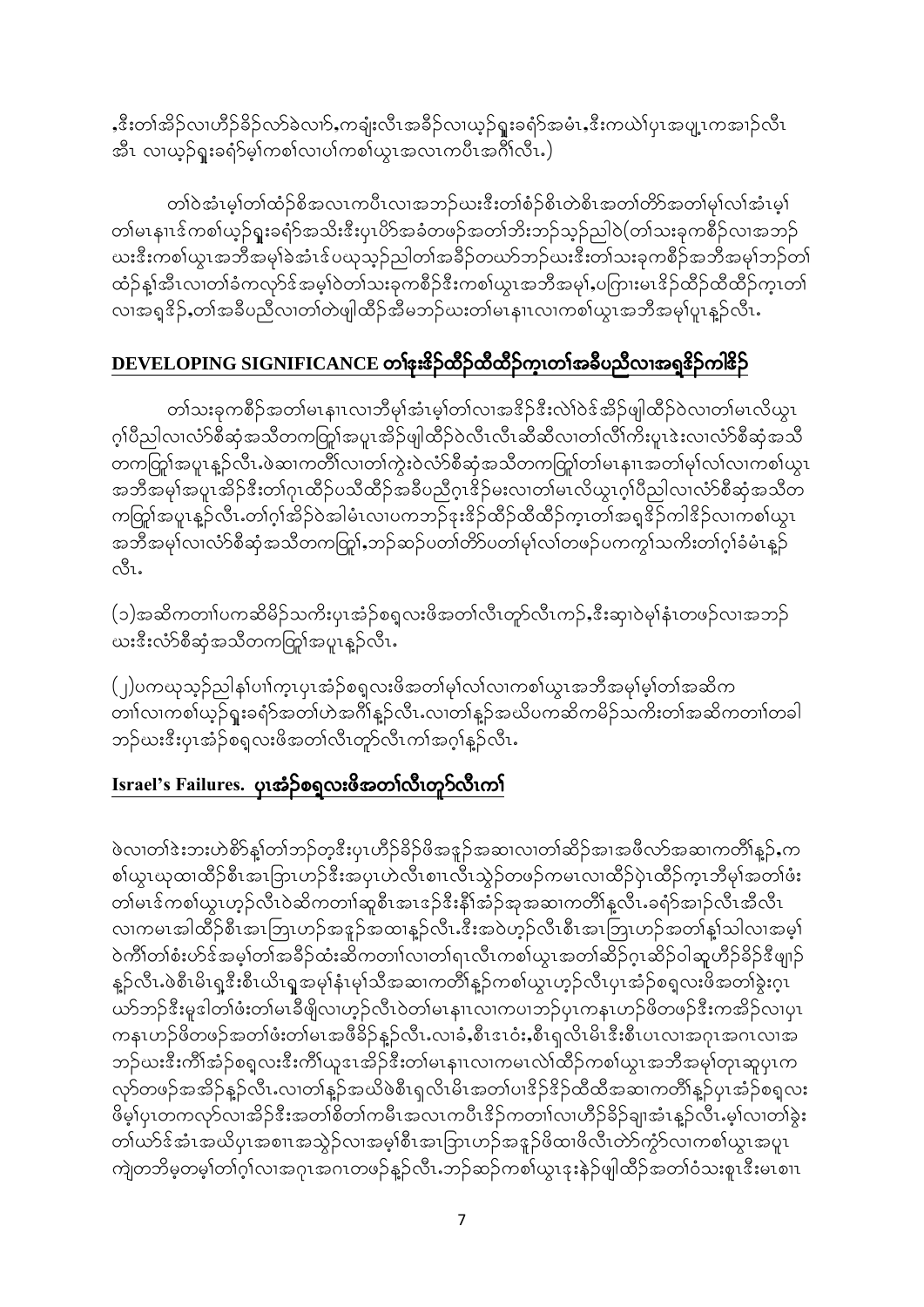အဝဲသူဉ်တဖဉ်လၢကအိဉ်မူဆူညါလဲၤဆူညါလၢအတၢ်ဒဲးဘးအပူၤနူဉ်လီၤႉလီၤသးအုးဒိဉ်မႈႇတဘျိုဖဲလၢက စါယွၤအပုၤဂိၢိမုၢ်ကဲထိဉ်က္ၤအနိၤ်ကစၤ်ဒဉ်ဝဲအပုၤဂိၢိမုၤ်ယှာ်ဒီးစီၤလိာ်စီၤပၤအိဉ်လၢတၤ်လုၤ်ဟုဉ်လၢဝ္ုခိဉ်ပျီၤ ပူးအဆၢကတိၢိန္ဥ်ပုၤအံ့ဥ်စရ္ပလးဖိအတ္ပါလီၤတူာလီၤကဥ်ကဲထိဥ်က္ၤဝဲတၢ်သးတမှာ်လၢကစ္ပါယူၤဟ္ဥ်လီၤ ကဒါကူၤတၢ်စံဉ်ညီဉ်ထီဒါကူၤအဝဲသူဉ်တဖဉ်နူဉ်လီၤႉကစၢ်ယွၤကိႈန္နုံပုၤစံရံယါအစီၤပၤလၢအၢသံလိ>်သံတ ဖဉ်ဒီးပုၤကိၢိဘၤဘူၤလိ $5$ ဖိလၢကမၤနၢၤပုၤအံ့ဉ်စရူလးဖိတဖဉ်လၢတၢ်ဒုးတၢ်ယၤအပူၤန္ဉာလီၤႉတၢ်ဒုးတၢ်ယၤ ဝဲအံၤသုးကွဲာ်ဝဲစီၤဒၤဝံးအဟံဉ်ႇဒီးမၤဟးဂိၤကွဲာ်တၢ်လုၤ်ဟုံဉ်မၤဟးဂိၤကွဲာ်ယရူၤရလ္ဉ်ဒီးဆုၤပုၤအံ့ဉ်စရူလး ဖိတဖဉ်ဆူတၢ်စိ>်မၢကဲကုၢ်နူဉ်လီၤႉဖဲန္ဉာိအဆၢကတိၢ်ႇကိၢိတၢ်စံးဟ်အိဉ်တ့ၢ်က္ပံ၁်လ၊တၢ်ဟးဂုာ်ဟးဂိၤအပူၤ နူဉ်လီၤႉလၢလံာ်စီဆုံအလိၢ်လံၤတကတြှၢ်အကတၢါနူဉ်ကစၢ်ယွၤအဘိအမှၢ်လၢထိဉ်ပုဲၤထိဉ်လီၤက်လၢအိဉ် လ၊ထိဉ်ပုံၤထိဉ်ဘဉ်ဆဉ်တအိဉ်ဖျါထိဉ်ဝဲဘဉ်နူဉ်လီၤ.ဘဉ်ဆဉ်တုၤမ့ၢ်လံာ်စီဆုံအသိတကတြူ၊်အိဉ်ထိဉ်ကစၢ် ယွၤအဘီအမှၢ်လၢပုၤအံ့ဉ်စရူလးဖိအတၢ်တူၢ်ဘဉ်ခိဉ်ဘဉ်အိဉ်လၢတၢ်အၢတၢ်သီအဖိလာ်လၢပုၤတခီဘီမှၢ်ဖိ ကလုာ်တဖဉ်အဖိလာ်<sup>ဒွ</sup>ီးအဝဲသုဉ်တဖဉ်ဘူဉ်ထိဉ်ဘါထိဉ်ကစၢ်လၢအဘျဉ်တဖဉ်<sup>ဒွီ</sup>းအဝဲသုဉ်မၤဘဉ်ဝဲကစၢ် လၢအတမ္)တတိအတ္ပါမၤအါန္)အနံ့ဉ်(၅၀၀)န္ဥာလိၤႉ

လ၊တၢ်ခွဲးတၢ်ယာ်တဂူၤအယိပုၤအံ့ဉ်စရူလးဖိအစိၤဆ၊ကတိၢ်ခဲအံၤတဖဉ်ဘဉ်တၢ်သုးယံၤအဝဲသူဉ်တဖဉ်လ၊ တၢ်အိဉ်မူတၢ်လဲၤခီဖျိသ္ဥ်ာတဖဉ်လၢအတသွဉ်ညါဝဲဘဉ်ဃးဒီးတၢ်မၤနၢၤကၠံာ်ကစၢ်ယွၤအဘီအမှၢ်လၢလံာ်စီ ဆုံအလိ်္ဂလံၤတကတြွှုပူၤဒ်လဲဉ်အဂ္ဂါလၢအကဲထိဉ်တၢ်ဂ္ဂါတမံၤလ၊အိဉ်ထိဉ်လ၊တ၊်မၤလိယွၤဂ္ဂါပီညါလ၊အ ဘဉ်ယးဒီးလံာ်စီဆုံအသီတကတြှၢ်အပူၤန္ဥာလီၤႉဘဉ်ဆဉ်ပုၤအံ့ဉ်စရူလးဖိတဖဉ်အိဉ်မူဘဉ်လၢပုၤတခီဘီမု၊် ဖိတဖဉ်အတၢ်ဃၢတၢ်စုာ်လၢအတၢ်ဆိကမိဉ်ဘဉ်ဃးဒီးပုၤယူဒၤဖိအဂ္ဂါအကျိၤလ၊ယၤဖိုဉ်အဆိကတၢၢ်ဟ် ယှာ်ဒီးပုၤပိဉ်ကစၢ်ယူဉ်ရူးခရံဉ်အခံတဖဉ်နူဉ်လီၤႉနံဉ်ယၤဖိုဉ်အဆၢကတိၢ်နူဉ်ပုၤယူဒၤဖိသူဉ်တဖဉ်လီၤကမၢ ကမဉ်လၢအဘဉ်တၢိစိ>်မ၊ကဲကုၢ်အီၤဖဲကစၢ်ယွၤအဘိအမှၢ်ဘဉ်တၢ်ထံဉ်နှၤ်အီၤလၢခံကတၢၢ်နှဉ်ဓါႉဒီးတၢ်သး ခုကစိဉ်အတၢ်မှၢ်လၢ်လ၊အဘဉ်ဃးဒီးကစၢ်ယွၤအဘိအမှၢ်အိဉ်ဒံးစ့ၢ်ကီးဓါႉလ၊တၢ်ဆ၊ကတိၢ်ဖဲန္ဉာ်အပူၤပျဲ လံာ်စီဆုံအသိတကတြှာ်အပုၤကွဲးလံာ်တဖဉ်တဲဖျါထိဉ်ဘီမှၢ်လၢအဘဉ်ယးဒီးကစၢ်ယွၤအံၤန္ဉာ်တကတၢါဝဲဒံး ဘဉ်ႉတၢ်ခဲလၢာ်တလီၤမၢ်ကွံာ်ဝဲဘဉ်ႉပုၤနှစၤရံးဖိယ့ဉ်ရူးဘိးဘဉ်သူဉ်ညါလီၤဝဲတၢ်သးခုကစီဉ်တၢ်စိာ်မၢကဲ ကုန်အစိၤဝဲအံၤကကတၢါ်ကွဲ၁်ဝဲလီၤႉဒီးကစါယွၤအတါမၤနၢၤမၤဃာ်အဘိအမှၢ်ကဘဉ်တၢ်သူဉ်ထိဉ်ကူၤအီၤ လ၊ဟိဉ်ခိဉ်ခီဖျိလ၊ကစၢ်ယှဉ်ရူးခရံှမွ်းလ၊ပုၤအံ့ဉ်စရူလးဖိအတၢ်လီၤတှာ်လီၤကၢ်အယိန္ဥာလီၤႉခဲအံၤဒ်ပ ထံဉ်နှုတ့်္ဂလံဘီမု၊်အခိပညီလ၊ပုၤအံ့ဉ်စရူလးဖိအတ၊်လီၤတူာ်လီၤကၢ်အပူၤပအိဉ်ကတိာကတီၤသးလ၊ပက က္ခါသကိုးက္နယုယ္မွာ စစ္မယူမွအသုံမွာလည္ေလးလစ္ခါလုပ္ရွာအသို့အမွန္႔ကစားလုပ္ခြဲေၾကာင္းအထို ခံဘိမု၊်<sup>ဇွ</sup>းအတၤ်အ၊ဉ်လီၤအီလီၤလ၊လံာ်စီဆုံအသိတကတြူကေပူၤန္ဉာ်တက္၊်.

## Israel's Hope: ပု၊အံ့ဉ်စရ္ခလးဖိအတၢ်မှါလ၊်

လံာ်စီဆုံအလိၢ်လံၤတကတြှာ်ႇကစၢ်ယွၤကတိၤတၢ်ခ်ိဖြိုလၢဝံတဖဉ်ဟုဉ်ပလိၢ်ပုၤအံဉ်စရူလးဖိတဖဉ် လ၊တၢ်မၤနၢၤမၤဃာ်အီၤဒီးတၢိစိာ်မၢကဲကုၢ်အီၤႇခီဖျိလၢအမှု၊ပုၤလၢအကလှာ်တတီဘဉ်န္ဉာ်လီၤႉဘဉ်ဆဉ်လ၊ ကစါယွၤအတၢ်သးကညီၤအပူၤအဝဲဟ့ဉ်ဂံၢ်ဟ့ဉ်ဘါစ့ၢ်ကီးဝံတဖဉ်လၢကကတိၤတၢ်ဒီးပုၤလၢအဘဉ်တၢိစိ>်မ၊ ကဲကုါအီၤတဖဉ်ကအိဉ်ဒီးတါပိါယါလီၤက္ၤအသးလၢတါမုါလါဖးဒိဉ်အပူၤလၢကအိဉ်ဒီးတါမၤနၢၤအဂိါ နူဉ်လီၤႉဝံအတၢ်ကတိၤတဖဉ်အိဉ်ဘံဘူစဲယာ်လိာ်အသးဘဉ်ဆဉ်ႇလၢတၢ်ကတိၤအဖျုဉ်တဖဉ်ဟ်ဖျါထိဉ်ဝဲ လၢကစါယွၤကမၤနၢၤကၠံာ်အဒုဉ်အဒါဒီးမၤပူၤဖျဲးကွဲာ်အပုၤဂိါမု႞လၢကန္[ဘဉ်တၤ်ဆိဉ်ဂူၤဆိဉ်ဝါအတၤ်လၤ ကပီၤလၢဟိဉ်ခိဉ်ဘီမှၢ်၀း၀းန္Pလီၤႉ

ပထံဉ်နှုတ်၊မု၊်လ၊်သ္ဥ်တဖဉ်အံၤအိုဥ်ဝဲသ္အအါတီၤလ၊လံာ်စီဆုံလိ၊်လံၤတကတြွ၊်အပူၤလ၊အမ္ပါဝဲဝံ အတၢ်ကတိၤႇဘဉ်ဆဉ်ဒ်သိးတၢ်ဆၢကတိၢ်သုတလၢာ်ဂီၤတဂ္ၤအဂိၢ်ပကဆိကမိဉ်သကိးလံာ်စီဆုံခံဆၢဖိလ၊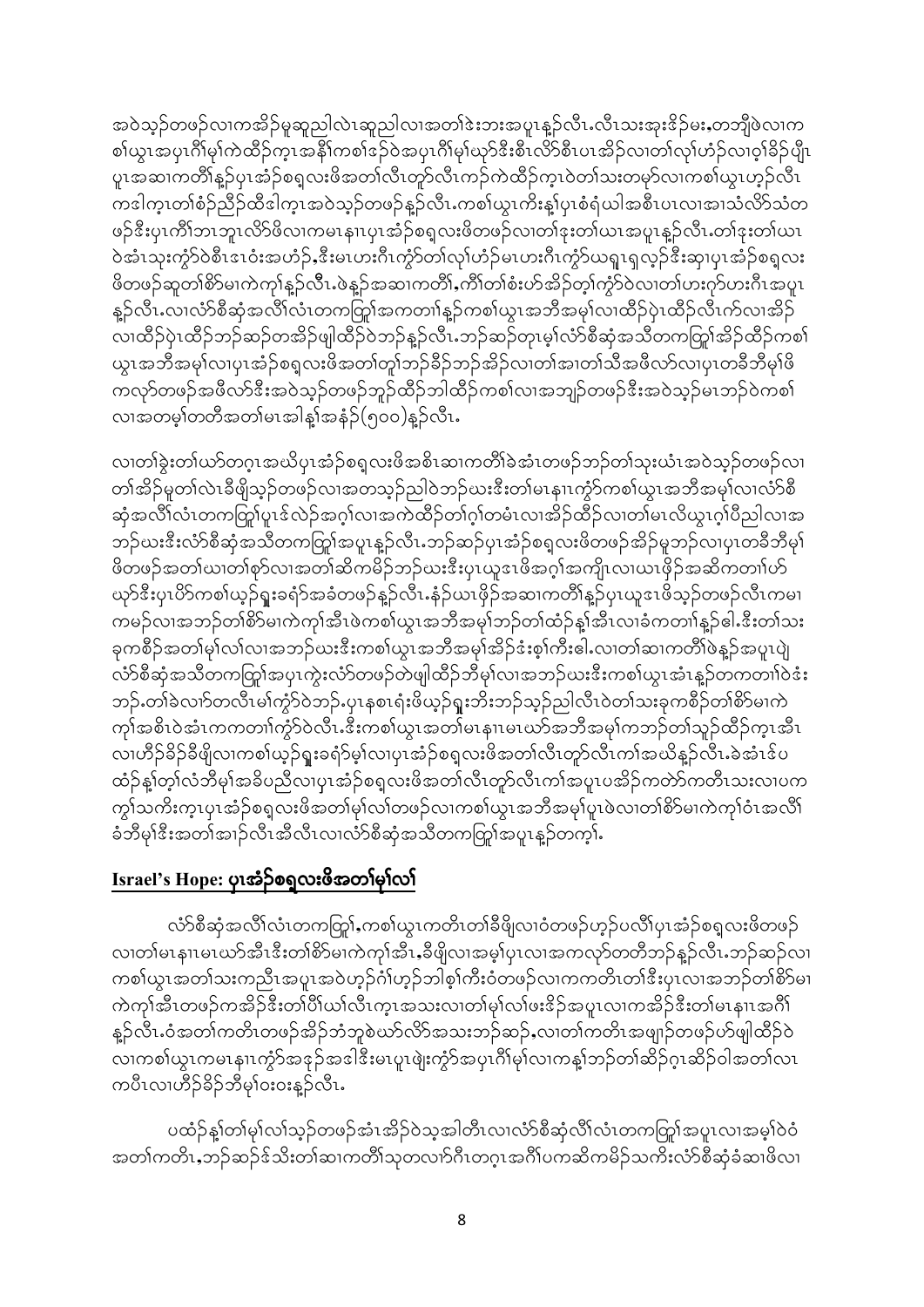ဘဉ်တၢ်သူဉ်ညါအီၤလၢဝံအတၢ်ကတိၤလၢဝံယရှါယၤ၅၂ အဆိကတၢၢ်လၢလံာ်ဝံယရှါယၤ၅၂း၇–ႇ(ပုၤလၢအ စံဉ်တဲၤတဲလီၤတၢ်သးခုကစိဉ်ႇလၢအစံဉ်တဲၤတဲလီၤတၢ်ယူတၢ်ဖိႏႇလၢအစံဉ်တဲၤတဲလီၤတၢ်အ ဂူးလ္လာအဘိးဘဉ်သူဉ်ည္ပါပုၤလ္လာတစ္ခ်ဆိုက္၊နိဉ်က္၊ႇလ္ယာအစီးဘဉ်စံယိဉ်ႇနကစ္စ္ပါကစ္စီးပၤန္ဥအခ်ိဳဥအခ်ိုလ္၊ ကစၢါလိၤန္ဝိမ္နါအယံအလၤဆံးဒိုခ်လဲခ်ဝံယရှါယၤ၅၂း၇ႇ)လံာ်စီဆုံတဆၤအံၤမ္နါတၤ်လၤအကါဒိုခ်လၤပဂိၢိခိ ဖျိလ၊ဟ်ဖျါထိဉ်တၢ်လီၤလီၤဆီဆီလၢအမ္1်ဝဲတၢ်သးခုကစီဉ်ဘဉ်ဃးဒီးတၢ်မၤနၢၤလ၊ကစၢ်ယူၤအဘီအမှၢ်အ ပူးတၢ်အဝဲအံၤလဲၤသယဲၤလိ႒်အသးဒီးမှတမ့ၢ်လီၤပလိ႒်အသးဒီးဝံယရျါယၤ၄၀း၉ႇဝံယရျါယၤဒုးအိဉ်ထိဉ် တၢ်ကတိၤအကျိုးလျှဒ်သိုးလိွှာအသးလ၊တ၊်လိ၊်ဖဲလဲဉ်းပမ္န၊်က္န၊်က္န၊လံာစီဆုံခံဆ၊အံၤအတ၊်အိဉ်အသးခီဉ် ထံးခိဉ်ဘိလဲၤ်လဲၤ်နူဉ်ဟ်ဖျါထိဉ်ဝဲတၤ်သးခုကစိဉ်ဘဉ်ထွဲဒီးတၤ်မၤနၢၤလၢပၤ်ကစၤ်ယွၤအဘိအမုၤ်ဟိတွဲထိဉ်ဝဲ ပုၤအံ့ဉ်စရူလးဖိအတၢ်စိဉ်မၢကဲကု႞လၢတခ်ီထံတခ်ီကိၢိတုၤလၢတၢ်အကတၢၢ်နူဉ်လီၤႉအဝဲအံၤမ့ၢ်တၢ်မှၢ်လၢ်တၢ် ကတိၤဆိလၢဘဉ်တၢ်ဟ္၄်လီၤအီၤလၢတၢ်ကစံးဆၢကဒါက္ၤယ္ၤဂ္ပ္ပုပ္ခ်ည္ပါအတ္ပ္ပါမၤလိလၢအမ္§ဝဲတၤ်ဖးဒိဉ်တ မံၤလၢပုၤယူဒၤဖိတဖဉ်အင်္ဂိၤလၢတၢယၤဖိုဉ်အဆိကတၢၢ်အတိၢ်ပူၤန္ဥာလီၤႉဒီးတၢ်တဟဲကဲထိဉ်အသးသတူ၊် ကလာ်ဘဉ်ႇအဝဲသူဉ်ဟုဉ်လီၤဘဉ်စ့ၢ်ကီးတ၊်မၤလိယ္လၤဂ္၊်ပိည္ပါလၢလံာ်စီဆုံအသိတကတြူ၊်အပူၤန္ဉာလီၤႉ

(လံာ်စီဆုံအလိ်္ဂလံၤတကတြှု်အတ၊်ယဲၤပူဒီတယု႞ဘဉ်တၢ်ပၢအီၤလ၊တ၊်စိာ်မၢကဲကု႞ပုၤအံ့ဉ်စရူလး ဖိလ၊တခ်ီထံတခ်ီကိ်ါန္ဥ်လီၤ.တၢ်ဂ္ဂါဝဲအံၤက္ၤကဒါက္ၤဆူဇ္းဒ္ဥ်တၤသဥ်လၢနိၤ်အံ့ဥ်အုစီၤအဥ်ဒဥ်အိဥ်တၤ်အ လိ\်ဒီးတၤ်အဝဲအံၤမုၤ်ဒဉ်တၤ်ဒုးသုဉ်နိဉ်ထိဉ်ကူၤပုၤအံ့ဉ်စရူလးဖိအနိၤ်ကစၤ်ဒဉ်ဝဲအတၤ်စံဉ်စိၤတဲစိၤအဂ္ဂါနူဉ် လီၤႉလၢတၢ်န္ဉာ်အယိတၢ်ဂ္ဂၢ်တၢ်ကျိၤအဝဲအံၤမ့္ပါဝဲတၢ်ဆိဉ်တံၢ်မၤနၢၤဒုးအိဉ်ထိဉ်တၢ်ကဲထိဉ်အသးႇလၢအအိဉ် ဖျါဒိဉ်မးလၢလံာ်စီဆုံအလိၢ်လံၤတကတြှုကေများတက်ုက်အဝဲအံၤဘဉ်တၢ်ကိုးအီၤလၢတၢ်မှၢ်လ၊်လၢအအိဉ်ယံၤ နှုန်းတ၊်စိ>်မၢကဲကုၢ်အလိၢနူဉ်လီၤႉလၢတၢ်နူဉ်အယိပအိဉ်နီးဝံအတၢ်ကတိၤတဖဉ်အါမးလီၤလီၤဆီဆီဖဲဝံယ ရှါယၤအတၢ်ကတိၤႇကစၢ်ယွၤကမၤဂ္ဂၤထိဉ်က္ၤအပုၤဂိၢိမုၢ်ဘဉ်ဆဉ်ဖဲလၢနစၢဃာ်ဒီးက္ၤကဒါက္ၤဆူတၢ် တဲ့လီၤဟ်လီၤအဂ္ဂါအကျိၤႇနကဆိကမိဉ်လၢပကမၤဂူၤထိဉ်ကူၤဟိဉ်ခိဉ်အံၤတကဲထိဉ်ကူၤတၤ်လၢတၤ်ပုဲၤလၢ နမၤန္1်က္ၤကဒါက္ၤတၤ်ပားဂုာ်ပားဂ်ီၤလၢအိဉ်ထိဉ်သးအခ်ိဉ်ထံးမှတမ္]်က္ၤစးထိဉ်က္ၤလၢအခ်ိဉ်ထံးအသိတ ဘျီန္ဥ်လီၤႉလၢတၢ်န္ဥ်အဃိတၢ်အဝဲအံၤမ္န၊်တ၊်မၤအသးညီနှၤ်ပထံဉ်န္န၊်အီၤလၢလံာ်စီဆုံအလိၤ်လံၤတကတြူ၊် ...<br>အပူၤဝံတဖဉ်ဆၢ<sup>ငွ</sup>းန့ၤ်ဘဉ်တၢ်မၤပူၤဖျံးလၢပုၤအံဉ်စရလးဖိတဖဉ်အင်္ဂါဘဉ်သ့ဉ်လျစီၤပၤအစုပူၤႇဘဉ် ဆဉ်တၢ်မၤပူၤဖျဲးအလၢအပုံၤဟဲဝဲလၢစီၤပၤလီၤထူလီၤယိာ်ကဲထိဉ်ပုၤခၢဉ်စးတဂၤလၢယ္ၤအဘီအမု၊်အဂ်ိၢန္ဉာ် ιδι.(Dr. Sean Mee Donough)

ပကကွါအဘူးကတၢါ်ဖဲဝံယၡါယၤာ၂ႈ၇ ဟ်ဖျါထိဉ်တၢ်ဂ့ၢ်လွှဲါထံဉ်လၢအဘဉ်ထွဲဒီးပုၤအံ့ဉ်စရလး ဖိတဖဉ်အတၢ်မှၢ်လ၊လ၊အမ္ဂါဝဲတ၊်မၤနၢၤဘဉ်ဃးဒီးကစၢ်ယွၤအဘိအမှၢ်နူဉ်လီၤႉ

(၁)ဝံယရှါယၤစံးဝဲဇဉ်လ၊ပုၤလၢအဆု၊တၢ်ကစီဉ်ကဘဉ်ႇိံဟဲစိ႒်ဝဲတၢ်သးခုကစီဉ်"ီးိး်ကဘဉ်ဟဲစိ႒်ဝဲဇဉ် တၢ်ဂ္ဂၢ်တၢ်ကျိၤလၢအရှုဒိဉ်ဆူစံယိာနူဉ်လီၤႉတၢ်ကတိၤခံကျိၤအံၤဘဉ်တၢ်ကျိဉ်ထံကူၤအီၤဆူဇူၤဘြံအကျိဉ် (Basar)ဒ်ဘဉ်တၢ်ကျိဉ်ထံကူၤအီၤလ၊ဟူၤလ့ဉ်အကျိဉ်လ၊အဆိကတၢၢ်မဲ့ၢ်ဝဲeuangelizoန္ ဉ်လီၤႉဒ်ပထံဉ်တ့ၢ် လၢညါအသိးတၢ်ကတိၤအဖျာဉ်အခ်ီပညီအံၤမ့ၢ်တၢ်ဒ်သိးသိးဒီးဘဉ်တၢ်သူတ့ၢ်အီၤလၢလံာ်စီဆုံအသိတကတြွာ၊် လၢအမှါဝဲတါသးခုကစိဉ်ဘဉ်ဃးဒီးတါမၤနၢၤလၢကစါယွၤအဘိအမှါအိဉ်လၢကစါယှဉ်ရူးခရံာ်အပူၤန္  $\mathring{\mathcal{C}}$ u

(၂)ပထံဉ်ဘဉ်လၢဝံယရှါယၤ(၅၂း၇)ဘဉ်တၢ်ဟံးန္1်အီၤလၢလံာ်ရိမ္(၁၀း၁၅)ဖဲအံၤစီၤပီလူးဟ်ဖျါထီဉ်ဝဲပုၤခ ရံဉ်ဖိအတၢ်စံဉ်တဲၤတဲလီၤမၤလၢပုံၤထိဉ်ကူၤဝံယရှါယၤအတၢ်ကတိၤဆိတၢ်လၢအဘဉ်ဃးဒီးပုၤဆု၊တၢ်ကစီဉ် တဖဉ်ဘိးဘဉ်သူဉ်ညါလီၤဝဲတၢ်သးခုကစိဉ်ဟဲလၢခံကတၢၢ်ဘဉ်ဃးဒီးပုၤအံ့ဉ်စရူလးဖိအတၢ်စိဉ်မၢကဲကုၢ်နူဉ်  $\mathcal{C}^{\mathsf{S}}$ l.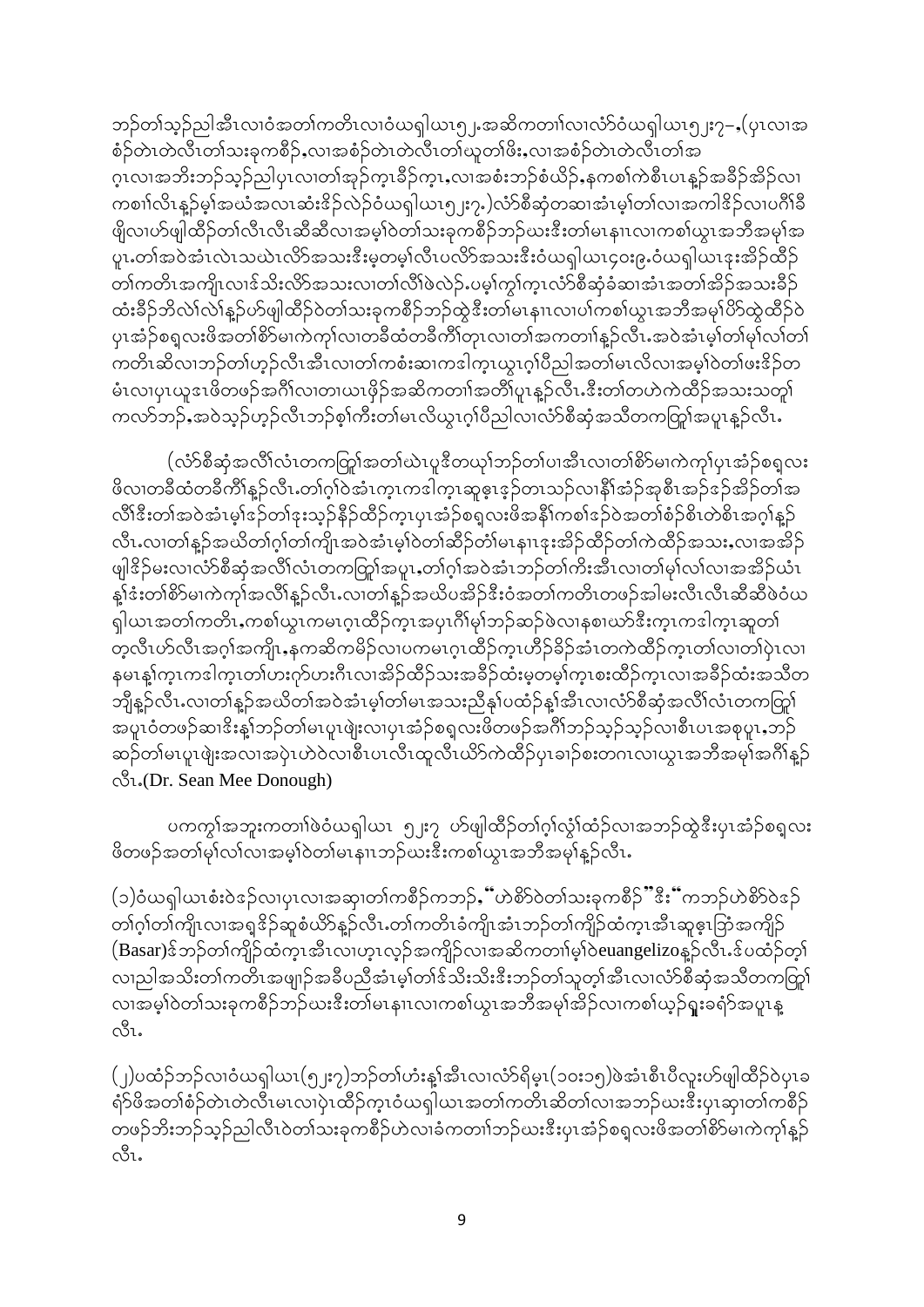(၃)ဝံယရှါယၤကတိၤဆိတၤ်သးခုကစိဉ်ကဘဉ်တၢ်စံဉ်တဲၤတဲလီၤအီၤမ့ၢ်ဝဲ<u>်ံတ၊်ယူတၢ်ဖိး"ီးီး်တ</u>၊်အုဉ်ကူၤ ခ်ိဉ်က္ၤ''်လံာ်အူးဖူးစူး(၆း၁၅)စီၤပီလူးဒုးဘဉ်ထွဲတၢ်ဂ္၊်အံၤဆူပုၤခရံာဖိ်ံိတၢ်သးခုကစီဉ်ဘဉ်ယးတ၊်ယူတ၊် ဖိးဒီးအူးဖူးစူး(၁း၁၃)စီၤပီလူးယၢၤထိဉ်ကဒီးဝဲတၢ်သးခုကစိဉ်ဘဉ်ယးဒီးနတၢ်အုဉ်က္ၤခိဉ်က္ၤ "လံာ်စီဆုံ လၢခံကတၢါတကျိၤဘဉ်တၢ်ကွဲးဖှဉ်ကူၤအီၤလၢတၢ်သးခုအကစိဉ်အံၤဖဲအဘဉ်တၢ်ဟ်ဖျါထိဉ်အီၤႇိံနကစၢ် ယွၤပၢတၢိဳတၢ်ကစိဉ်ဝဲအံၤဒုးအိဉ်ထိဉ်တၢ်သးခုကစိဉ်အဂ္ဂါခိဉ်သူဉ်လၢကစၢ်ယူဉ်ရူးဒီးလံာ်စီဆုံအသိတက တြှၢ်အပုၤကွဲးလံာ်တဖဉ်ယၢၤထိဉ်က္ၤဝဲတဘျိဘဉ်တဘျိဒီးဒုးဘဉ်ထွဲတၢ်ကစိဉ်အံၤလၢအမှါဝဲ်တ၊်သးခုက စိဉ်ဘဉ်ယးဒီးဘီမှ $\vec{i}$ 'မ့တမ့ါကစါယွၤအတါပၢတါပြးန္ဝ်ာလီၤ $\cdot$ 

ခဲ့အံၤပထံဉ်လၢဝံယရှါယၤကတိၤတၢ်ဘဉ်ဃးဒီးပုၤအံ့ဉ်စရှလးဖိအတၢ်မှၢ်လၢ်ဟဲအိုဉ်ထိဉ်အသးလၢ ကျဲဒ်လဲဉ်အဂ္ဂါနူဉ်လီၤ.ဝံယရျါယၤ(၅၂း၇),ပကက္ဂါသကိႏဖဲအဆၢဖိ(၁၀)ဖဲအဆၢ $\frac{3}{2}$ (၅၂)အပူၤတက္ဂါႉဖဲ အံၤဝံယရှါယၤကတိၤဆိတၢ်မၤနၢၤခံကပၤဒ်ပုၤအံ့ဉ်စရူလးဖိတဖဉ်ဆၢမှၢ်လၢ်ထံဉ်န္1်ဝဲ(၁)အဝဲအိဉ်ခိႏက္ဂၤ်လၢ် တါမၤနၢၤဘဉ်ဃးကစါယွၤအဒုဉ်အဒါ.ကစါယွၤမၤနၢၤအဒုဉ်အဒါအိဉ်ဖျါထိဉ်ဝဲလၢဝံယရျါယၤ(၅၂း၁၀) ဝံယရှါယၤစံးဝဲဒဉ်(ယူၤမၤဘ္ဥ်ဆ္စအစုဒုဉ်စီဆုံလၢပုၤကလုာ်ခဲလၢာ်အမဲာ်ညါဒ်သိးဟီဉ်ခိဉ်အကတၢါခဲလၢာ် နူဉ်ကထံဉ်ဘဉ်ပကစၢ်အတၢ်အုဉ်ကူၤခိဉ်ကူၤတၢ်လီၤႇဲ်ပဲအံၤပထံဉ်ဘဉ်လၢကစၢ်ယွၤမၤဘ္၃်ဆ္စအစုဒုဉ်စီဆုံ အခ်ီပညီမှါဝဲအစုအိဉ်ဒီးတၢ်ဂံ၊်ဆူဉ်ဘါဆူဉ်လ၊တၢ်ဒုးတ၊်ယၤအပူၤမၤနျၤကၠံာ်ဝဲအဒုဉ်အဒါနူဉ်လီၤ.မှု၊်ဝဲလီၤ. ပုၤကိႏဂၤဇဲးသုဉ်ညါလ်ာ်စီဆုံအလိၤလံၤတကတြှာ်ကစါယွၤမၤနၢၤအဒုဉ်အဒါတဘျုးဘျီနဉ်လီၤ.တၢ်ဂ့ၢ်တၢ် ကျိုးမွှါမနုၤတမံၤလၢကတိၤဆိတၢ်ဘဉ်ဃးဒီးကစၢ်ယွၤတၢ်မၤနၢၤအံၤန္ဉာလီၤလီၤဆီဆီလဲဉ်ႉလၢလံာ်စီဆုံတ ဆ၊အံၤအပူၤဝံယရှါယၤကတိၤဆိတၢ်လၢကစၢ်ယွၤကမၤနၢၤကံ့႒်အဒုဉ်အဒါတဖဉ်"လၢပုၤကလု႒်ခဲလၢာ်တ ဖဉ်အတၢ်ထံဉ်"လ၊တၢ်ကတိၤအဂၤတဖျ၊ဉ်ဝံယရှါယၤကတိၤဆိတၢ်ဖဲလ၊ပုၤအံ့ဉ်စရူလးဖိတဖဉ်တၢ်စိဉ်မ၊ကဲ ကုုဝံၤအလိုုခံကစါယွၤမၤနၢၤအဒုဉ်အဒါခဲလၢာ်လၢတၢ်လိ၊်ကိႏပူၤဒဲးနူဉ်လီၤႉအဝဲတဟုဉ်စိဟုဉ်ကမီၤလၢအ နဉ်အဒါဘဉ်,မၤလီၤမါကွံာ်ဝဲလၢဟိဉ်ခိဉ်ဒီးဆု၊အဝဲသု့ဉ်တဖဉ်ဆူတၢ်လီၤထူလီၤယိဉ်နူဉ်လီၤႉ

(၂)ဝံယရှါယၤ(၅၂း၁၀)လၢခံတကျိၤတဲဘဉ်ပုၤလၢကစၢ်ယွၤအတၢ်မၤနၢၤကအိဉ်ဖျါထိဉ်စ့ၢ်ကီးလၢကစၢ်ယွၤ အတၢ်မၤပူၤမၤဖျဲးအပုၤဂိၢမု၊်ဒီးဆု၊ဝဲဆူအဘီအမှၢ်လၢအအိဉ်ဒီးတၢ်ဆိဉ်ဂ္ဂၤဆိဉ်ဝါန္ဉာလီၤႉပကဒိကနဉ်သ ကိႏဝံယရှါယၤ(၅၂း၁၀)အကတၢါတဒ့(ဒ်သိးဟိဉ်ခိဉ်အကတၢါခဲလၢာ်နူဉ်ကထံဉ်ဘဉ်ပကစၢ်အတၢ်အှဉ်က္ၤ နိဉ်က္Iတ္လ်လီၤ.)

ပသူဉ်ညါကစၢ်ယွၤမၤပူၤဖျဲးအပုၤဂိၢ်မှၢ်တဘျိုဝံၤတဘျိုဒ်အအိဉ်ထိဉ်လၢလံာ်စီဆုံအလိၢ်လံၤတက ကြွာ်အပူၤန္ဥာလီၤ.ဘဉ်ဆဉ်လၢတၢ်မၤနၢၤအပူၤန္ဥာဝံယရှါယၤကတိၤဆိတၢ်ဖဲအံၤႇ်ံံဒိသိးဟိဉ်ခိဉ်အတၢ်ခဲ လၢာ်နူဉ်ကထံဉ်ဘဉ်ကစၢ်ယွၤအတၢ်အှဉ်ကူၤခိဉ်ကူၤတၢ်လီၤ…်ိတၢ်ဂူ၊်အဝဲအံၤဟ်ဖျါထီဉ်ဝဲကစၢ်ယွၤမၤနၢၤ ကွံာ်အဒုဉ်အဒါလ၊ဟိဉ်ခိဉ်ဒီဖျာဉ်ႇဒီးအတၢ်မၤထူဉ်ဖျဲးကမ့ၢ်လ၊ဟိဉ်ခိဉ်ဒီးမ့ၢ်တၢ်လၢခံကတၢၢ်နှဉ်လီၤႉလၢခံ ကတၢၢ်ကစၢ်ယွၤကဆု၊အပုၤဂိၢမု၊်ဆူအဘီအမု၊်ဘဉ်ယးဒီးတၢ်သူဉ်ခုသးခုႇတၢ်အဲ့ဉ်တၢ်ကွံႇတၢ်တိတၢ်လိၤႇ တၢဴယူတၢိဖိႏႇတၢဴဂုၤထိဉ်ပသိထိဉ်ႇတၢဴမှၢ်လၢဴသးခုလၢအကတၢၢ်တသူအိဉ်လၢကစၢဴယွၤအမဲာ်ညါလီၤထူလီၤ ယိ>န္β လီၤ.

ပကကွါသကိႏတၢ်ဂူါဘူးကတၢါခံမံၤဘဉ်ယးဒီးယွၤအတၢ်မၤနၢၤလၢပတၢ်မၤလိအပူၤဘဉ်ဆဉ်လံာ်စီ ဆုံအဆ၊တဖဉ်လ၊ဟ်ဖျါထိဉ်အဒိအတ်ာ်,ဝံအတ၊်ကတိၤတဖဉ်ဘဉ်ဃးဒီးဘီမှ၊်အတ၊်ဟဲအိဉ်ထိဉ်အဂ္ဂါလီၤ က်တ၊်ထံဉ်သူဉ်ညါအီၤခီဖျိလၢလံာ်စီဆုံအလိၤ်လံၤတကတြွာ်အပူၤန္ဉာလီၤ

လၢတၢ်ဝံဂုၤကလၤဂုၤအပူၤႇပူၤကွံာ်အနံဉ်(၂၀၀၀)ပှၤခရံာ်ဖိတၢ်မၤလိယွၤဂုၢ်ပိညါယုထံဉ်န့ဉ်တၢ်ဂုၢ် လၢအရှုဒိုဉ်အိဉ်ဖျါထိဉ်ဝဲဘဉ်ယးဒီးဘီမှၢ်အိဉ်လၢလံာ်စီဆုံအသီတကတြှာ်အပူၤန္ဉာလီၤန်တၢ်ဆၢကတိၢ်လီၤ ဆီလိ>်သးလၢတၢ်စံဉ်စိၤတဲစိၤအပူၤဘဉ်ယးဒီးခရံဉ်အတၢ်အိဉ်ဖိုဉ်ႇပုၤခရံဉ်ဖိတဖဉ်အိဉ်ဒီးတၢ်ခွဲးတၢ်ယာ်က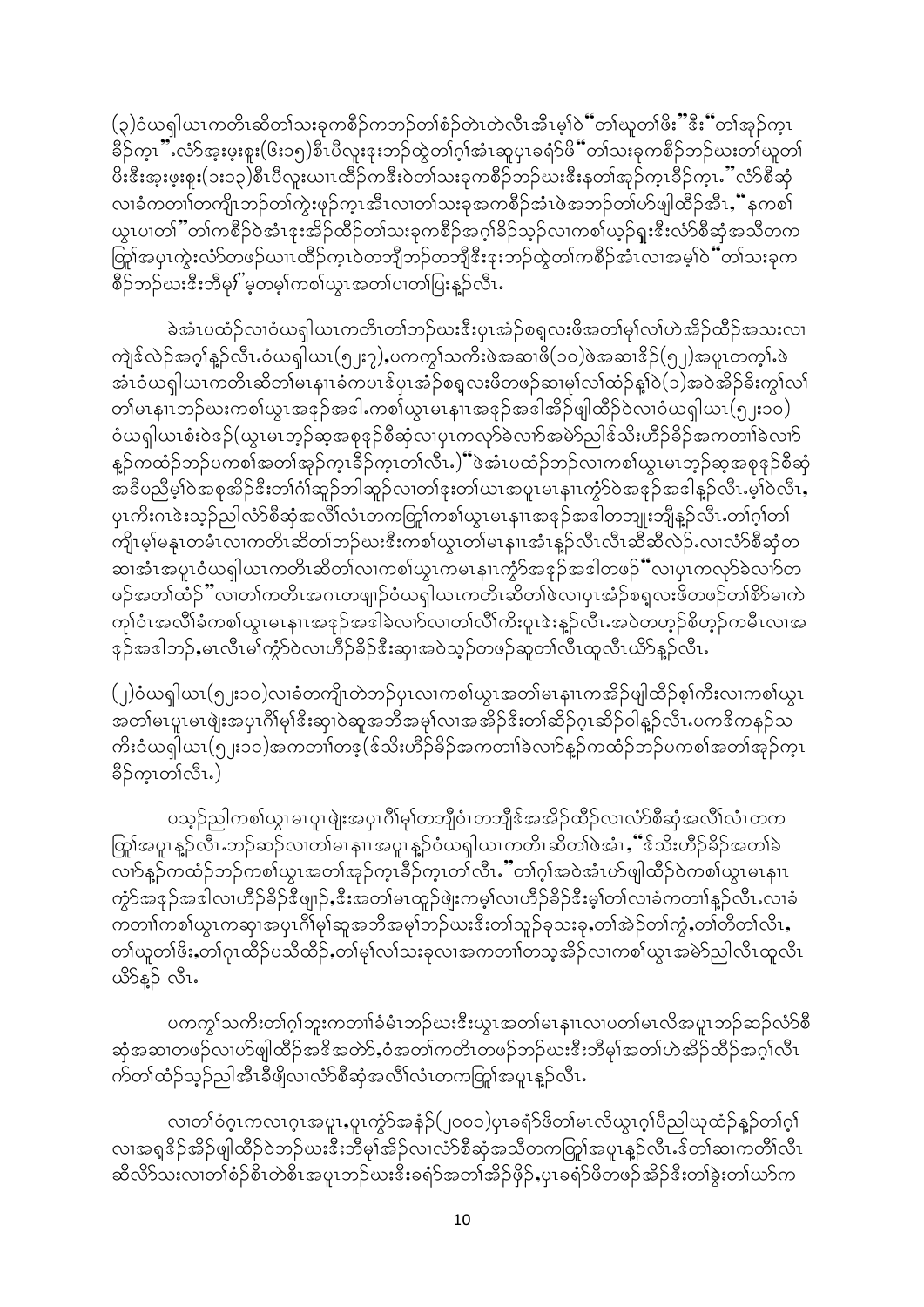ဟ်သူဉ်ဟ်သးလၢတါမၤလိယ္လၤဂ့ါပီညါအိဉ်ဝဲအကလုာ်ကလုာ်လၢကဟ္ဥာ်ထိဉ်ကူၤတၢ်စီးဆၢလၢတၢ်ဂူၢ်အါမံၤ အဖိခိဉ်နူဉ်လီၤ.ဘဉ်ဆဉ်ထိဘိပကဘဉ်ဒုးသ့ဉ်နိဉ်ထိဉ်ကူၤပကစၢ်အသးဖဲလၢလံာ်စီဆုံအသိတကတြု၊်ဘဉ် တၢ်ကွဲးအီၤအဆၢကတိၢိန္ဉ်ပာ်ဖျါထိဉ်ဝဲလၢတၢ်မၤနၢၤဘဉ်ဃးဒီးကစၢ်ယွၤအဘိအမှၢ်အတယၢၢ်ဃၢဒိဉ်မးအံၤ အိဉ်ဝဲလၢကစါခရံာ်ဒီးပုၤပိာ်အခံတဖဉ်အစုပူၤန္ဉာလီၤ.တါအဂုၤအဂၤလၢအရှုဒိဉ်န္1်ဒီးအဝဲသူဉ်အတၢ်န၊်ပၢါ ဘဉ်ဃးကစၢ်ယွၤအဘိအမှၢ်ကဟဲအိဉ်ထိဉ်လၢတၢ်တထံဉ်နျ်ဒံးအီၤနိတဘျီလၢကစၢ်ခရံဉ်အတၢ်မၤနၢၤအပူၤ နူဉ်တအိဉ်နီတမံၤဘဉ်ႉလၢတၢ်ဂုၤ်အံၤအယိႇလံာ်စီဆုံအသိတကတြူာ်တၤ်မၤလိယ္လၤဂုၤ်ပီညါအံၤဘဉ်တၤ်ဒုးအိဉ် ထိဉ်အီၤအိဉ်ဒီးတၢ်ဂ္ဂါခိဉ်တီအတကွိဉ်လၢအဘဉ်ဃးဒီးကစါယွၤအဘိအမှၢ်န္**ဉ်**လီၤႉ

တၢ်မၤလိလၢအမ့ၢ်ကစၢ်ယွၤအဘိအမုၢ်အံၤန္βႇပဒုးသုဉ်ညါတၢ်ဂုၢ်ခိဉ်တိလၢအရှု<sup>ဒွ</sup>ဉ်မ့ၢ်ဝဲတၢ်သးခုက စိဉ်ဘဉ်ယးဒီးယွၤအဘီအမု၊်အိဉ်လ၊လံာ်စီဆုံအသီတကတြှ၊်လ၊တ၊်မၤလိယွၤဂ္၊်ပီညါနူဉ်လီၤ ခဲအံၤပကြား လဲၤဆူပတၢ်ဂူါမိါပုါခံတခါလၢအမ္ဒါဝဲဘီမု၊်ဟဲအိဉ်ထိဉ်အသးဒီးဟူးဂဲၤထိဉ်ဝဲတ၊်မၤလိယ္ဂၤဂူါပီညါလၢလံာ်စီ ဆုံအသီတကတြှုကအပူၤဒ်လဲဉ်.

## $Coming =$ အတၤ်ဟဲကၖါက္၊

ပဝဲကိႏဂၤအိဉ်ဒီးတၢ်ဆၢကတိိၢဖဲလ၊ပနၥ်လ၊တၢ်ခဲလၢာ်ကဟဲကဲထိဉ်အသးသဲ့ဝဲသပု၊်ကတၢၢ်နှဉ် လီၤ.ဘဉ်ဆဉ်ဖဲလၢတၢ်ဆၢကတိၢ်တုၤယီၤ၀ဲအဆၢကတိၢ်ႇတၢ်လၢအဟဲကဲထိဉ်အသးတဖဉ်လီၤဆီလိာ်အသး ီးတၢ်လၢပဆိကမိဉ်တ္၊်အီၤတဖဉ်နဉ်လီၤႉ

တၢ်အဝဲအံၤႇမ့္ပ်တၢ်အမ္န၊အတိသ့ဝဲလ၊ကျဲအါဘိလ၊ပုၤကွဲးလံာ်စီဆုံအသိတကတြှု၊်တဖဉ်အဂိၢ်နှဉ် လီၤ.ပှၤယူၤဒၤဖိအါကတၢါအိဉ်မူလၢ(တၢယၤဖိုဉ်)တဖဉ်အိဉ်ဒီးတၢ်အိဉ်ခိးကွၢ်လၤ်လိၤ်တာ၊လီၤဆဲးလၢတၢ်ဘဉ် ယးဒီးတါမၤနၢၤဘဉ်ယးဒီးကစါယွၤအဘီအမုၢ်ဟဲအိဉ်ထိဉ်အသးဒ်လဲဉ်အဂ္ဂါနဉ်လီၤ.ဘဉ်ဆဉ်လၢအပိ>်ခ ရံဉ်အခံလၢညါတပယူဉ်ယီတဖဉ်မၤလိန္1်တၤ်လ၊တၤ်ဟဲကဲထိဉ်အသးတဖဉ်တဒံးသိးဒီးတၤ်လၢအဆိကမိဉ် ဟ်စၢၤတဖဉ်ဘဉ်နဉ်လီၤႉလၢတၢ်နှဉ်အယိလၢကျဲကလှာ်ကလှာ်အပူၤတၢ်မၤလိယွၤဂ္ဂၢ်ပီညါလၢလံာ်စီဆုံအသိ တကတြူံဟ့ဉ်လီၤအသးလၢတၢ်တဲန၊်ပၢါက္ၤဘိမုၢ်တၢ်မၤနၢၤဟဲတုၤအိဉ်ပုၤသပှၢ်တၢၢ်အဂ္ဂၢ်နှဉ်လီၤႉ

တၢဴသ္ဥ်ာညါနဉ်ပၢါဘဉ်ယးဘီမှၤ်ဟဲအိဉ်ထိဉ်အဂ္ဂါဒီး"ိဒိုဉ်စိလၤလံာ်စီဆုံအသီတကတြာၤ်အယွၤဂ္ဂါပီ ညါအပူၤတၢ်အဆိကတၢၤ်ပကဘဉ်ကွၢ်တ၊်အိဉ်ခိႏကွၢ်လၢ်တ၊်မှၢ်လၢ်ကွၢ်စိလၢကစၢ်ယွၤအဘိအမှၢ်ဟဲတုၤအဂ္ဂါ နှဉ်လီၤႉဝံၤအလိၢ်ခံပကဘဉ်ကွၢ်ကဒီးလံာ်စီဆုံအသိတကတြှု၊်အတၢ်လီၤဆီတၢ်ထံဉ်လၢပကိႈအီၤလၢတၢ်မၤ နၢၤသၢစးမှတမ့ါ်တါမၤနၢၤသၢဘျိဘဉ်ဃးဒီးဘီမု၊်အဂ္ဂါန္ဉ်လီၤႉပကဆိကမိဉ်သကိးတၢ်အဆိကတၢၢ်တမံၤ လ၊အမှါဝဲတၢ်အိဉ်ခိႏက္ဂါလ၊်အတ၊်မု၊်လ၊်ကွ၊်စိလ၊ဘီမု၊်ဟဲအိဉ်ထိဉ်အဂ္ဂါနူဉ်လီၤ.

# Expectations = တၢ်အိ>်ခိးဆၢမှၢ်လၢ်တၢ်လၢခါဆူညါအဂိါ

ဖဲတ၊ယၤဖိုဉ်တချုးခရံဉ်အနံဉ်ပုၤယူၤဒၤဖိခဲလၢာ်အဝဲသူဉ်ဟုဉ်လီၤအးလီၤအသးလၢအဝဲသူဉ်အတၢ် ဟဲလီၤစၢၤလီၤသွဲဉ်တၢ်နဉ်လၢအအိဉ်ဒီးတၢ်မိဉ်နှၤ်သးလီလၢကစၢ်ယွၤအဘီအမှၢ်တၢ်မၤနၢၤဟဲဝဲအဂိၢ်နှဉ်လီၤႉ အဝဲသူဉ်ခဲလၢာ်မှၢ်လၢ်တၢ်လၢကစၢ်ယွၤကမၤနၢၤကွံာ်အဝဲသူဉ်အဒုဉ်အဒါဒီးမၤပူၤဖျံးကွံာ်အပုၤဂိၢ်မှၢ်ကအိဉ် ဘဉ်လ၊တၢ်ဆိဉ်ဂူၤဆိဉ်ဝါအပူၤဘဉ်ဃးဒီးအဘီအမှၢ်နှဉ်လီၤႉအဝဲအံၤမ့္ပါတ၊်မ့္ပါတ၊်တီလ၊ပုၤကပိဉ်ကစၢ်ခရံှာ် အခံတဖဉ်အင်္ဂါလီၤ.ဘဉ်ဆဉ်တၢ်အိဉ်ဝဲတမံၤအလီၤဆီလိာ်အသးဒ်အဝဲသ့ဉ်တဖဉ်မှါလၢ်တ့ၢ်တၢ်လၢယွၤအ တၢ်မၤနၢၤဘီမု၊်ကဟဲဝဲအင်္ဂါန္ဉ်လီၤႉလၢကျဲတဘိဖဲရၤဘံခိဉ်န၊်အဂုၤအဂၤတဖဉ်အံ့ဉ်စရူလးသိဉ်လိတၢ်ဘဉ် ယးတ္ပါမၤလၢခံကတ္ပ္ကျပားအမ္ပါဝယ္စစ္ပါက္ခံ၊ အသွအမ္ပါက္ဝွအပ္ခံျခံသူတိုင္းသဥ္မွတ္ခံတားသုပ္ပြဲတြယ္ခ်ာ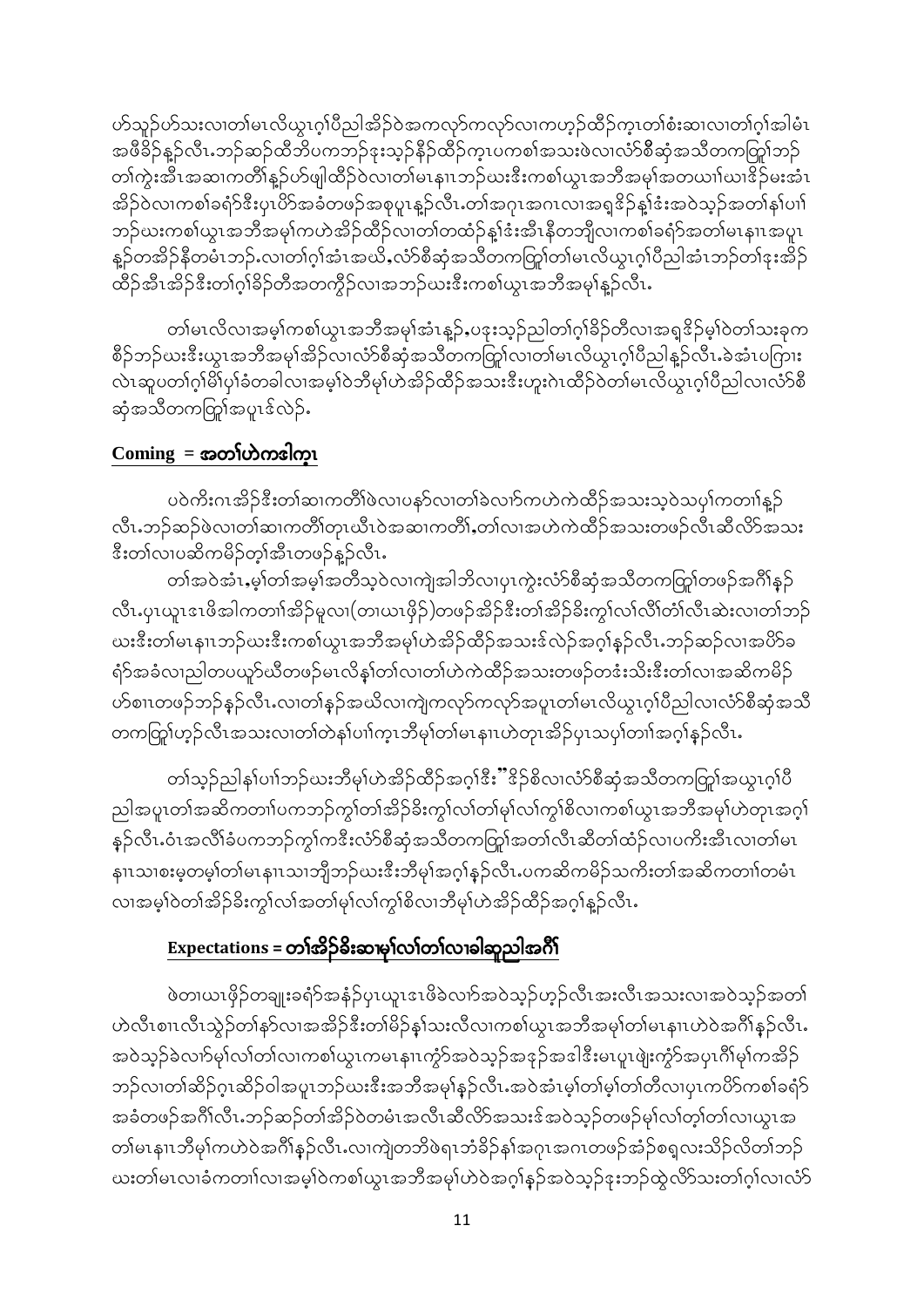စီဆုံအသီတကတြုတ်၊အခ်ီပညီမ့္ပါဝဲ(*မု)နံးလ၊ခံကတၢါ)*ဒီး(*ကစၤ်ယွ၊အမု)နံ၊*)ဘဉ်ဆဉ်အဝဲသုဉ်စ့္ပ်ကီးကတိၤ တၢ်ဘဉ်ယးဒီးစိၤအတၢိဒိဉ်ကတၢၢ်ခံစိၤလၢတၢ်စံာ်စိၤတဲစိၤအပူၤန္ဉာလီၤ.ပုၤရၤဘံတဖဉ်ဒုးဘဉ်ထွဲတၢ်ဂ့ၢ်ဝဲအံၤ ဆူစိၤလၢအမ့ၢ်ဝဲတၢ်ဒဲးဘးအါနံဉ်အါလါတၢ်တူၢ်ဘဉ်ခိဉ်ဘဉ်ဒီးတၢ်သံနှဉ်လီၤႉဆၢကတိၢ်အဝဲအံၤလၢဇ့ၤဘြံ ကျိဉ်တဖဉ်မှ1်ဝ(olam hazeh)နူဉ်လီၤႉဒီးစိၤလၢခါဆူညါဘဉ်ဃးဒီးတၢ်တိတၢ်လိၤႇတၢ်အဲ့ဉ်တၢ်ကွဲႇ တၢဴသူဉ်ဖုံသးညီဒီးတၢ်ယူတၢိဖိးအလူၤပိ>်ထွဲဝဲလၢအမ့ၢ်တၢ်စိ>်မၢကဲကုၢ်အီၤတဖဉ်အနံဉ်အလါကဟဲတုၤဝဲ လ၊ဇ္န၊ဘြံအကျိဉ်နဉ်ကိုးဝဲလ၊ (olam haba)နဉ်လီး.

အဝဲသ့ဉ်တဖဉ်သိဉ်လိတၢ်စိၤအဝဲအံၤန္ဉာိတုၤဆူတၢ်ပတိၢ်အဖုဉ်ခီဖျိလၢပှၤအံ့ဉ်စရလးဖိဘဉ်တၢ်ထုး ထိဉ်ကွဲာ်အီၤဆူကိၢိတၢ်စံးဟ်နဉ်လီၤ.မ့ၢ်လီၤကစၢ်ယွၤမ့ၢ်ပုၤလၢအိဉ်ဒီးတၢ်စိတၢ်ကမီၤလၢစိၤဝဲအံၤအပူၤ"ီဒီး တဘျီဘဉ်တဘျီကစၢ်ယွၤလိဉ်ဖျါထိဉ်အသးမ့တမ့ၢ်ဟ်ဖျါထိဉ်အတၢ်ပၢတၢ်ပြးဒ်စီၤပၤတဂၤအသိးမ့ၢ်လၢတၢ် ကမၤနိဉ်အီၤအဂ်ိၢန္ဉ်လီၤ.ဘဉ်ဆဉ်ဖဲတချုးခရံာ်အနံဉ်တၤယၤဖိုဉ်နှဉ်ယွၤအပုၤဂိၢ်မု၊်ဘဉ်တၢ်ဆိဉ်တံ၊မၤနၢၤ အီၤဟ်ဃာ်ဝဲအတၢ်ဆိဉ်ဂ္ၤဆိဉ်ဝါဘဉ်ဃးဒီးကစၢ်ယွၤအဘိအမုၢ်အိဉ်ဝဲအနံဉ်တကယၤနဉ်လီၤႉဆၢကတိၢ်ဖဲ နှဉ်အခါအဝဲသုဉ်တဖဉ်အိဉ်ဒီးတၢ်မှၢ်လ၊်လ၊အမ့ၢ်ဝဲ $(\sigma$ ာ်ဆ၊*ကတိၤ်ကဟဲဝဲ*)ယွၤအဒုဉ်အဒါတဖဉ်ကဘဉ်တ၊် မၤနၢၤကွႆာ်အီၤခဲလၢာ်ဒီးကလီၤမၢ်ကွႆာ်ဝဲလၢဟိဉ်ခိဉ်အံၤန္ဉ်လီၤႉဒီးယွၤအပှၤဂိၢ်မုၢ်တဖဉ်ပဘဉ်တၢ်မၤပူၤဖျဲး ထိဉ်ကွဲာ်အီၤလီၤစိၤလီၤယာ်ဒီးအဝဲသွဉ်ကအိဉ်ဘဉ်လၢကစၢ်ဟိဉ်ခိဉ်ဘီမှၢ်လၢအလဲၢ်ဝဲထိဝဲပုံၤဒီးတၢ်ဆိဉ်ဂူၤ ဆိ}်ဝါနဉ်လီၤ.

(ပမ္)်ထူးထိဉ်လံာ်စီဆုံအခ်ီပညီလိၤလိၤဒီးလၢတၢ်ကတိၤတၢဉ်ပိဉ်သကိးဘဉ်ဃးဒီးလံာ်စီဆုံနှဉ်တ ဘျီတခဵဉ်ပထံဉ်ဘဉ်ႇပလဲၤခဵဖျိဘဉ်လၢတၢ်ကတိၤအဖျၢဉ်(စိၤအဝဲအံၤ–This age)ဒီး(စိၤလၢကဟဲ–This age to come)တါကတိၤဝဲအံၤအခ်ီပညီမှါတါမနၤလဲဉ်တါကတိၤဝဲအံၤအခ်ီပညီမှါဒ်လာ်အံၤအသိး(စိၤဝဲအံၤ မ့ၢ်တ၊်တစိၤႇတဆၢကတိၢ်ႇတၢယၤဖိုဉ်လၢပုၤဟိဉ်ခိဉ်ဖိတဖဉ်အိဉ်မူဝဲအပူၤႇစးထိဉ်လၢစိၤဝဲအံၤန္ဉ်ဟဲအိဉ် ထိဉ်ဝဲနဉ်လီၤႉအဝဲအံၤမ့္ပ်တ္ပါအိဉ်မူလၢအဟဲလီၤတဲာ်လၢဟိဉ်ခိဉ်နဉ်လီၤႉ(စိၤလၢကဟဲႇ)ဒ်အမှၤ်လျ်တ္ပါဝဲအ သိးခီဖျိလၢဝံတဖဉ်လၢအိဉ်လ၊လံာ်စီဆုံလိၢ်လံၤတကတြွ၊်အပူၤန္နဉ်မ့္ပ်တ္၊်ဆၢကတိ၊်တကတိ၊်လၢကစ္၊်ယွၤက မၤဂ္ၤထိဉ်က္ၤတၢ်လီၤထူလီၤယိ႒်လၢတၢ်ဆိကမိဉ်တၢ်သ္ဉ်ည]ႇဒီးမူခိဉ်အသီႇဟိဉ်ခိဉ်အသီကအိဉ်ထိဉ်ဝဲႇဒီး ပုၤကညီအသးလၢအကိၤဒ်လၢ်အသိးန္ဉာ်ကဘဉ်တၢ်သုးကွဲာ်အီၤႇဒီးပဝဲခဲလၢာ်အိဉ်မူထွဲပိာ်ထွဲဒီးမၤတၢ်ဒ်က စါယွၤတၢ်ဘဉ်သးလၢလၢပှဲၤပှဲၤနှဉ်လီၤ.တၢ်အ့ဉ်လိာ်ဆိးက့ႇတၢ်ထီဒုဉ်ထီဒါတအိဉ်လၢၤလၢပှၤဟီဉ်ခိဉ်ဖိအ ကျါလၤၤဘဉ်ဒီးတၢ်ထီဒုဉ်ထီဒါတအိဉ်စ့ၢ်ကီးလၢဆဉ်ဖိကိၢိဖိအဘီအမှၢ်ပူၤဘဉ်.Dr.Eckhard.J.Schabel .

ဖဲတ၊ယၤဖိုဉ်အနံဉ်နဉ်ပုၤယူၤဒၤဖိအကလှာ်လၢအလီၤဆီလိာ်သးတဖဉ်အတၢ်အိဉ်ဖျါလီၤဆီလိာ်သး စ့ါကီးလ၊တါလ၊ဟဲကဲထိဉ်သးလ၊အပူၤကွံာ်တါစံဉ်စိၤတဲစိၤကဆီတလဲက္ၤအီၤလ၊(စိၤဝဲအံၤ)ဆူ(စိၤလ၊က ဟဲဝဲနဉ်လီၤႉ)ဘဉ်ဆဉ်အါတက့ၢ်ပုၤအၢဉ်လီၤတူ၊်လိ>်လၢတၢ်ဆီတလဲစိၤဝဲအံၤန္ဉာ်မၤနၢၤစိၤလၢကစၢ်ယွၤဘိ အမုၢ်ကဟဲအိဉ်ထိဉ်ခီဖျိလ၊တ၊်တတၢးတနါႇတၢ်တူ၊်ဘဉ်ခီဉ်ဘဉ်ႇတၢ်ဒုးတ၊်ယၤအယိနဉ်လီၤႉအဝဲသ့ဉ်နဉ် ဝဲလၢမ့ၤရုံအၤ(Messiah)အိဉ်ဝဲလၢစီၤဒၤဝံးအလိၤ်ပစိၥ်ကဆု၊လီၤကလူးတဖဉ်လၢမှုခိဉ်ဒီးကစၤ်ယွၤအပုၤက လှာ်တီတဖဉ်ကမၤနၢၤကၠံာ်ယွၤအပုၤကညီဒီးသူဉ်ဂုၤ်သးကျိၤနဉ်ဒါတဖဉ်နဉ်လီၤႉ

အဝဲသ့ဉ်တဖဉ်န**်**ဝဲလၢကစၢ်ယွၤတမၤကွံာ်ထဲပှၤကညီအဒုဉ်အဒါ<sup>္</sup>ဓိၤဘဉ်ႉဘဉ်ဆဉ်ကစၢ်ယွၤကမၤ နၢၤကွဲာ်သူဉ်ဂ့ၢ်သးကျိၤအဒုဉ်အဒါဒ်တၢဴပာ်ဖျါထိဉ်အီၤလၢလံာ်စီဆုံအလိၤ်လံၤတကတြူၤ်အပူၤန္ဉာ်လီၤႉအဒိႇ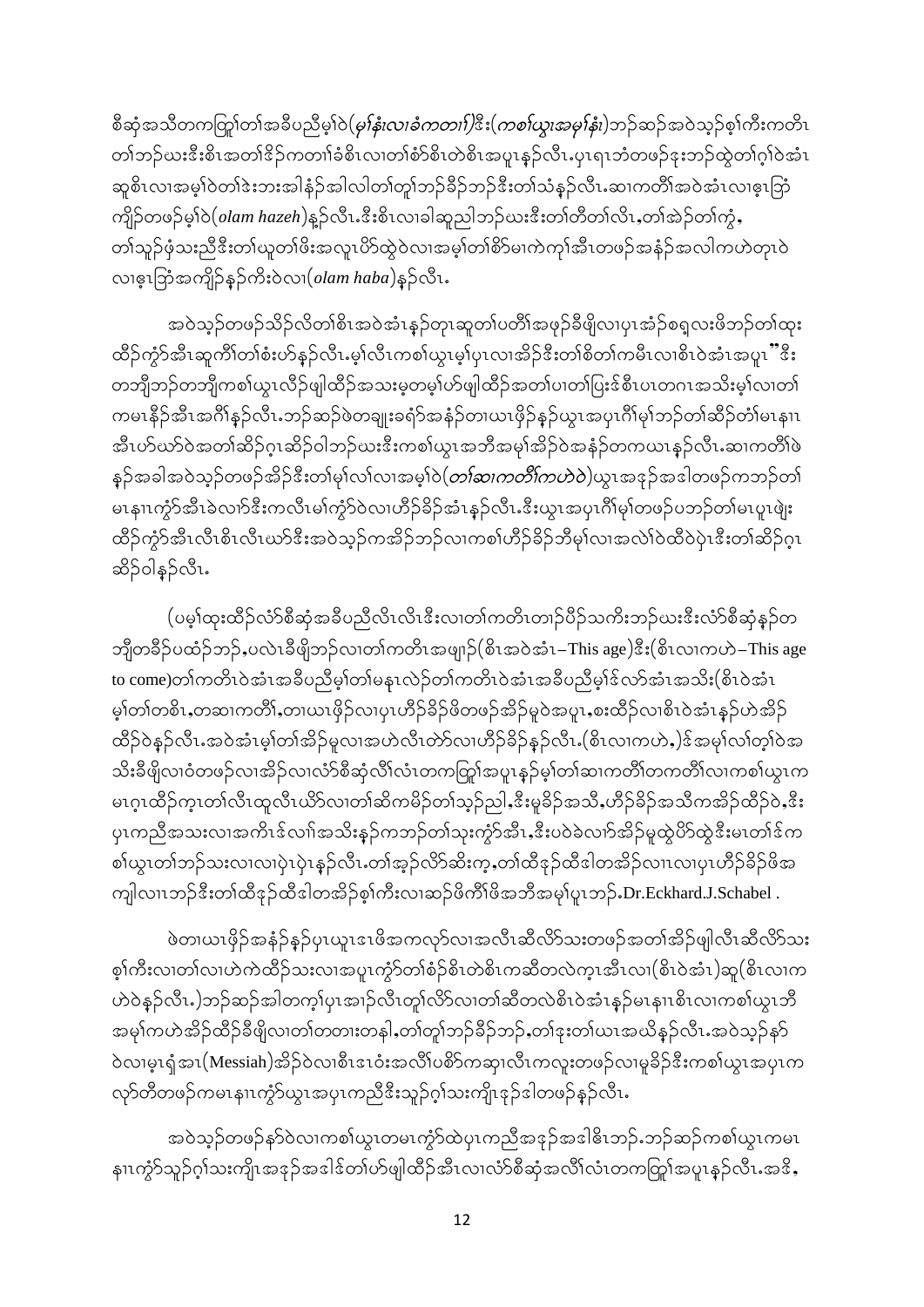လံာ်(၂မိၤရ္၁၂း၁၂)ကစါယွၤကတိၤတၢ်ဘဉ်ဃးတါမၤနၢၤပုၤအဲးကူပတူးဖိတကလုာ်ဗိၤဘဉ်မှမ့္ပါမၤနၢၤက္ဂံာ စ့ၢ်ကီးပုၤအဲးကူပတူးဖိအယွၤတဖဉ်စ့ၢ်ကီးလီၤႉလံာ်(၁ရှမိၤအ့လး၅း၁–၁၂)ဟ်ဖျါထိဉ်ဝဲလၢကစၢ်ယွၤဒုးအိဉ် ထိဉ်တၢ်ဒုးတၢ်ယၤဒီးပုၤဖလ့ရသးဖိတဖဉ်ႇဒီးမၤနၢၤကၠႆာ်ဝဲကစၢ်လၢအကမဉ်တဖဉ်နဉ်လီၤႉလၢတၢ်ဂ္၊်ဒ်အံၤ အယိ(ဝံယၡါယၤ၂၁း၉)ဟ်ဖျါထိဉ်ဝဲလၢကစၢ်ယွၤမၤနၢၤက္ငံာ်ကိၢ်ဘၤဘူၤလိာ်ယုာ်ဒီးပှၤဘၤဘူၤလိာ်ဖိအက စါယွၤတဖဉ်လၢအမၤဟးဂုာ်ဟးဂီၤတၢ်နှဉ်လီၤ.

လံာ်စီဆုံအဆၢတဖဉ်လၢအလိၢ်လံၤတကတြှာ်အပူၤမ့ၢ်ဝဲ $($ ဝံဃးကဲ၂း၆–၉ႇဝံစကၤရံယၤ၉း၁၂ $\mathring{\mathbf{z}}$ းဝံ ယူးစက္စလး၃၈–၃၉)ဘဉ်တၢ်ထုးထိဉ်အခ်ီပညီဒ်ပုၤယူဒၤဖိအတၢ်မုၢ်လၢ်အခ်ီပညီဒ်ဝံတဖဉ်အတၢ်ကတိၤဘဉ် ဃး<sup>စွ</sup>ီးဟိဉ်ခိဉ်အတၢ်ဒုးတၢ်ယၤလၢမံၤရှံအၤကဆု၊ကစၢ်ယွၤအသုးမုၢ်သံဉ်ဘိလၢကအိဉ်<sup>စွ</sup>ီးတၢ်မၤနၢၤကံ့ာ်ပုၤ ကလုာ်တဖဉ်ဒီးတၢ်အၢတၢ်သိလၢအိဉ်လ၊ဟိဉ်ခိဉ်အံၤန္ဉာလီၤႉလ၊ကျဲဒ်အံၤႇမ့ၤရုံအၤကမၤနၢၤကွံာ်ကစၢ်ယွၤ အဒုဉ်အဒါခဲလၢာ်ဒီးကမၤပူၤဖျဲးကစၢ်ယွၤအပုၤဂိၢမုၢ်ခဲလၢာ်ဆူအလၤကပီၤဒီးဟိဉ်ခိဉ်ဘီမု၊်ပူၤန္ဉာလီၤႉ

လၢကျဲအဂၤတကပၤဒ်ပုၤယူဒၤဖိအတၢ်လီၤဆီအိဉ်အသိးပုၤဟိကစၢ်ယ့ၢ်ရူးခရံာ်ခံတဖဉ်စးထိဉ်အိဉ် ိးကွ<sup>ှ</sup>လၢ်တ၊်မၤနၢၤကဟဲတုၤလၢကစၢ်ယွၤအဘိအမု၊်ပူၤလိၤဆိလိ်ာအသးနှဉ်လိၤ*အ*ါတက့၊်ပုၤကွဲးလံာ်စီဆုံ အသိတကတြှုကဖဉ်နၵ်ဝဲလ၊တၢ်စံာ်စိၤတဲစိၤန္ဉာဘဉ်တၢ်နီၤဖးလီၤအီၤစိၤခံစိၤအဒိဉ်ကတၢၢ်ႇဒီးအဝဲသ့ဉ်တ ဖဉ်အၢဉ်လီၤတု႞လိ>်ဝဲလၢၤမ့ၤရုံအၤကမၤနၢၤကစၢ်ယွၤအပုၤကညီဒီးသူဉ်ဂ္ဂါသးကျိၤအနဉ်အဒါဒီးကမၤပူၤ ဖျဲးကစါယွၤအပုၤဂိၢိမု႞လၢအဘဉ်တၢ်ပုၤက္ၤအီၤလၢ(တစိၤအံၤ)ဆူတၢ်ဆိဉ်ဂ္ၤဆိဉ်ဝါ(စိၤလၢကဟဲ)ဘဉ်ဆဉ် ယ့ၢ်ရူးခရံာ်အပုၤပိာ်အခံတဖဉ်နာ်ဝဲလ၊တ၊်ဆီတလဲလ၊တစိၤအံၤဆူစိၤလ၊ကဟဲကကဲထိဉ်ကျဲလ၊အလီၤဆိ လိ႒်အသးဒီးပုၤယူဒၤဖိအတၢ်နဉ်လ၊မုၢ်နံၤတဖဉ်နဉ်အပူၤလီၤႉ

တၢ်အဆိကတၢ်တပတိ်ႏႇပုၤကွဲးလံာ်စီဆုံအသိတကတြှာ်တဖဉ်တလီၤဆီဒီးပုၤယူၤဒၤဖိအါအါဘဉ်ႇ အဝဲသ့ဉ်တဖဉ်နၵ်ဝဲလၢကစၢ်ယ့ၢ်ရူးခရံာ်မ့၊်တၢ်အၢဉ်လီၤအီလီၤအမ္ၤရှံအၤတဂၤ,စီၤၖၤဝံးအဖိခွါလၢဘဉ်တ၊် ယုထၢထိဉ်အီၤႇမ့္ပ်ပုၤလၢအဟဲစိဉ်ဟိဉ်ခိဉ်ဒီဖျာဉ်တၢ်မၤနၢၤလၢကစၢ်ယွၤအဘီအမုၢ်အဂိၢိန္ဉ်လီၤႉတၢ်ဝဲအံၤမ့္ပ် တၢဴဟုဉ်လီၤအးလီၤသးဆူကစၢ်ယ့ၢ်ရူးခရံဉ်ဒ်အမှါဝဲမှၤရှံအၤတဂၤအသိးဒုးဖျါထိဉ်တၢ်ကိးမံၤဲးးဒ်အဝဲသုဉ် တဖဉ်ကွဲးတ့ၢ်တၢ်လၢလံာ်စီဆုံအသိတကတြှု၊်အပူၤန္ဉာလီၤ

ပထံဉ်ဘဉ်လၢကစါယ့ဉ်ရူးမ့ၢ်ဝဲပှၤအုဉ်က္ၤခ်ိဉ်က္ၤတါအစီၤပၤတဂၤဒ်အမ္ါပှၤတိပှၤလိၤဒ်အဘဉ် တၢ်ကိႏနၵ်အမံၤလၢလံာ်စီဆုံအသိတကတြှာအပူၤန္ဉာလီၤႉအဒိလံာ်စီဆုံအသိတကတြှာ်လၢအဒုးဘဉ်ထွဲဒီးက စါယ့ဉ်ရူးခရံာ်ယုာ်ဒီးစီၤလိာစီၤပၤလၢအမ့ါ်ခရံာ်နဉ်ဘဉ်တါယၢၤထိဉ်အီၤ(၅၂၉)ဘျိနဉ်လီၤႉလၢဟ့ၤလ့ဉ်အ တၢ်ကတိၤအဖျုဉ် $(C$ hristes)ဘဉ်တၢ်ကျိဉ်ထံကူၤအီၤလၢလံာ်စီဆုံအလိၢ်လံၤတကတြူ်မ့ၢ်ဝဲဓ့ၤဘြာ့အတၢ်က တိၤအဖျာဉ်မံၤရုံအၤ(Meshiach)ဟဲခ်ီဖျါဝဲလၢတၢ်ကတိၤအဖျာဉ်လၢပကိႏအီၤလၢမံၤရုံအၤနှဉ်လီၤ.တၢ်ကတိၤ တဖျာဉ်အံၤအခဵဉ်ထံးခဵဉ်ဘိအခဵပညီမှ႞၀ဲ(ပုၤလၢဘဉ်တၢၲဒိးဖူတ၈ၤ)လၢလံာ်စီဆုံလိၢ်လံၤတကတြူာ်ဆၢကတိၢ် နှဉ်ဝံတဖဉ်ႇပုၤလုၢ်တၢ် $\frac{2}{3}$ ဉ်တဖဉ်ႇ $\stackrel{2}{\sim}$ းစီၤပၤတဖဉ်ဘဉ်တၢ် $\stackrel{2}{\ll}$ းဖူအီၤလၢပုၤအံဉ်စရ $\;$ လးအရူပူၤလီၤလီၤဆီဆီနှဉ် လီၤႉဘဉ်ဆဉ်ဖဲလၢလံာ်စီဆုံအသီတကတြှာ်(ယွၤအပှၤဒိးဖူတ၈ၤတမ့္ပ်မ္ၤရုံအၤမ့္ပ်ာက်ဒ်သိးဒီးစီၤဒၤဝံးအပှၤ းိပူအသးလၢအကဟဲဒုးအိဉ်ထိဉ်တၢ်ဆီတလဲဆူစိၤလၢအကဟဲဝဲအင်္ဂါနဉ်လီၤ**.** 

တၢ်ခံမံၤတမံၤစီၤလိ်ာစီၤပၤအမံၤမ့ၢ်ဝဲပှၤလၢအိဉ်ဒီးသူးသ့ဉ်လၤကပီၤလၢအမ့ၢ်ဝဲကစၢ်ယ့ဉ်ရူးခရံာ် လၢလံာ်စီဆုံအသိတကတြု၊်အပူးမ့္ပါဝဲ(ယွၤအဖိခွါန္ဥ်လီး.)တၤ်ကတိၤဒိအဝဲအံၤဟ်ဖျါထိဉ်ဝဲမ္န၊်ပုၤလီၤက်ဒီး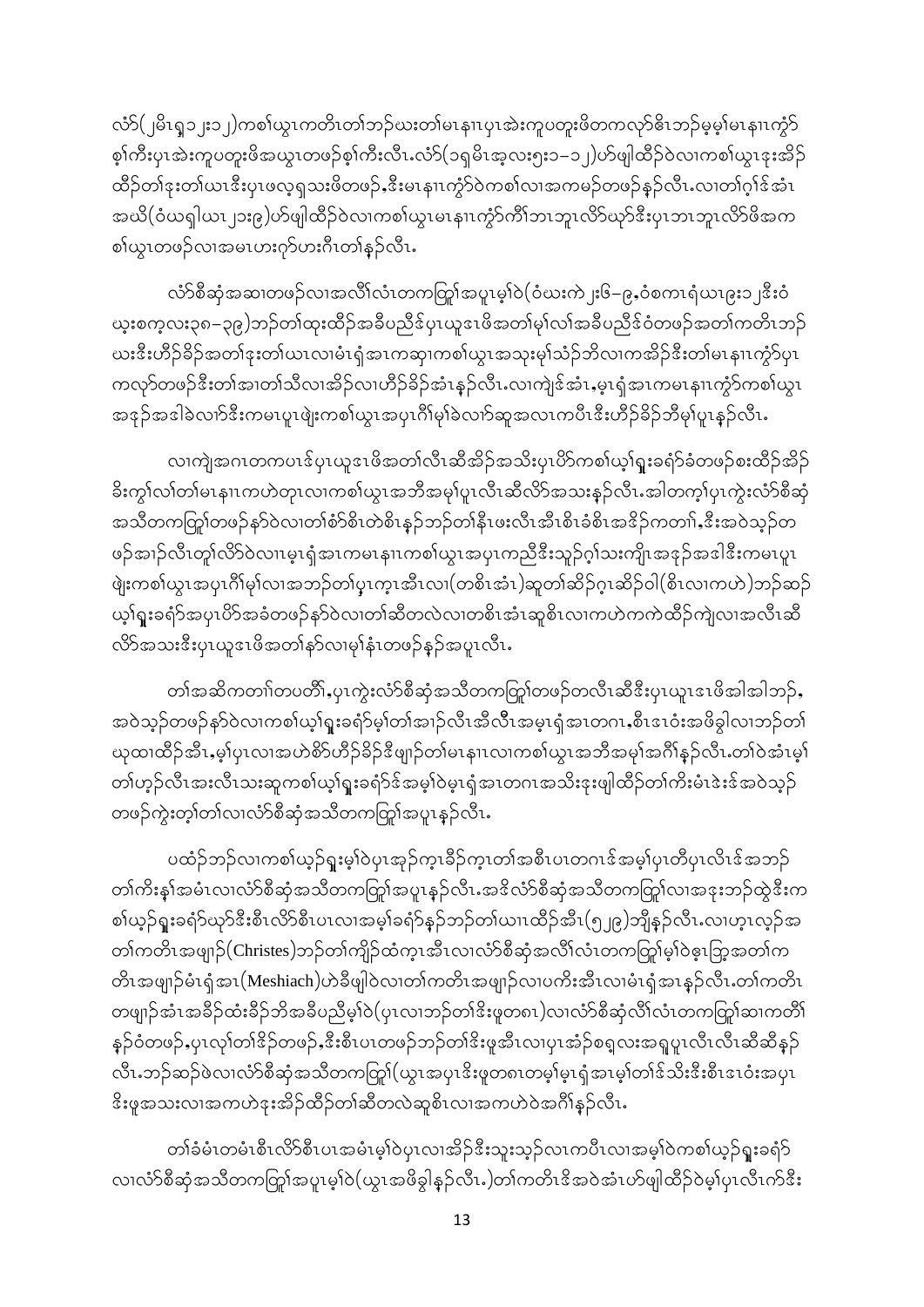ဖိခွါမဲ့တမ့်္ဂတၢ်ဒိဉ်တၢ်ထိကတၢၤ်တဂၤအဖိခွါအိဉ်ဖျါထိဉ်ဝဲ(၁၁၁)လၤလံာ်စီဆုံအသိတကတြူကျေးနှဉ်လီၤ. တၢ်ကတိၤဒိအခ်ိပညီဝဲအံၤတဲဖျါထိဉ်ဝဲလၢကစၢ်ယှဉ်ရူးမ့၊်ပုၤအံ့ဉ်စရူလးဖိအစီၤပၤလၢအမ့ၢ်အတိတဂၤနှဉ် လီၤႉပကဒိကနဉ်သကိႏ(လံာ်ယိၤဟဉ်၁း၄၉)ဖဲစီၤနၤသန္ဝားအစီၤပၤလီၤႉ(ယိၤဟဉ်၁း၄၉)ဒ်စီၤပူးတရူးကွဲး နှာ်လီၤတၢ်ဂ္ဂါလၢလံာ်(မးသဲ၁၆း၁၆)ဖဲအဝဲအၢဉ်လီၤတုၤ်လိာ်ကစၤ်ယူဉ်ရူးခရံာ်လၢအတၢ်စူၢ်တၢ်နာ်အပူၤ(နဲ့အဉ် အံၤနမ္န္ကုခရံု လ္က႑လ၊အမူဝဲတဂၤအဖိခ္ဂါလီၤ.)ဖဲ(မးသဲ၁၆း၁၆).

တၢ်ဂ္ဂါအဝဲအံၤမ္န၊်တၢ်လၢအလီၤပလိ>်အသးဒီးစီၤလိဉ်စီၤပၤသၢဂၤတဂၤအတၢ်တိာ်လၢကစၢ်ယ့ဉ်ရူး ခရံ $5($ စီၤဒၤဝံးအဖိခွါ)ပထံဉ်နှၤ်တၢ်ဂ္ဂါအဝဲအံၤလၢလံာ်တၤ်သးခုကစိဉ်အပူၤလၢအမ္<code>i</code>လံာ်မးသဲႇမၤ်ကူးႇလူ ကဉ်ႇအိဉ်ဖျါထိဉ်ဝဲအဘျီခံဆံလၢအဘဉ်ထွဲဒီးယ့ဉ်ရူးမ့္ပ်ပုၤလၢအမ္န၊်အတိကစ္ပ်ယွၤယုထ၊ထိဉ်အီၤလ၊စီၤဒၤ ဝံးအလိၤ်ပစိၥ်အပူၤန္ဉာလီၤႉအဒိ(လူၤကဉ်၁း၃၂–၃၃)မူခိဉ်ကလူးကၤဘြာၤအ့လးကတိၤတဲဘဉ်နီၤ်မၤရံ(လူၤ ကဉ်၁း၃၂)အဝဲဒဉ်နဉ်ကမ့္ပ်ပုၤအဒိဉ်ဒီးကဘဉ်တၢ်ကိုးအီၤလ၊တၢ်ထိကတၢၢ်အဖိခွါလီၤႉဒီးကစၢ်ယွၤကဟ့ဉ် အီၤလၢစီၤဒၤဝံးအလိၤ်ပစိ>်ဒီးကပၢဘဉ်စီၤယၤကိ>်အဟံဉ်အစိၤစိၤအဃဉ်ယဉ်လီၤႉဒီးအဘီအမှၢ်အကတၢၢ် တအိဉ်ဘဉ်လီၤ (လူၤကဉ်၁း၃၂–၃၃).

ဖဲအံၤမူခ်ိဉ်ကလူးကၤဘြာၤအ့လးတဲတၢ်ဘဉ်ယးဒီးကစၢ်ယှဉ်ရူးခရံှမှ်၊ပဲစီၤလိ်ာစီၤပၤတဂၤ(တၢ်ဒိုဉ် ကတၢၢ်အဖိခွါ)အဝဲတဲနှၤ်ပၢါစ္ဥကြီးဝဲလၤကစၤ်ယ္ဉ်ရူးခရံဉ်ကဆ္ဥနီၤဝဲအစီၤပၤစီၤဒၤဝံးအလိၤ်ပစိဉ်စီၤလူၤ ကဉ်အတၢ်ကွဲးနိဉ်ကွဲးဃါပူၤဟ်ဖျါထိဉ်ဝဲလၢကစၢ်ယွၤကပၢတၢ်လီၤထူလီၤယိ5်ဒီးအဘိအမှၢ်နှဉ်တကတၢၢ် ကံ့ာ်ဝဲနိတဘျီဘဉ်နှဉ်လီၤႉဒ်တၢ်ဒိဉ်ကတၢၢ်ထိကတၢၢ်အဖိခွါယ့ဉ်ရူးအံၤမ့၊်ပုၤတဂၤလၢကဟဲစိာ်တၢ်စံဉ်ညီဉ် လၢခံကတၢါဒီးတ၊်မၤနၢၤလၢကစၢ်ယွၤအဘိအမှၢ်အပူၤန္ဉာ်တကတၢၢ်ဝဲနိတဘျိဘဉ်နှဉ်လီၤႉလံာ်စီဆုံအဆၢဖိ ဲ့ လက်လၢအဟ်ဖျါထိဉ်ဝဲတၢ်သိဉ်လိလ၊လံာ်စီဆုံအသီတကတြှာ်တ၊်မၤလိာ်ယူၤဂ္ဂၢ်ပီညါအဂ္ဂၢ်ႇကစၢ်ခရံာ်မှ၊ မှၤရုံအၤတဂၤကဟဲစိ႒်ဒုးအိဉ်ထိဉ်ကစၢ်ယွၤအဘီအမှၢ်လၢဟိဉ်ခိဉ်အံၤလၢဝဲပုံၤဝဲနှဉ်လီၤႉ

လ၊တၢ်လိၢိခံတိၢိတပတိၢ်ပုၤလ၊အပိ႒်ကစၢ်ယူဉ်ရူးခရံ႒်အခံလ၊ညါတဖဉ်နာ်ဝဲလ၊ကစၢ်ခရံ႒်ကဟဲ စိ>်တၢ်ဆီတလဲလၢစိၤတစိၤအံၤအပူၤဆူစိၤလၢအကဟဲႇကဲျလၢအဝဲသူဉ်တဆိကမိဉ်မှၢ်လၢ်ဝဲအပူၤန္ဉာလီၤ.ပ ကၖိကနဉ်သကိႏကစၢ်ယ့ဉ်ရူးခရံာ်အတၢ်လီဉ်ဖျါထီဉ်အသးလၢတၢ်မှၢ်လၢ်လၢအဆီတလဲလၢကစၢ်ယွၤလၢအ ဘီအမှၢ်လၢဘဉ်တၢ်ကွဲးဖျါထိဉ်အီၤလၢ(လံာ်မးသဲ၁၃း၃၁–၃၂)ဟ်လီၤဝဲတၢ်ကတိၤဒိအဂၤတမံၤလၢအမဲာ်ညါ းိစံးဝဲဒဉ်တါလ၊မူခိဉ်အဘိအမှါအံၤမၤအသးဒ်သဘဉ်အချံလ၊ပုၤဖုံလ၊ကရၢါပူၤအသိးနှဉ်လီၤႉအဝဲနှဉ်ဂူၤ အချံခဲလၢာ်ဘဉ်ဆဉ်ဒီးတုၤအမဲထိဉ်ဒီးဒိဉ်ထိဉ်နှဉ်နိုၤမိၤမီးဒီးကဲထိဉ်သုဉ်တထံးလၢထိဉ်ဖိလံာ်ဖိလ၊ တၢဴဖးဖိတဖဉ်ဟဲအိဉ်ဝဲလၢအဒ္ဒခံဒုလိၤလီၤ.

တၢ်အဖိအတဲာ်တမံၤအံၤကစၢ်ယူဉ်ရူးခရံာ်သိဉ်လိတၢ်ဘဉ်ဃးဖီးကစၢ်ယူၤအဘီအမှၢ်လၢအအိဉ်ဖီး တါမၤနၢၤကစးထိဉ်အသးလၢတါဆံးဖိတမံၤမံၤအဖီခိဉ်(လီၤက်ဒ်သဘဉ်ချံတဖျာဉ်<sup>ဒွ</sup>ဉ်ထိဉ်လၢတါဆၢကတိါ တကတိၢ်ယီအပူၤ)ဒီးဝံၤအလိၢ်ခံတ၊်ချံအံၤဒိဉ်ထိဉ်တုၤဝဲလၢအကတၢၢ်နှဉ်လီၤႉ

ပုၤလၢအၰသွဉ်ညါယွၤဂုၢိပီညါလၢစိၤဆၢကတိၢ်ခဲအံၤတဖဉ်ကိႏဝဲလၢကစၢ်ခရံာ်အတၢ်လီၤဆီဘဉ် ယးကစါယွၤအဘိအမုၢ်အတၢ်ဟဲလၢခံကတၢၢ်အဂ္ဂၢ်န္ဉ်လီၤႉလံာ်တကျိၤအံၤဒုးဘဉ်ထွဲဒီးတၢ်ဆိကမိဉ်ဘဉ် ယးဒီးမံၤရုံအၤအတၢ်ဖံးတ၊်မၤလၢအမၤတ့ၢ်လံဝဲလၢဟိဉ်ခိဉ်အံၤဘၢ်ဆဉ်တ၊်မၤနၢၤလၢခံကတၢၢ်ကဟဲဒံးဝဲ လီၤႉအဝဲသူဉ်တဖဉ်ကတိၤတ့ၢ်တ၊်မ့္ပ်တၢ်လၢအကဲထိဉ်တဲ့ၤ်လံအသးဘဉ်ဆဉ်တဝံၤဒံးဘဉ်ႉတၢ်ကတိၤလၢအ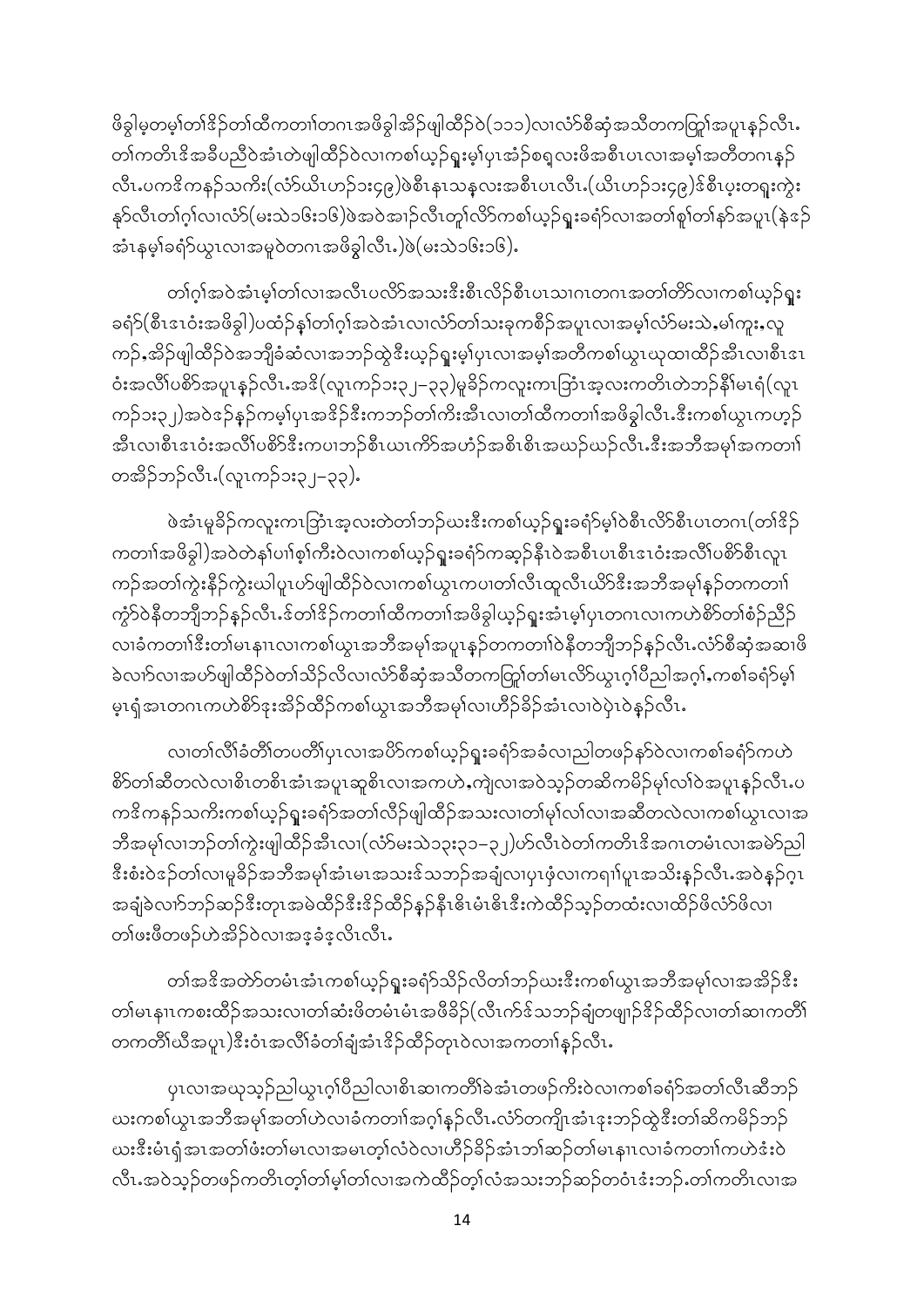ဂၤတဖျာဉ်တါမၤနၢၤလၢအဘဉ်ဃးဒီးကစါယွၤအဘိအမှါကဟဲဝဲအဂ္ဂါနဉ်တါလၢပင်္ဂါပဒူးအီၤတသ္ဒဒီးပ တသူဉ်ညါန1်ပၢါအီၤခဲလၢာ်ဒ်အဘဉ်ကွဲးဖျါထိဉ်အီၤလ၊တ1်မၤလိယွၤဂူၢိပိညါလ၊လံာ်စီဆုံအသိတကတြူအ ပူးနှဉ်လီး တၢ်သံကွၢ်အ<sup>ဒွ</sup>ဉ်ကတၢၢ်တဖဉ်လၢအဘဉ်ထွဲဒီးကစၢ်ယွၤအဘီအမှၢ်ဖဲလၢကစၢ်ယှဉ်ရူးခရံာ်ဘိး ဘဉ်သူဉ်ညါဝဲလၢကစၢ်ယွၤအဘိအမှၢ်အံၤမ့ၢ်အအိဉ်လ၊ဆၢကတိၢ်ခဲအံၤလိၢ်တိၤဆဲးလံဓါႉမှုခိဉ်ဘီမှၢ်အံၤ အိဉ်ထိဉ်လၢအတၢ်စံးတ၊်ကတိၤတဖဉ်ႇဒီးအတၢ်ဖံးတ၊်မၤတဖဉ်ႇမ့တမ္]ဘီမျာ်ဝဲအံၤကအိဉ်ထိဉ်လၢခါဆူညါ အဂ်ိုဓါ.ဂူၤ $\frac{2}{3}$ ဉ်မႈပုၤကူဉ်ဘုဉ်ကူဉ်သူစကီလဉ်တဖဉ်ကတိၤဒုးသူဉ်ညါဘဉ်ဃးကစၢ်ယွၤအဘီအမှၢ်တၢ်ကတိၤ အဖျာဉ်လၢအမှ)(Inaugurated)အခ်ီပညီမှ1်ဝတ1်ခံမံၤလ၊အမှ1်ဝဲခဲအံၤဒီးဆူညါကစၢ်ယှဉ်ရူးဘိးဘဉ်သွဉ်ညါ လီၤတၢ်ဘဉ်ယးဒီးဘီမှၢ်အဝဲအံၤဟဲတုၤခီဖျိလၢအကလုၢ်ဒီးအတၢ်မၤတဖဉ်လီၤလီၤဆီဆီအတၢ်သံလၢထူဉ်စု ညါအလိၤဒီးအတၢ်ဂဲၤဆၢထၢဉ်သမှုထိဉ်က္ၤန္ဉ်လီၤႉလၢတၢ်န္ဉ်အယိဘီမု၊်အဝဲအံၤအိဉ်ထိဉ်တ့ၢ်လံလၢဆက တိ၊်ခဲအံၤဒီးလၢကဟဲဆူညါႇဘဉ်ဆဉ်ဘီမု၊်အဝဲအံၤတမ္၊်တ၊်အကတၢါဒံးဘဉ်ႉဖဲလ၊ဘီမု၊်အဝဲအံၤအကတၢါ နှဉ်ဟဲဝဲလ၊လ၊ပုံၤပုံၤလ၊မု၊်နုံၤခံကတၢါနှဉ်လီၤ.ဘီမု၊်အဝဲအံၤကဟဲလီၤဆူဟိဉ်ခိဉ်နိ၊်ကိၢ်,ဖဲနှဉ်အခါပဒိးနှ၊် ဘဉ်ကူၤပနိ1်ခ်ိအက္ခါအဂိၤအလၤကပီၤႇပကလဲၤနှာ်လီၤဆူတၢ်ရှလိာ်ဘဉ်ထွဲလိာ်သးဒီးကစၢ်ယွၤအပူၤလီၤစိၤ လီၤထိနဉ်လီၤႉလၢတၢ်နှၤ်အယိအိဉ်မူဘဉ်လၢဆၢကတိၢ်ခဲအံၤလၢတၢ်ဆၢကတိၢ်အဘၢဉ်စၢၤမ့ၢ်ဝဲတၢ်လဲလိဉ် လၢအကါဒိဉ်ကတၢါတခါလ၊အဘဉ်ဃးဒီးဘီမှၢ်အဝဲအံၤႇဒီးမ့၊်မှၢ်နံၤလၢခံကတၢါနှဉ်လီၤႉပကဆဲးအိဉ်မူဒံး လ၊ပနိ1်ခိက္1်ဂီၤအဝဲအံၤပအိဉ်မူဒံးလ၊ဟိဉ်ခိဉ်လ၊အပဲုၤဒီးတၢ်အ၊တၢ်သီတဖျာဉ်အံၤ,မ္ဒ၊်ဘီမု၊်အံၤဟဲဝဲမ္ဒ၊်က စါခရံာ်ပၢဘဉ်တါလၢအစုထွဲတခ်ိဒီးအဝဲကပၢစ္၊်ကီးတါလၢပသူဉ်ကံ၊်သးလဲအပူၤန္ဉာ်လီၤႉလၢတၢ်န္ဉာ်အယိ ကစါယွၤအဘိအမုါအံၤဟဲတ့ၢ်လံဘဉ်ဆဉ်ကဟဲဒံးဆူညါနူဉ်လီၤႉဘိမုၢ်ဝဲအံၤတကတၢါဝဲဒံးဘဉ်နူဉ်လီၤႉ Dr.markl.strauss.

လ၊တၢ်ဂ္ဂါခဲလၢာ်အဖီခိဉ်မၤစၢၤပုၤလ၊ပကဆိကမိဉ်လံာ်စီဆုံအသီတကတြုၤ်အတၢ်အိဉ်လီၤဆီဘဉ် ယးဒီးကစါယွၤအဘီအမှၢ်ကဟဲအိဉ်ထိဉ်ဒံးအမှါဝဲတါမၤနၢၤသၢဘိုတဘိုုနူဉ်လီၤႉ (၁) တော်လဲလိ>်အကါဒိဉ်ကတၢၢ်တခါကစၢ်ယွၤကဒုးအိဉ်ထိဉ်တၢ်မၤနၢၤဘဉ်ယးဒီးဘီမှၢ်ခီဖျိလၢကစၢ်ယ့ဉ်ရူး ခရံာ်အသးသမှု,တၢ်သံ,အတၢ်ဂဲၤဆၢထၢဉ်သမှုထိဉ်က္ၤဒီးအတၢ်က္ၤထိဉ်ဆူမှုခိဉ်,ခီဖျိလၢပုၤတၢ်မၢဖိတဖဉ် းိ၀ံတဖဉ်မၤတ့ၢ်တၢ်သးခုကစိဉ်တၢ်ဖံးတ၊်မၤသ့ဉ်တဖဉ်နဉ်လီၤႉဝံၤအလိၢ်ခံလၢတၢ်ဆဲးမၤက္ၤတၢ်သးခုကစိဉ် အဂိၢိကစၢ်ယူဉ်ရူးခရံဉ်ဒုးအိဉ်ထိဉ်တဲ့ၤ်လာပ်မၤနျၤလၢအမူ့္ပါတစၤ်ယွၤအဘီအမှၤ်ဟဲဝဲလၢအလိၤ်ပစိဉ်မူခိဉ် နှဉ်လီၤႉဒီးကစၢ်ယှဉ်ရူးခရံဉ်ကဒုးအိဉ်ထိဉ်မှုခိဉ်ဘီမှၢ်ဆူညါသ့ခီဖျိလ၊တၢ်အိဉ်ဖိုဉ်အတၢ်စံဉ်စိၤတဲစိၤတဖဉ်နှ လီၤႉဒီးလၢခံကတၢါကစါယူဉ်ရူးခရံဉ်ကဟဲစိဉ်ဘီမု၊်လၢခံကတၢါဖဲအဝဲဟဲက္ၤကဒါက္ၤလၢတၢ်လၤတၢ်ကပီၤ အပူၤလီၤႉတၢ်အဝဲအံၤမ္နါဝဲတၢ်မၤနၢၤဘဉ်ဃးဒီးယွၤအဘီအမှၢ်လၢခံကတၢါဖဲလ၊တၢ်အၢတၢ်သီခဲလၢာ်ကဘဉ် တၢ်မၤဟးဂိၤကွဲာ်အီၤဒီးကစၢ်ယွၤအသူးအသုဉ်အလၤအကပီၤဘီမု၊်အဝဲအံၤကဒိဉ်ထိဉ်လဲ၊်ထိဉ်သကုၤလ၊ ဟိ5်ခို ၁ ဖျာဉ်နဉ်လီး.

ဒ်ပုၤကွဲးလံာ်စီဆုံအသိတကတြု၊်တဖဉ်ဟုဉ်လီၤအသးလၢာ်လၢာ်ဆုဆုလၢတၢ်တဲန၊်ပၢါက္ၤတၢ်ဂ္၊်တ၊် ကျိၤလၢအလီၤဆီဘဉ်ယးဒီးတၢ်မၤလိယ္လၤဂ့ၢ်ပိညါအဂ္ဂၢ်အကျိၤတဖဉ်ႇအဝဲသ့ဉ်တဖဉ်ဒုးအိဉ်ထိဉ်ဝဲတၢ်သၢပ တိၢိလၢအဘဉ်ယးဒီးကစၢ်ယှဉ်ရူးခရံဉ်အတၢ်မၤဒ်အမှ၊်မှၤရုံအၤတဂၤအသိးနှဉ်လီၤႉဒ်ပထံဉ်တဲ့၊်အသိးဘီမှ၊် လၢအဟဲတဘွဉ်အံၤဆီတလဲတါမု႞လၢ်ကွၢ်စိဘဉ်ဃးဒီးပုၤလၢအပိဉ်ကစၢ်ခရံဉ်အခံအဆိကတၢၢ်လ၊တ၊ယၤ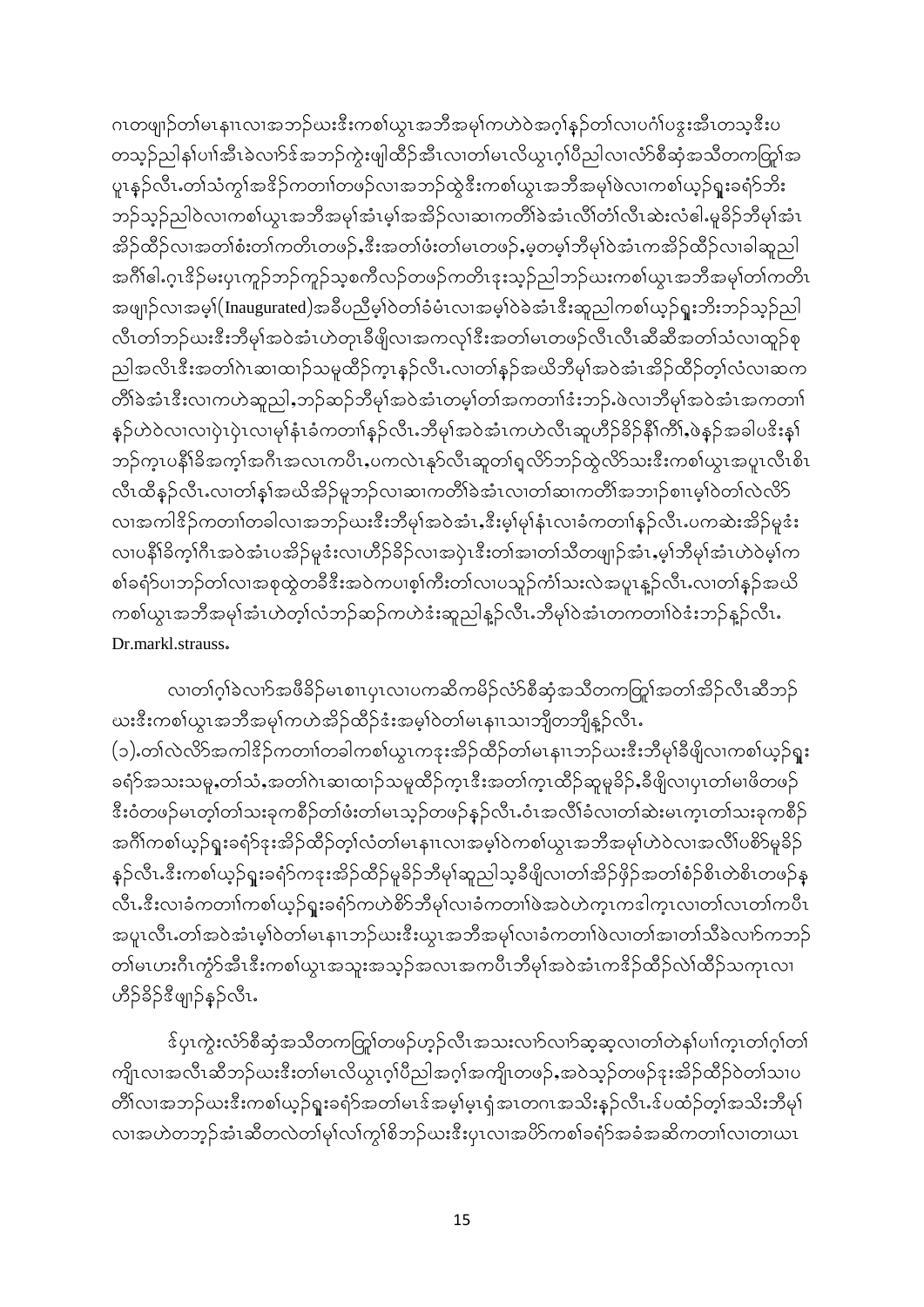ဖိုဉ်အစိၤနဉ်လီၤႉခဲအံၤပက္ဂၤ်သကိႏတၤ်လိၤ်လၢအရှုဒိဉ်ကါဒိဉ်တၤ်မၤနၢၤသၢဘျီလၢအဘဉ်ယးဒီးကစၤ်အဘိ ာ<br>အမှၢအိဉ်ထိဉ်လၢလံာ်စီဆုံအသိတကတြု၊်အပူၤနဉ်လီၤ.

# Threefold victory-တါမၤနπသၢဘိုတဘို

တၢဴဂ့ၢ်တၢ်ကျိၤဒ်အမှၢ်တ၊်မၤနၢၤဘဉ်ယးဒီးကစၢ်ယွၤအဘိအမု၊်ဟဲအိဉ်ထိဉ်လၢအမ့ၢ်ဝဲတၢ်အရှဒိဉ် ကါဒိဉ်တမံၤလၢအကဆဲးမၤအသးဆူညါဒိီးမှါနံၤလၢခံကတၢါကစါယ့ဉ်ရူးခရံာ်အတၢ်မၤလၢအမ့ါမ့ၤရုံအၤ လၢအကဒုးအိဉ်ထိဉ်တၢ်သံကွ၊်ကိႏကလုာ်ဒဲးလ၊အအိဉ်တှ၊်လံလ၊တ၊်အိဉ်ဖိုဉ်လ၊ညါအစိၤတဖဉ်နဉ်လီၤႉက စါယှဉ်ရူးခရံာ်မၤလၢထိဉ်ပုံၤထိဉ်တ့ၢ်လံတၢ်မနုၤသ့ဉ်တဖဉ်လဲဉ်ႉကစၢ်ယှဉ်ရူးခရံာ်ကမၤလၢထိဉ်ပုံၤထိဉ်ဒံး တၢ်အိဉ်ဖှိဉ်အတၢ်စံဉ်စိၤတဲစိၤမ့ၢ်မနုၤသ့ဉ်တဖဉ်လဲဉ်ႉဒီးလၢအတၢ်ဟဲက္ၤကဒါက္ၤအဂိၢ်အဝဲမၤမနုၤတဖဉ် လဲဉ်ႉတၢ်သံကွၢ်သ့ဉ်တဖဉ်အံၤမ့ၢ်တၢ်လၢအရှုဒိဉ်ကါဒိဉ်ဝဲလ၊တ၊ယၤဖိုဉ်အစိၤဒီးအဝဲသ့ဉ်တဖဉ်ဒုးဟူးထိဉ် ာ<br>ဂဲၤထီဉ်ဝဲတၢ်မၤလိယ္ငၤဂ့ၢ်ပီညါဘဉ်ယးဒီးလံာ်စီဆုံအသီတကတြော်လီၤ

ပုၤကွဲးလံာ်စီဆုံအသီတဖဉ်ဟံးနှၤ်က္ၤတၢ်ဂ့ၢ်တၢ်ကျိၤဒ်အမှၤ်ဝဲကစၤ်ယွၤအတၤ်မၤနၢၤကွံာ်အဒုဉ်အဒါ းကစါယွၤမၤပူၤဖျဲးအပှၤဂိၢ်မု၊်စးထိဉ်အသးလၢကစါယ့ဉ်ရူးအစိၤကတၢါနှဉ်လီၤႉတၢ်မၤအသးသ့ဉ်တဖဉ် အံၤကဆဲးမၤအသးဆူညါလ၊တၢ်အိဉ်ဖှိဉ်အတၢ်စံဉ်စိၤတဲစိၤအပူၤဒီးကလ၊ထိဉ်ပှဲၤထိဉ်လ၊ကစၢ်ယ့ဉ်ရူးခရံဉ် အတၢ်ဟဲက္ၤခံဘျိတဘျိလၢလၢအမ့္ပ်ာတာ်မၤနၢၤအတၢ်ဟဲက္ၤကဒါအဂ်ိၢလီၤ တၢ်ဆၢကတိၢ်ကဟ့ဉ်ပုၤတၢ်ခွဲး တၢဴယာ်လၢကျဲသၢပတိၢိန်အမှ္ပါတၢ်မၤနၢၤသၢဘျိအံၤမၤဆူဉ်ထိဉ်ဝဲတၢ်မၤလိယွၤဂ့ၢ်ပိညါလၢလံာ်စီဆုံအသိတ ကတြူံအပူၤဘဉ်ဆဉ်တၢ်ဝဲအံၤကမၤစၢၤပှၤလၢပကဘဉ်ကွၢ်တၢ်တိာ်ခံမံၤန္ ဉ်လီၤ.

(၁) ပမၤနိဉ်လံာ်စီဆုံအသိတကတြှုတနှုပ်၊)တျာဘုံဃးဒီးကစ္ပါယွၤမၤနျၤအဒုဉ်အဒါလၢအပတိၢိသ၊ပတိၢ် ဘဉ်ဃးဒီးဘီမှၢ်လၢကျဲဒ်လဲဉ်အဂ္ဂါန္ဉာ်လီၤ.ဝံၤအလိၢ်ခံပကသမံသမိးကွၢ်က္ၤလံာ်စီဆုံအသီတကတြူကေတာ် သိဉ်လိတဖဉ်လၢဘဉ်ဃးဒီးကစါယွၤမၤပူၤဖျံးအပှၤဂိၢိမုၢ်လၢအပတိၢ်သၢပတိၢ်နှဉ်လီၤႉပကကွၢ်တၢ်အဆိက တၢါတမံၤတါမၤနၢၤဘဉ်ဃးဒီးကစါယွၤအဒုဉ်အဒါ.

### Defeat-oofoisn

\_\_\_\_\_\_\_\_\_<br>ပုၤယူၤဒၤဖိလၢတစူၢ်တနာ်ခရံာ်တဖဉ်ဟံးဃာ်ဂၢၢ်ကျၤဝဲခရံာ်တဖဉ်ကဟဲမၤနၢၤကွံာ်ပုၤဟိဉ်ခိဉ်ဖိတဖဉ်နှဉ်လီၤႉ သူဉ်ဂ္໋ာသးကျိၤအဒုဉ်အဒါလၤအထိဒါကစာယ္လၤပုၤက္ဂဲးလံာ်စီဆုံအသိတကတြူာ်တဖဉ်န9်ဝဲဒ်အဲၤစ္ာ်ကီး လီၤ.ဘဉ် ဆဉ် အဝဲသုဉ်တဖဉ်န $\tilde{\text{loil}}$ လၢကစ $\tilde{\text{lo}}$ ုးခရံဉ်ကမၤဝဲလၢကျဲ $\hat{\text{e}}$ အံၤလၢအ ဂြားဝဲဘဉ်ဝဲဒီးအဘီအမှ $\text{lo}$ ပတိႆါစုဉ်စုဉ်နူဉ်လီၤ တါမၤလိယွၤဂ့ၢ်ပိညါလံာ်စီဆုံအသိတကတြွၢ်အပူၤဟ်<sup>ဒွ</sup>ဉ်ဝဲလၢကစၢ်ယှဉ်ရူးခရံာ်အကျဲကူဉ်တရံး အိဉ်ဝဲခံမံၤလၢအဘဉ်ဃးဒီးဘီမှၤ်လၢအရှုဒိဉ်ကါဒိဉ်ကတၢါနူဉ်လီၤႉတၢတကပၤအဝဲကဒုးတူၢ်ကစၢ်ယွၤအ ဒုဉ်အဒါလၢကစၢ်ယွၤအတၢ်စံဉ်ညီဉ်လၢအဝဲအတၢ်ဖံးတ၊်မၤအပူၤန္ဉာ်ကစၢ်ယ့ဉ်ရူးခရံာ်တဟုဉ်စိဟုဉ်ကမီၤ တၢ်တၢ်အၢတၢ်သီခီဖျိလ၊တ့ၢ်လီၤကွံာ်ဝဲလ၊တၢ်စိတၢ်ကမီၤအလိၢ်အလၤအလိၢ်နူဉ်လီၤ.ဘဉ်ဆဉ်လ၊အဂၤတ ကပၤအဝဲသုးထိထိဉ်ကစၢ်ယွၤအတၢ်သူဉ်ကညီၤသးကညီၤဆူကစၢ်ယွၤအပှၤကညီအဒုဉ်အဒါတဖဉ်အအိဉ် နူဉ်လီၤႉလၢတၢ်မၤလိၢ်တံၤက္၊တၢ်ဂ့ၢ်အံၤအဂိၢ်ကစၢ်ယှဉ်ရူးခရံာ်အတၢ်သးကညီၤလဲၤတုၤဆူပုၤဂိၢ်မှၢ်တဖဉ်အ အိဉ်ဆု၊တါဆိဉ်ဂူးဆိဉ်ဝါအါမးလၢအဝဲသူဉ်တဖဉ်အင်္ဂါဘဉ်ဆဉ်တၢ်ဝဲအံၤမ္၊်ကျဲတဘိလ၊ဘဉ်ဃးဒီးတၢ်အ၊ တၢဴသီအတၢ်မၤနၢၤခီဖျိလၢအဝဲဒုးကဲထိဉ်ဝဲပုၤဟိဉ်ခိဉ်ဖိတဖဉ်လၢအကုၢ်အပုၤန္ဉာလီၤ (မးသဲ၁၂း၂၈–၂၉)က စါယ့ဉ်ရူးခရံာ်အနိုၤ်ကစၢ်ဒဉ်ဝဲတဲန၊်ပၢၤ်အတၢ်တိာ်ကျဲၤဖဲအစံးဝဲဒဉ်ႇမ့မ့္ပ်ယဲဒဉ်အံၤယဟိထိဉ်ကွဲာ်တၤ်နါလ၊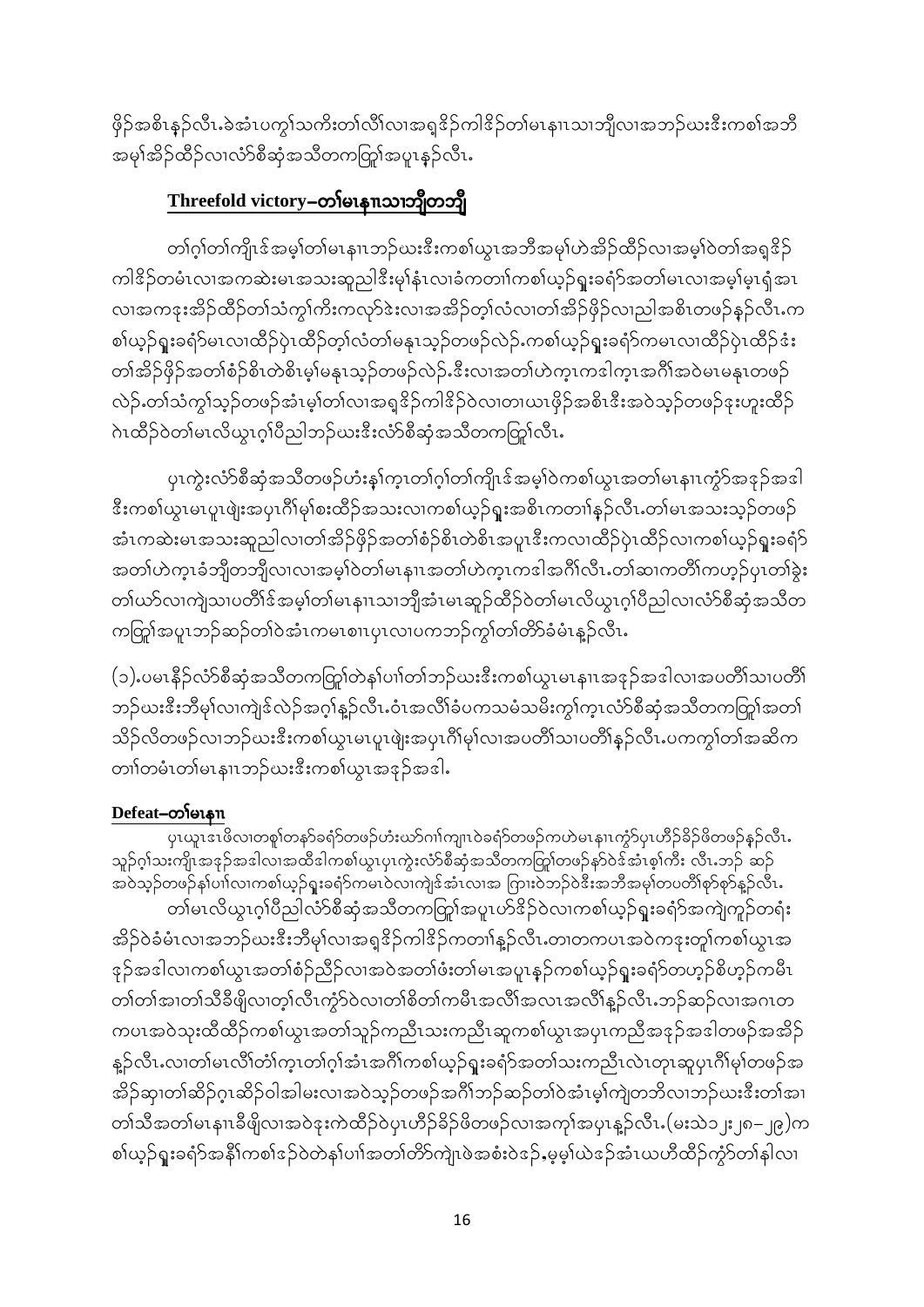ယွၤအသးဒီးယွၤအဘိအမု)န္ ဉ်တုၤသပှါတၢါလံႉပှၤမ့ါတစၢဃာ်ဆိပှၤဂံါဆူဉ်ဘါဆူဉ်ဘဉ်ဒီးလဲၤနုာ်ဆူပှၤဂံါ ဆူဉ်အဟံဉ်<sup>ဒွ</sup>ီးက်နှၤ်အတၢ်ကသ့ဒ်လဲဉ်.တုၤနုၤတဘျိကက်နှၤ်အဟံဉ်လီၤ.

ကစါခရံ>်ဟဲဟီထိဉ်ကွဲာ်တၢ်ဝံတၢ်နါတဖဉ်မဲ့တမ့ၢ်စၢတံၢ်ဃာ်ပှၤအင်္ဂၢိဆူဉ်ဘါဆူဉ်ဒ်သိးအကဂုာ်ဟံး နှၢ်ဝဲအဟံဉ်နဉ်လီၤႉလၢတၢ်ကတိၤအဂၤတဖျ<mark>ှ</mark>ဉ်ႇကစၢ်ယ့ဉ်ရူးခရံာ်ဟီထိဉ်ကွဲာ်တၢ်ဝံတၢ်နါဒီးမၤသဘျထိဉ် ကွဲ၁်ပုၤလၢအအိဉ်လ၊တၢ်နါအတၢ်ပ၊တ၊်ပြးအဖိလာ်တဖဉ်နဉ်လီၤႉပထံဉ်နှၤ်တ၊်ကူဉ်ကျဲၤခံခါအံၤလ၊တၢ်လိၢ် လၢအိဉ်ဖျါထီဉ်ဖဲ(ယိၤဟဉ်၁၂း၃၁–၃၂)ဖဲလၢကစၢ်ယ့ဉ်ရူးခရံာ်စံးဝဲ််ံခဲကနံဉ်အံၤဟိဉ်ခိဉ်ဘဉ်တၢ်စံဉ်ညီဉ် -<br>အီၤလီၤႉဒီးခဲကနံဉ်အံၤဟိဉ်ခိဉ်ဘဉ်တၢ်ဟိထိဉ်ကွံာ်အီၤလီၤႉယဲဒဉ်အံၤယမ့္ပ်ဘဉ်ယူဉ်ထိဉ်ယသးလၢဟိဉ်ခိဉ် ချ၊ဒီးယကမိၤယီၤပုၤခဲလၢာ်ဆူယအိဉ်နူဉ်လီၤႉဒီးအသီကဒီးတဘျိဘီမုၢ်အရှ<sup>ဒွ</sup>ဉ်ကါဒိဉ်ႇကစၢ်ယှဉ်ရူးခရံာ်ထိ <u>ါတ၊်ဝံတ၊်နါလိၤလိၤမ့တမ့၊်ထီဒါကွ</u>ံ $\delta$ ဝဲစီၤပၤလၢဟိဉ်ခိဉ်အမုဉ်ကီၤလံ၊်နဉ်လီၤႉကစၢ်ယ့ဉ်ရူးခရံာ်ဟီထိဉ်</u> ကွဲ၁်ဝဲဒီးတဟုဉ်လၢၤဝဲတၢ်စိတၢ်ကမီၤဘဉ်ႉဘဉ်ဆဉ်လ၊တၢ်ထီဒါက္ၤမှဉ်ကီၤလံၢ်အဂိၢ်ကစၢ်ယှဉ်ရူးခရံာ်ဟုဉ် လီၤဝဲတၢ်အုဉ်က္ၤနိဉ်က္ၤဆူပုၤဟိဉ်နိဉ်ဖိတဖဉ်နဉ်လီၤ.

တဘျီဘျီပုၤဟိ>်ခိဉ်ဖိကမၢကမဉ်ဝဲတၢ်ထံဉ်လၢအဘဉ်ယးဒီးကစၢ်ယှဉ်ရူးခရံာ်အတၢ်မၤနၢၤကအိဉ် ဝဲတပယူာ်ယီမဲ့တမ့်ၢ်ဒုးဘဉ်ထွဲလိာ်အသးဒီးတၢ်ဆိကမိဉ်လၢအမ့္ပ်ယ္ဉ်ရူးခရံာ်မ့္ပ်ပုၤတဂၤလၢအသံလၢပတၤ် ဲအားအယိႇကဟဲတူ၊်သံအသးလၢပုၤဟိဉ်ခိဉ်ဖိအလိၢ်ကသ့လၢကျဲဒ်လဲဉ်ႉလံာ်တၢ်သးခုကစိဉ်လံာ်ယိၤဟဉ် အပူၤကစၢ်ယ့ဉ်ရူးကတိၤတၢ်သၢဘျီဘဉ်ဃးဒီးပုၤကညီဖိခွါအံၤဘဉ်တၢ်ယူာ်ထိဉ်အီၤဒ်ဂုၢ်ပ္စတဘိလၢပုၢ်လ၊် ကျါအံၤအိဉ်ဖျါထိဉ်ဖဲယိၤဟဉ်အဆၢ $\frac{2}{3}$ (၁၂) $\frac{3}{3}$ းအ၀ဲထိဉ်သတြီၤ၀ဲတ $\frac{1}{3}$ ယူာ်ထိဉ်ထိအီၤလီၤဆီလၢအမ့ $\frac{1}{3}$ ၀ဲ, ခဲအံၤပှၤပၢတၢ်လၢဟိဉ်ခိဉ်ချ၊အံၤနဉ်ကဘဉ်တၢ်ကွဲာ်လီၤတဲာ်ကွဲာ်အီၤလီၤႉလၢတၢ်နှဉ်အယိကစၢ်ယှဉ်ရူးခရံာ် ဟံးနှၢ်တၢ်လိၢ်လ၊တၢ်ဆိဉ်အၢဂုၢ်ပ္စအဝဲလဲၤဆူတၢ်သံဒီးမၤဟးဂီၤကွံာ်တၢ်သံလၢအိဉ်လၢအပူၤတဖဉ်နှဉ်လီၤႉ လ၊တၢ်နဉ်အယိအတၢ်မၤလိအကတၢၢ်တမံၤမ့ၢ်ဝဲခရံာ်အတၢ်မၤနၢၤအံၤမ့ၢ်ဝဲတၢ်မၤဟးဂီၤကွံာ်တၢ်သံလၢအဝဲ အပူၤခီဖျိဘဉ်တၤ်ယူာ်ထီဉ်ထီအီၤလၢထူဉ်စုညါအလိၤန္ဉ်လီၤႉ(Rev.Michael J.Glodo).

တၢ်မၤနၢၤဘဉ်ယးဒီးကစၢ်ယွၤအသူဉ်ဂ့ၢ်သးကျိၤအဒုဉ်အဒါ,မ့ၢ်တၢ်လၢအရှုဒိဉ်ဆူကစၢ်ယှဉ်ရူးခရံှာ အတၢ်မၤလၢအကါ<sup>ဥွ</sup>ဉ်တမံၤအိဉ်ဖျါထိဉ်ဝဲဖဲ(ဇ့ၤြဘံၤအဆၢ<sup>ဥွ</sup>ဉ် յး၁၄–၁၅)လံာ်စီဆုံအသိတကတြူ၊ပှၤကွဲးလံာ် တဖဉ်ကွဲးဝဲဘဉ်ဃးခရံာ်အတၢ်<sup>ဒွ</sup>းသံအသးလၢထူဉ်စုညါအလိၤမ့ၢ်တၢ်လၢအဒ်သိးလိ5်အသးဒီးကျဲကူဉ်နၢၤခံ မံၤနဉ်လီၤ $\cdot$ 

အဝဲသုဉ်မၤစၢၤစုၤထိဉ်က္ၤဝဲအခ်ီပညီခ်ီဖျိလၢခရံာ်တၢ်သံအံၤန္ဉ်မ့ၢ်ဝဲကစၢ်ယ့ဉ်ရူးခရံာ်မၤဃာ်ကံ့ာ် မှဉ်ကီၤလံၢ်အစိအကမီၤလၢအအိဉ်လ၊ပုၤဟိဉ်ခိဉ်ဖိတဖဉ်အဖိခိဉ်လီၤႉဒီးကစၢ်ယှဉ်ရူးခရံာ်ဘဉ်လှၢ်ထိဉ်အ သးသမူလၢပှၤတၢ်ဒဲးဘးဖိအရိၢ်တဖဉ်မ့ၢ်ဝဲကစၢ်ခရံာ်မၤသဘျထိဉ်ကွဲာ်ပှၤရိၢ်မု၊်တဖဉ်လၢအကဲဝဲပှၤတၢ်ဒဲးဘး အကုၢ်အပုၤးိးတၢ်သံနဉ်လီၤ.

တၢ်ဆိကမိဉ်သူဉ်တဖဉ်အံၤဘဉ်တၢ်မၤရဲထိဉ်က္ၤအီၤအိဉ်ဖျါဝဲဖဲကလီးစဲ(၂း၁၅)စီၤစီလူးကွဲးဒဉ်ႇဒ် သိးသုကကဲထိဉ်ပုၤလၢအဟ်တၢ်ကမဉ်လၢအလိၤအလိၢကအိဉ်ဘဉ်ႇဒီးပုၤတဘဉ်မၤတၢ်မၤအၢဘဉ်တၢ်ဘဉ်ႇ ယွၤအဖိလၢအတၢ်ကမဉ်တအိဉ်ဘဉ်လ၊ပှၤသူဉ်က့ဉ်သးက့ဉ်ႇသူဉ်ကီသးကီတစိၤအကျါနှဉ်တက့ၢ်ႉ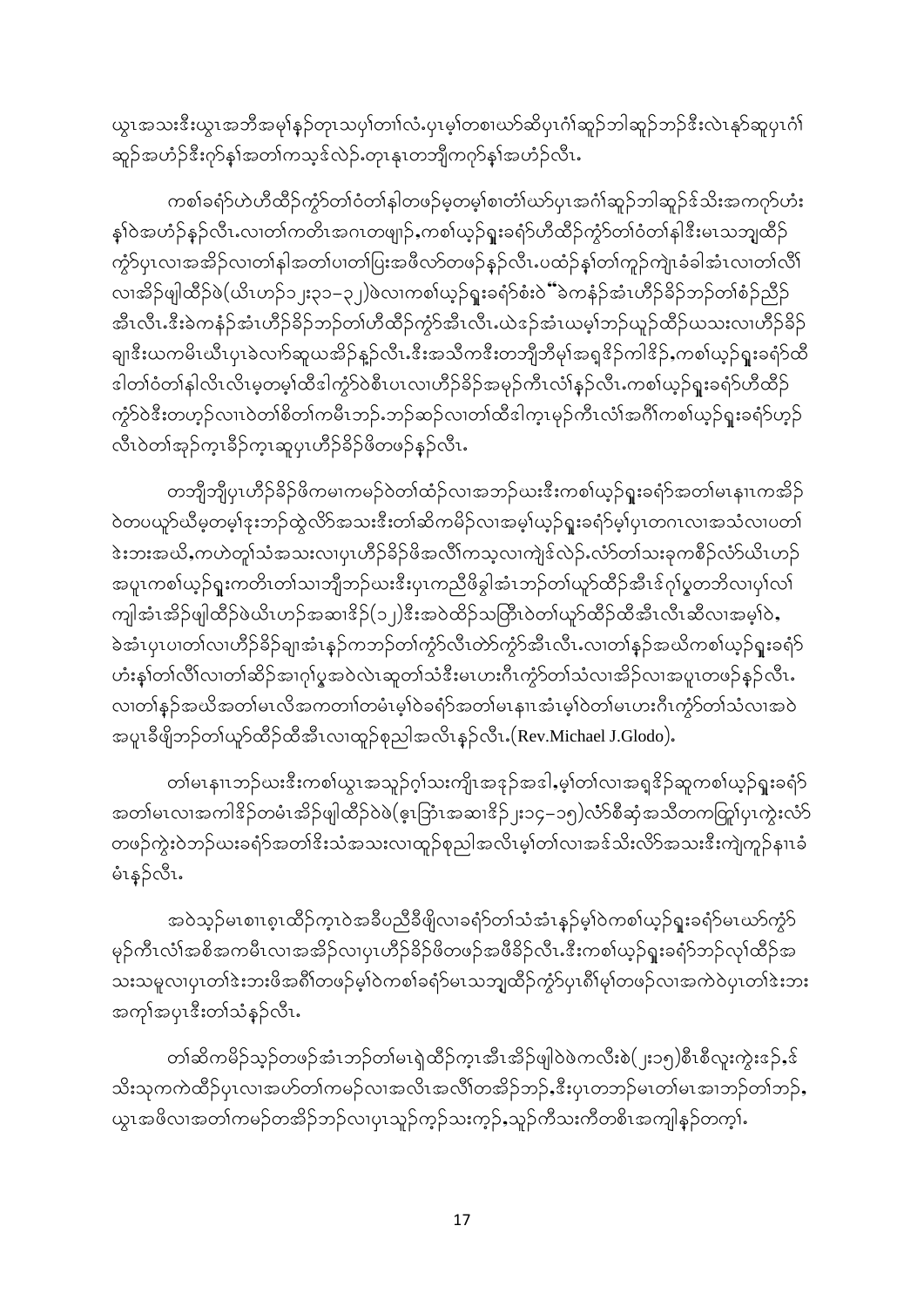တၢဴဝံတၢ်နါအသဟိဉ်တဖဉ်ဒီးတၢိစိတၢ်ကမီၤတဖဉ်လီၤမၢ်ကွဲာ်ဝဲလၢအလိၢ်အလၤအရှုဒိဉ်ဖဲလၢကစၢ် ယ့ဉ်ရူးခရံာ်မၤပူၤမၤဖျဲးအပှၤရိၢ်မု႞တဖဉ်သဘျှထိဉ်ကွဲာ်လၢတၢ်ဒဲးဘးအစိအကမီၤခီဖျိခရံာ်အတၢ်ဒိးသံအ သးလၢထူဉ်စုညါအလိၤန္ဉ်ာလီၤႉလၢတၢ်ကပိၤတခါအံၤအပူၤတမ္၊်တၢဴလီၤကမၢကမဉ်တခါဘဉ်ႉဒ်အအိဉ်ဖျါ တ့ၢ်လ၊(အူးဖူးစူး၄း၈)တၢ်ဲ၈ၤဆ၊ထၢဉ်သမူထိဉ်က္ၤဒီးကစၢ်ယ့ဉ်ရူးခရံာ်အတၢ်က္ၤထိဉ်ဆူမူခိဉ်အံၤန္ဉ်ပာ်ဖျါ ထိဉ်ဝဲဒ်အမှ၊်မှဉ်ကီၤလံ၊်အတၢ်ရာ်ဆူဉ်ဖျိးဆူဉ်လ၊ပုၤဟိဉ်ခိဉ်ဖိကကဲထိဉ်မှဉ်ကီၤလံ၊်အခဲ့အပုၤအရိၢိန္ဉ်လီၤႉ (အ့ဖ္စုႏ၄း၈)မၤသးဒ်န္ဉာဒီးတၢ်စံးဝဲဒဉ်တုၤအက္ၤထိဉ်ဆူထးန္ဉ်ဒီးမိဉ်ထိဉ်ကဲကုၢ်တၤအမၤကဲကုၢ်တၢ်ဒီး ဟ့ဉ်လီၤတၢ်ဘျုးတၢ်ဖိုဉ်လၢပုၤကညီလီၤ**.** 

ဒ်လံ>်စီဆုံတဆၢအံၤပာ်ဖျါထိဉ်ဝဲအသိးပိ>်ချွ<sup>ဒွိုး</sup>ပိ>်မှဉ်ဟဲဆူကစၢ်ယှဉ်ရူးခရံာ်အိဉ်ဒီးတၢ်နဉ်နဉ်လီၤ ၈ာ်ဒ်ကစၢ်ယှဉ်ရူးခရံာ်ကဟံးနှဉ်ဆူဉ်အဝဲသူဉ်ဒ်တၢ်ရာ်ဆူဖျိုးဆူဉ်အသိးလၢမှဉ်ကီၤလံၢ်အဘီအမှၢ်အပူၤန္နဉ် လီၤႉတၢ်ကူဉ်တရံးအဝဲအံၤမ့ၢ်လၢတၢ်မၤနၢၤဘဉ်ဃးဒီးကစၢ်ယွၤအသူဉ်စ့ၢ်သးကျိၤအတၢ်ထီဒါတဖဉ်အိဉ်ဖျါ ထိဉ်လၢကစၢ်ခရံာ်အတၢ်မၢဖိတဖဉ်အတၢ်မၤအပူၤန္ဉာလီၤႉတၢ်ပိာ်ထွဲကစၢ်ယ့ဉ်ရူးခရံာ်အဒိအတဲာ်ႇပှၤတၢ်မၢ ဖိတဖဉ်ဟီထိဉ်ကွံာ်တၢ်ဝံတၢ်နါတဘျိဘဉ်တဘျိဒ်အဝဲသ့ဉ်တဖဉ်စံဉ်တဲၤတဲလီၤတၢ်သးခုကစိဉ်လၢပှၤတခီဘိ မှၢ်ဖိကလှာ်တဖဉ်အအိဉ်ဒီးပုၤလၢတၢ်ဝံတၢ်နါဒိးအီၤတဖဉ်အါမးအကျါနှဉ်လီၤႉ

တၢ်ဝဲအံၤတမ္၊်တၢ်လီၤကမၢကမဉ်ဘဉ်ႇဖဲလၢပဆိကမိဉ်ထိဉ်က္ၤကစၢ်ခရံာ်အဘီအမှၢ်လၢအအိဉ်တ ဘိယူၢ်ယီလၢခရံာ်အတၢ်အိဉ်ဖှိဉ်တၢ်စံဉ်စိၤတဲစိၤအပူၤန္ဉာ်ပထံဉ်ဘဉ်လၢပှၤပိာ်ကစၢ်ယှဉ်ရူးအခံတဖဉ်ကု်ကျဲး စၢးမၤန္ဉ်ဝဲကျဲကူဉ်တရံးဒ်ကစၢ်ယ့ဉ်ရူးသူတ့ၢ်ဝဲဒ်အမှၢ်တၢ်လဲလိ>်လၢအရှုဒိဉ်ကါဒိဉ်တခါနှဉ်လီၤ.တၢ်မၤန္ဉဉ် က္ၤတၢ်မၤနၢၤအိဉ်လၢကစၢ်ယွၤအပှၤကညီအဒုဉ်အဒါအဖီခိဉ်နဉ်ပကြားဟ်သူဉ်ဟ်သးသပှၢ်တၢၢ်လၢတၢ်အၢ တၢဴသိတဖဉ်မ့ၢ်ပုၤလၢအထိဒါကစၢ်ယွၤအကျဲတဖဉ်နဉ်လီၤ*ႉ* 

ပုၤခရံာ်ဖိလၢမှၢ်မဆါတနံၤညါအံၤအါတက္၊်တသူဉ်ညါတၢ်ဂ္၊်ဝဲအံၤဘဉ်ႇလံာ်စီဆုံသီတကတြူ၊်ဘဉ် ယးဒီးဘီမု၊်အံၤနဉ်ယွၤဂ့ၢ်ပီညါဒုးသ့ဉ်နိဉ်ထိဉ်က္ၤပှၤတဘိယူ၊်ယီလၢခရံာ်တၢ်အိဉ်ဖှိဉ်နဉ်တမ့၊်တ၊်ဒုးတ၊်ဒီး ပုၤဟိဉ်ခိဉ်ဖိဘဉ်ႉဘဉ်ဆဉ်မ့ၢ်တၢ်ဒုးတ၊်ယၤလၢအမ့ၢ်မှဉ်ကီၤလံၢ်ဒီးတၢ်အ၊တၢ်သိလၢအဂုၤအဂၤတႉဒီးတၢ်အ .<br>ဝဲအံၤမ့္ပ်ပဒုဉ်ပဒါလ၊ပကဘဉ်ဂဲၤဆ၊ထၢဉ်ထီဒါကွံာ်ကစၤ်ယွၤအသူဉ်ဂ့ၢ်သးကျိၤအဒုဉ်အဒါတဖဉ်နဉ်လီၤ.

ခ်ိဖျိလ၊တၢ်ဂုၢ်အံၤအယိ(အူးဖူးဖူး၆း၁၁–၁၂)လ၊လံာ်စီဆုံအသိတကတြူကဲကျိဉ်ထံက့ၤပတၢ်ကိတၢ် ခဲဒီးပတၢ်ဂဲၤလိ>်တဖဉ်မှၢ်ဝဲပတၢ်သဘံဉ်သဘုဉ်ဃု>်ဒီးတၢ်အၢတၢ်သီနဉ်လီၤႉပကဖးသကိး(သိးထိဉ်ယွၤအစု ကဝဲၤခဲလၢာ်ႇဒ်သိးသုတြိမုဉ်ကီၤလံၢ်အတၢ်လီတၢ်ဝ့ၤကသ္နနဉ်တက္နၤ်.အဂ္ဂါဒ်အံၤႇတမ့ၢ်ဘဉ်ပကနိုဒီးတၢ်သွံဉ် ဒီးတၢ်ဖံးတၢ်ညဉ်ဘဉ်.မ့ၢ်လၢတၢ်အခိဉ်ဒီးတၢ်အစိအကမီၤႇဒီးအအံၤတယဉ်အတၢ်ခံးအကစၢ်တၢ်နါအိဉ်လ၊မူ ခိဉ်အလိၤ်တဖဉ်လီၤ.)(အူးဖူးစူး၆း၁၁–၁၂).

စိၤဆၢကတိၢ်ခဲအံၤပုၤခရ໋ှာဖိတဖဉ်ဆိကမိဉ်တၢ်ဘဉ်ဃးဒီးအတၢ်ဂဲၤလိဉ်လၢအတၢ်အိဉ်မှုအပူၤဒ်အ မ့ါအတါသဘံဉ်သဘုဉ်လၢပုၤဟိဉ်ခိဉ်ဖိတဖဉ်အပူၤန္ဉာလီၤႉဘဉ်ဆဉ်ဖဲအံၤပထံဉ်ဘဉ်လ၊တါသဘံဉ်သဘုဉ် လၢပက္ဂါဆၢဉ်မဲာ်အီၤလၢတၢ်အိဉ်ဖှိဉ်ပူၤန္ဉာ်မ့ၢ်ဝဲႇမုဉ်ကီၤလံ၊်ပှၤလၢအမၢတၢ်အိဉ်ဒီးတၢိစိတၢ်ကမီၤလၢအဘဉ် ယးဒီးဟိဉ်ခိဉ်အတၢ်ခံးတၢ်နၤဒီးတၢ်အ၊တၢ်သိႇတၢ်ဆိဉ်သနံးလ၊မူခိဉ်အဘိမု၊်ပူၤန္ဉာလီၤႉဒီးခီဖျိလ၊တၢ် ကူထိဉ်သိးထိဉ်ယွၤအတၢ်စိတၢ်ကမီၤပမၤနၢၤကွံာ်တၢ်ဝံတၢ်နါအစိအကမီၤလၢအထိဒါယွၤအဘိမုၢ်သ္ဝဲနဉ်  $\mathcal{C}^{\mathsf{S}}$ l.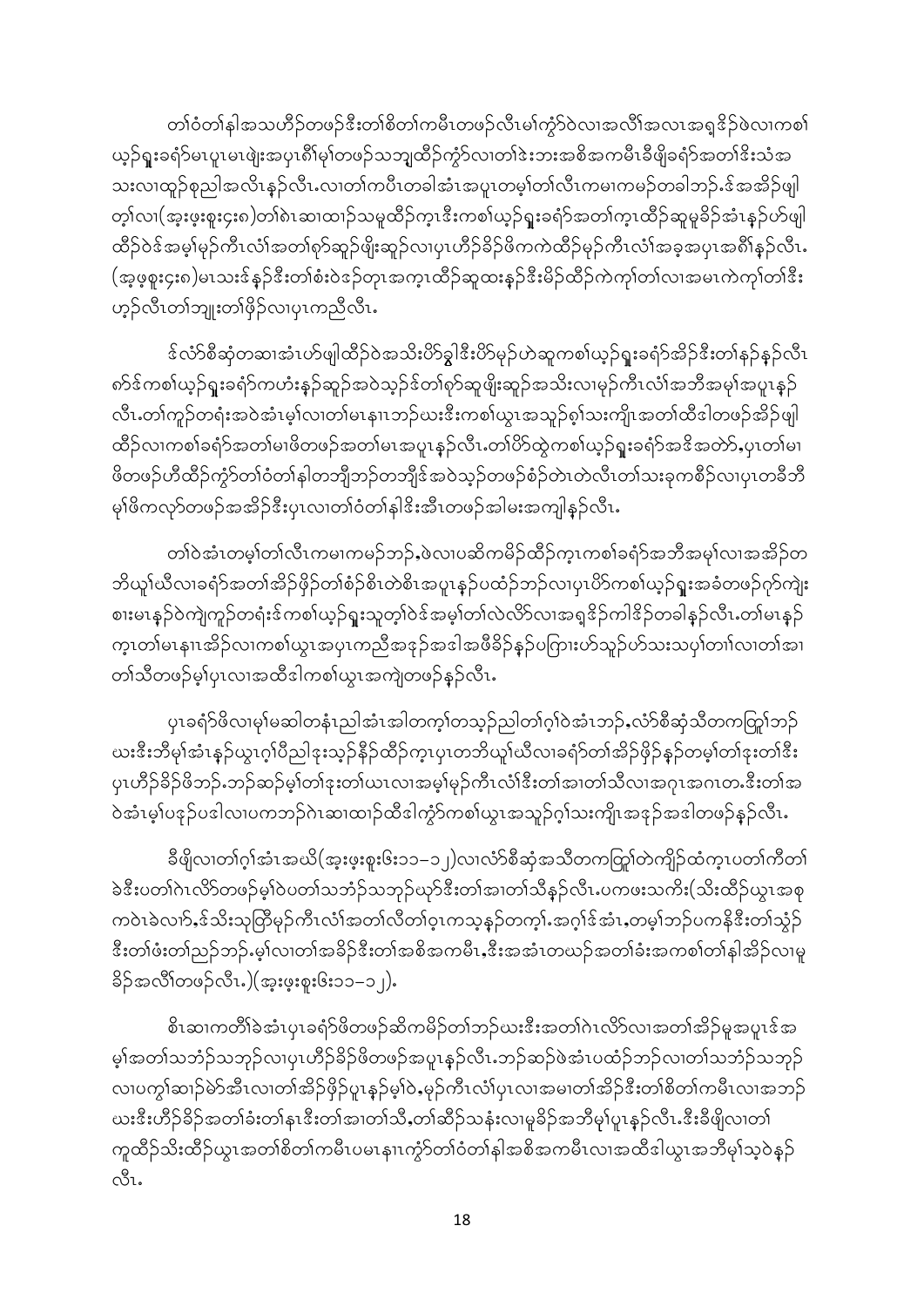လံာ်စီဆုံအဆၢအံၤတၢ်မ့ၢ်တၢ်သူအီၤညီနှၤ်လၢဘဉ်ယးဒီးသူဉ်ဂ့ၢ်သးကျိၤအတၢ်ဒုးတၢ်ယၤအစ့ၢ်ဘဉ် ယးဒီးကစါခရံာ်အဘိအမှါလၢပှၤခရံာ်ဖိအတါစံဉ်စိၤတဲစိၤအပူၤဘဉ်နဉ်လီၤႉတါသဘံဉ်သဘုဉ်လၢပတလဲၤ ခီဖျိဘဉ်ဒီးမှဉ်ကီၤလံၢ်ဒီးတၢ်ဝံတၢ်နါတဖဉ်တၢ်ထံဉ်နှဉ်အီၤသ့လၢလံာ်စီဆုံအဆၢတဖဉ်အပူၤဒ်အမှၢ်ဝဲ(အူးဖူး စူး၄း၂၇ႇ၁တံၤမသ္ႏ၃ႏ၇ႇ၂တံၤမသ္ႏ၂း၂၆ႇယၤကိ5၄ႏ၇ႇ၁ပ္ၤ၅း၈ႇ၁ယိၤဟဉ်၃း၈ႇယူဒၤ၉)ဘဉ်ဆဉ်တကတိၢိ ယီပဖးလံာ်(၂ကရံဉ်သူး၅း၂၀)ပကဘဉ်မၤလဲၤ်ထိဉ်ကစၤ်ယွၤအတၤ်သူဉ်ကညီၤသးကညီၤဆူပုၤကညီအဒုဉ် အဒါတဖဉ်နဉ်လီၤ.(၂ကရံဉ်သူး)မၤသးဒ်နှဉ်ဒီးပဝဲဒဉ်အံၤပမ့ါအကလူးလၢခရံာ်အရိ)်ႇဒီးတာ်မၤအသးဒ်ယွၤ .<br>ယ့ကညးတၢိလၢပစုပူၤအသိးဒီးပယ့ကညးတၢိလၢခရံာ်အရိ) အိဉ်ဘဉ်လိာ်ကၤသုသးဒီးယွၤတက္).

လူၤပိ>်ထွဲစီၤစီလူးအ<sup>ဒွ</sup>ိအတဲ>်ႇဒ်ပမ့ါ်ခရံ>်အကလူးတဖဉ်ပကဘဉ်ကဲထိဉ်ခၢဉ်စးလၢကစၢ်ယွၤအဘိ အမုၢိအရိ)်ႇပဆဲးမၤနၢၤကွံာ်ကစၢ်ယွၤအသူဉ်ဂ့ၢ်သးကျိၤအဒုဉ်အဒါတဖဉ်ခီဖိျလၢတၢ်ယုထံဉ်နဉ်က္ၤတၢ်အိဉ် ယူအိဉ်ဖိးလိ်ာက္ၤပသးဒီးယွၤဒီးပၦၤကလုာ်အဒုဉ်အဒါတဖဉ်နဉ်လီၤ**.** 

တၢ်မၤလိလၢယွၤဂ့ၢ်ပိညါလၢလံာ်စီဆုံအသိတကတြွာ်ဘဉ်ထွဲလိာ်အသးသစ္နၢ်ကီးဒီးတၢ်မၤနၢၤဘဉ် ဃးဒီးကစါယွၤအဒုဉ်အဒါယုဉ်ဒီးကစါယ့ဉ်ရှုးခရံဉ်အဘိအမုၢ်လၢခံကတၢါနှဉ်လီၤႉဖဲကစၢ်ယ့ဉ်ရူးဟဲက့ၤက ဒါက္ၤအဆၢကတိၢိအဝဲတသုးထိဉ်ထိလၢၤတၢ်သူဉ်ကညီၤသးကညီၤဆူကစၢ်ယွၤအပှၤကညီအဒုဉ်ဒါတဖဉ် အရိ)်ဘဉ်.မုမ္ခါတခ်ီကစါခရံာ်ကဆု၊တါဒုးထိဒါက္ၤကစါယွၤအသူဉ်စ္ပါသးကျိၤအဒုဉ်အဒါဒီးပုၤကညီအဒုဉ် အဒါကဟဲစိ>်အဝဲသ့ဉ်တဖဉ်အတၢ်မၤနၢၤကၠံ>်အီၤဒီးတၢ်ကမၤလိၢ်မၢ်ကၠံ>်အီၤလၢဟိဉ်ခိဉ်ဒီးတၢ်ကတ္၊်လီၤ ကွံာ်အီၤလၢတၢ်စံဉ်ညိဉ်လီၤထူလီၤယိာ်အလီၢ်နှဉ်လီၤႉပကဒိကနဉ်သကိး(လံာ်လိၢ်ဖျါအဆၢဒိဉ်၁၉း၁၃–၁၅) ကွဲးဖျါထိဉ်ဝဲတၢ်မၤနၢၤဘဉ်ယးကစၢ်ယွၤအပှၤကညီအဒုဉ်အဒါဖဲလ၊မုၢနံၤခံကတၢၢန္ဉာလိၤႉဒီးကူသိးဝဲဒီးအ ဆ့ဘျ၊အသးလ၊တၢ်သွံဉ်အပူၤႇၖိဳးအမံၤဘဉ်တၢ်ကိးဝဲလ၊ယွၤအကလုၤ်အကထါလီၤႉၖိးမူခိဉ်အသုးမုၢ်သံဉ် ဘိကူသိးဝဲဒီးတၢ်ဝါကဆုဉ်နဉ်ပိ>်ထိဉ်အခံလၢကသ္ဉ်ာဝါတဖဉ်အလိၤလီၤႉဒီးနးလၢကနဉ်အ့ဉ်တဘ့ဉ်ႇဟဲ ထိဉ်ဝဲလၢအကိၢိပူၤႇဒ်သိးအကကျီအပှၤအကလုာ်လ၊အီၤႇဒီးကကွၢ်အပှၤအကလုာ်ကလုာ်ဒီးနိဉ်ထိးဘိထးႇ းကယိၢိဝဲလၢယွၤအသ့တၢ်လၢာ်အသူဉ်ထိဉ်အသးထိဉ်ပကျိးအစပံးထံအလိၢ်လိၤ.)

ကျဲလၢအဒ်သိးလိ်ာအသးလိဉ်ဖျါအဆၢ<sup>8</sup>ဉ်(၂၀း၁၀)တဲဖျါထိဉ်ဝဲလၢကစၢ်ခရံာ်အလၤကပိၤဟဲက္ၤ ကဒါကူၤဒ်တၢ်ဆၢကတိၢ်လၢအမ့ၢ်ဘဉ်ယးဒီးတၢ်စံဉ်ညိဉ်လၢခံကတၢါမ့ၢ်တၢ်ထီဒါတၢ်ဝံတၢ်နါတဖဉ်ဒီးမှဉ်ကီၤ လံ\(«ီးမုဉ်ကီၤလံၤ်လၢအလီနဉ်အီၤနဉ်ဇီးဘဉ်တၢ်တ့ၤ်လီၤကွံာ်အီၤဆူမှဉ်အူဒီးကးအနိဉ်ပူၤႇဖဲတၢ်ဒူတၤ်ယိၤ«ီး ဝံအဘျာ်အိဉ်ဝဲအလိၢ်ိဳးးကဘဉ်တ၊်မၤနးမၤဖှိဉ်အီၤလၢမု၊်ဆါဆဲးလၢမု၊်နၤအစိၤစိၤအယဉ်ယဉ်နှဉ်လီၤ.)

မ့<sup>ှ</sup>လီၤပကွဲးကတၢါက့ၤတၢ်စ့ၢ်အကျိၤသ့ဉ်တဖဉ်အံၤဖုဉ်ဖုဉ်ဖိနှဉ်လီၤ.ဘဉ်ဆဉ်ပထံဉ်နှဉ်သ့လၢတၢ် အဒိအတ်ာ်တဖဉ်လၢလံာ်စီဆုံအသိတကတြူ၊်အပူၤပှၤကွဲးလံာ်တဖဉ်ပလၢၢ်ဘဉ်ဝဲအလိၢ်အိဉ်လ၊တၢ်ကမၤရှဲ က္ၤတၢ်စ္၊်တၢ်ကျိၤလၢအဘဉ်ယးဒီးဘီမု၊်အတၢ်မၤနၢၤအဆၢကတိၢ်ကဒီးအသိတဘျိႉအဝဲသ့ဉ်တဖဉ်အဆိက တၢါကွါကဒါက္ၤဝဲတါအၢတၢ်သီအတၢ်ထီဒုဉ်ထီဒါတဖဉ်ဒီးဟ်ဒိဉ်ဝဲတၢ်သူဉ်ကညီၤသးကညီၤအိဉ်လၢကစၢ် ယွၤအပုၤကညီအဒုဉ်အဒါတဖဉ်ဆၢကတိၢိဖဲလၢတၢ်လဲလိ5်အကါဒိဉ်ဒီးဘီမုၢ်အတၢ်လဲၤသးဆူညါအရိႆၤဘဉ် ဆဉ်အဝဲသ့ဉ်ဒုးနဲဉ်ဖျါထီဉ်ဝဲဒ်အံၤလ၊မု၊်နှံၤခံကတၢါႇဖဲကစၢါခရံာ်ဟဲက္ၤကဒါက္ၤအဆၢကတိၢိန္ဉ်ပှၤခံဖု လၢအမှါဝဲပုၤကညီအဒုဉ်အဒါဒီးသူဉ်စ့ၢ်သးကျိၤအဒုဉ်အဒါကဟဲအိဉ်လၢကစၢါယွၤအတၢ်စံဉ်ညီဉ်လီၤထူ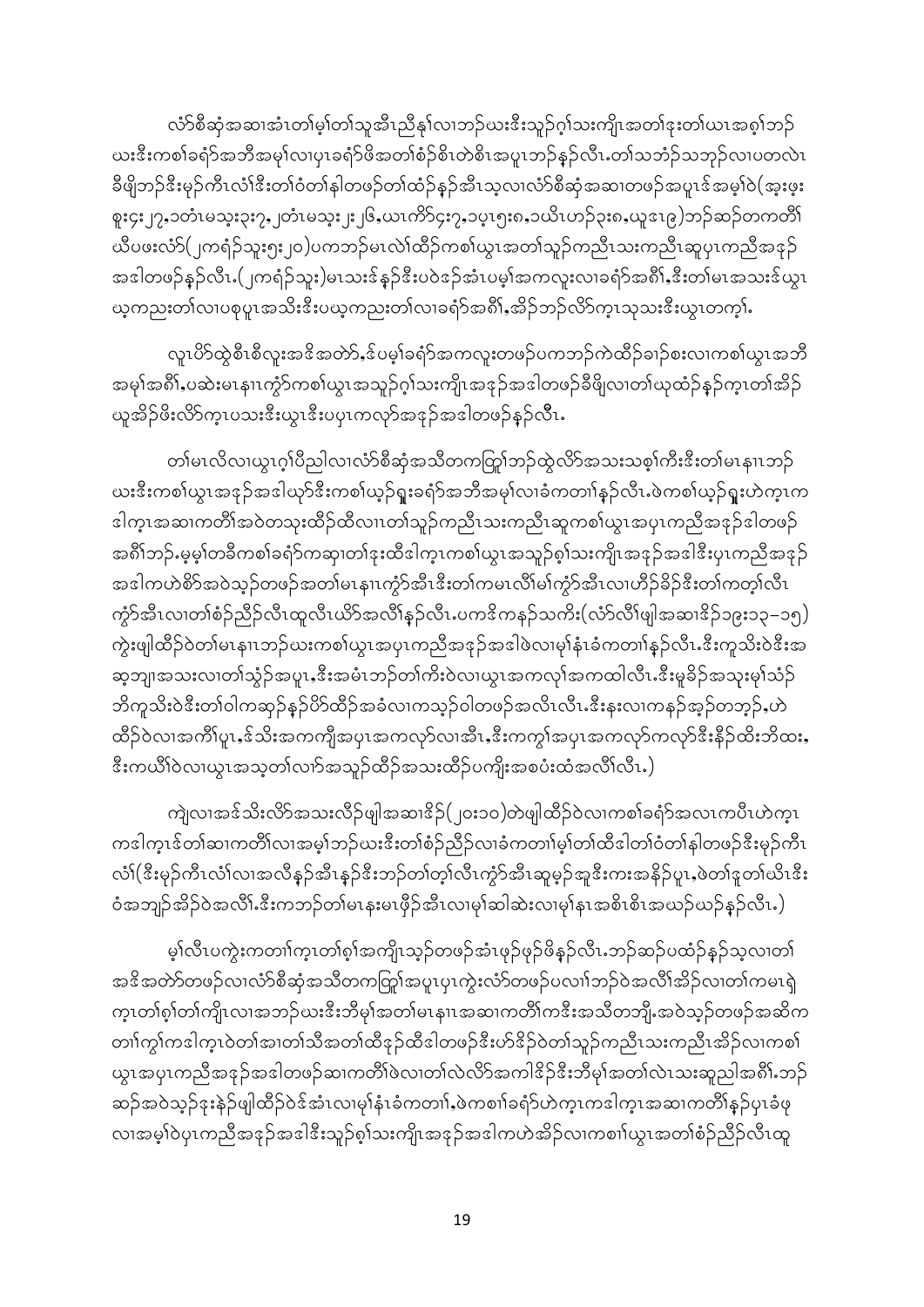လီၤယိဉ်အဖိလာ်နဉ်လီၤ.တၢ်စ္ပါသူဉ်တဖဉ်အံၤအၢဉ်လီၤတူါလိဉ်လၤတၢ်မၤနၢၤမၤဃာ်ဒ်ယွၤအဒုဉ်အဒါအံၤ မ့ါတါလၢအရှ<sup>8</sup>ဉ်လံာ်စီဆုံအသိတကတြူါကတိၤတၢ်ဘဉ်ဃးဒီးဘီမုါလၢအမ့ါယွၤစ့ါပီညါနှဉ်လီၤႉ

(ဘီမှၢ်စးထိဉ်အသးအိဉ်လၢတၢ်လိၢ်ဖဲအံၤလီၤ.ဘဉ်ဆဉ်လဲၤတၢ်လၢကျဲဖးယံၤကယိကယိႇဆူကိၢ်ချ၊ အကျဲတုၤလၢတၢ်အစိၤကတၢါနှဉ်လီၤႉလၢတၢ်နှဉ်အယိကျဲတဘိလၢပဘဉ်သံကွၢ်အီၤလဲဉ်ႇကစၢ်ယ့ဉ်ရူးခရံာ် မၤနၢၤတ္)်လံအနဉ်အဒါလံဓါစ္၊လီၤႇတၢ်အဆိကတၢၢ်တ၊်မၤနၢၤအရူဒိဉ်ကတၢၢ်မ့္ပ်ာထူဉ်စုညါအတၢ်မၤနၢၤ လ၊တၢ်နဉ်အယိအဝဲမၤနၢၤကွံာ်ဝဲမုဉ်ကီၤလံၢ်နဉ်လီၤႉလ၊တၢ်သ့ဉ်ညါဒ်အံၤအပူၤတၢ်ဒုးတ၊်ယၤလ၊အရှုဒိဉ် ဘဉ်တၢ်ဒုးတ့ၢ်အီၤဒီးအိဉ်ဒီးတ၊်မၤနၢၤနှဉ်လီၤ.ခီဖိျလၢတၢ်စ့ၢ်အံၤအယိပကထံဉ်နှဉ်တၢ်အဒိလၢလံာ်လီဉ်ဖျါအ ဆၢ $\frac{2}{3}$ (၁၂)လံ $\frac{5}{9}$ စီဆုံတဖဉ်အံၤတဲဆၢကဒါက္ၤပုၤလၢအဟ်ကမဉ်အဒီပု၊်ဲ၀ဲ၊တဖဉ်ႇအ၀ဲသ့ဉ်တဖဉ်မၤနၢၤက္ပံ $\delta$ ဝဲခ်ီဖိျလ၊သိဖိအသွံဉ်နဉ်လီၤႉအဝဲသ့ဉ်မၤနၢၤကွံာ်မုဉ်ကီၤလံၢ်ႇပာ်ဖျါဝဲလ၊တၢ်အဒိအတ်ာ်လ၊လံာ်လီဉ်ဖျါဆ၊ <u>  $\S$ ြံ ၂)အဝဲသုဉ်မၤနၢၤက</u>ွာ်မှဉ်ကီၤလံၢ်ခီဖျိလၢသိဖိအသွံဉ်နှဉ်လီၤႉလၢတၢ်နှဉ်အယိတၢ်ဒုးတၢ်ယၤနှဉ်တၢ်မၤ နၢၤကွႆာ်အီၤဝံၤလံႇဘဉ်ဆဉ်ဒီးဖဲနဉ်တၤ်လၢကမၤကတၢၤ်ကွႆာ်ဟိဉ်ခိဉ်တၢ်ဒုးခံဘျီတဘျီနဉ်ႇအဝဲထံဉ်ဝဲဒဉ်လၢ တၢ်ဒုးတ၊်ယၤဝံၤလံဘဉ်ဆဉ်အဝဲတဆိတ့ၢ်တၢ်ဒုးတ၊်ယၤဘဉ်ႉအဝဲအိဉ်ဒီးတ၊်သူဉ်ကိၢ်သးရီၤမ့၊်လၢအဝဲသ့ဉ် ညါလီၤအသးအတၢ်ဆၢကတိိၢဖုဉ်<sup>ဥ</sup>ဉ်မးလီၤႉတၢ်အဝဲအံၤမ့ါတ့ၢ်လံလၢမုဉ်ကီၤလံၢ်စံးတ့ၢ်လံဝဲအသိးနှဉ်လီၤႉ လ၊တၢ်နှဉ်အယိဆ၊ကတိၢ်ဖဲမှဉ်ကီၤလံၢ်သူဉ်ကိၢ်သးရီၤဝဲဒိဉ်မးတဘျီလ၊်လ၊်ဖဲလ၊တၢ်သးခုကစိဉ်လဲၤထိဉ် လဲၤထိႇၖိဳးပုၤစူၫ်က္ၤနဉ်က္ၤတၢ်အါထိဉ်ဝဲႇတၢ်တိတၢ်လိၤသူဉ်ထိဉ်အသးလၢပုၤအါ၈ၤအတၢ်အိဉ်မူအပူၤႇလၢ တၢ်အိဉ်ဖိုဉ်အပူၤႇဒီးလှၤ်လ၊်ထူတခါစု>်စှာ်အပူၤန္ဉာ်မ့ၢ်ဝဲတ၊်မၤနၢၤမှဉ်ကီၤလံၢ်ဒီးပုၤလၢအဲဉ်မှၢ်ခံးတၢ်နုၤတဖဉ် နှဉ်လီၤႉကျဲလၢအဂ္ၤကတၢါဆူတၢ်မၤနၢၤအအါကတၢၢ်အံၤမ္၊်ဝဲဖဲဟိဉ်ခိဉ်အဘီအမှၢ်ကဲထိဉ်က္ၤဝဲကစၢ်ယွၤ အဘီအမုၢ်အဖိခွါကစၢ်ယ့ဉ်ရူးခရံ $\hat{\sigma}$ ဒီးအဝဲကပၢဘဉ်ဝဲလီၤထူလီၤယိ $\hat{\sigma}$ နဉ်လီၤ အခီပညီမ့ၢ်ဝဲကျဲလၢအဂ္ၤက တၢါတဘိအံၤဘဉ်တၢ်ဟ်လီၤတ့ၢ်လံအီၤလၢန္ဉာ်အယိဒ်လံာ်ဖံၤလံးပံးအဆၢ ${}^3_2$ ဉ် (၂)ဖျါထိဉ်ဝဲအသိးခ်ီလ့ၢ်ခိဉ် ကိုးခီဒဲးကတီၤလီၤဘါထီဉ်အီၤဒီးပျ၊ကိုးဘိဒဲးကအၢဉ်လီၤတူ၊်လိာ်ကစါယ့ဉ်ရူးခရံာ်နှဉ်မှါယွၤႇဒီးတၢ်မၤနၢၤ အခိဉ်ထံးခိဉ်ဘိနဉ်ဘဉ်တ၊်မၤနၢၤတ့ၢ်လံအီၤန္ဉာလီၤ.အဝဲအံၤကဘဉ်တ၊်ဆဲးမၤအီၤကဘဉ်တ၊်ဟ်လု၊်ဟ်ပုၤ အီၤန္ဉ်လီၤႉတၢ်အဝဲအံၤစးထိဉ်မၤတ္၊်လံအသးလၢပုၤအါ၈ၤအတၢ်အိဉ်မူအပူၤလၢအမၤတၢ်အိဉ်ဒီးတၢ်သူဉ်ဖုံ သးညီခီဖျိလ၊ယွၤအသးမှာ်စီဆုံအစိကမီၤႇပုၤအါ၈ၤတီၤလီၤကဒွံကျိဉ်လံဘဉ်ဆဉ်ပုၤကိႏၵၤတီၤလီၤကဒွံ ကျိဉ်လ၊မှါနံၤလၢခံကတၢါနှဉ်လီၤႉ(Dr.D.A.Carson).ခဲအံၤဒ်ပထံဉ်တါမၤနၢၤသၢပတိၢ်လၢအဘဉ်ဃးဒီးကစ <sup>န်</sup>ယွၤအဘိအမှၢ်ဟ်ယုဒီးတၢ်မၤနၢၤကစၢ်ယွၤအဒုဉ်အဒါႇပကြားဟ်ဖျါထိဉ်တၢ်ပူၤဖျဲးဘဉ်ယးဒီးယွၤအပုၤရိၢ်မှ၊် စ့ါကီးမ့ါတါလၢအဒုးအိဉ်ထိဉ်တါၵ့ါလၢအရှုဒိဉ်တမံၤလၢလံာ်စီဆုံအသိတကတြူ၊်အပူၤန္ဉာလီၤႉ

## Deliverance-တၢ်မၤထူဉ်ဖျံးထိဉ်

တၢ်ထံဉ်လိဉ်လၢအကါဒိဉ်ကတၢၢ်ဘဉ်ဃးဒီးဘီမှၢ်အဝဲအံၤမ္၊်ဆၢဉ်ထၢဉ်လ၊ပုၤဖးတၢ်ဖိတဖဉ်အရိ ${\mathfrak h}$ နှဉ်,တါမၤထူဉ်ဖျဲးအဝဲအံၤဘဉ်ဃးဒီးကစါယွၤအပုၤရိႆ၊မုၢ်ကနုာ်လီၤဘဉ်လၢဘိမုၢ်လၢအအိဉ်ဒီးတၢ်ဆိဉ်စုၤ ဆိဉ်ဝါအပူၤန္ဉာလီၤ<u>.အ<sup>8</sup></u>–တၢ်စ့ၢ်တၢ်ကျိၤအရှဉ်<sup>စွ</sup>ဉ်တမံၤလၢအမ့ၢ်တၢ်သးအိဉ်ဒီးတၢ်တူ၊်ခိဉ်ဟ်သးလၢကစၢ် ယ့ဉ်ရူးအတၢ်မၤလီၤလးအဖိခိဉ်အံၤနဉ်ခီဖိျလၢတၢ်မၤလီၤလးသ့ဉ်တဖဉ်အံၤဟ်ဖျါထိဉ်တၢ်ဆိဉ်စ့ၤဆိဉ်ဝါ ဘဉ်ယးဒီးဘီမှၢ်တဘ့ဉ်လၢကစၢ်ယှဉ်ရူးခရံာ်ဟဲဒုးအိဉ်ထိဉ်ဝဲလၢဟိဉ်ခိဉ်အံၤန္ဉာလီၤႉကစၢ်ယှဉ်ရူးခရံာ်အ တၢ်မၤလီၤလးတဖဉ်မ့ၢ်တၢ်တစိၢ်တလိၢ်လၢအတဲဆိတၢ်ဘဉ်ဃးဒီးဘီမှၢ်လၢအဘဉ်ဆိဉ်စုၤဆိဉ်ဝါဒ်သိးယွၤအ ပုၤ၈ိါမု႞ကသူဉ်ဖုံသးညီအစိၤစိၤအယဉ်ယဉ်လၢစိၤလၢကဟဲတစိၤအ၈ိါန္ဉ်လီၤႉလၢန္ဉ်အမဲာ်ညါကစၢ်ယ့ဉ်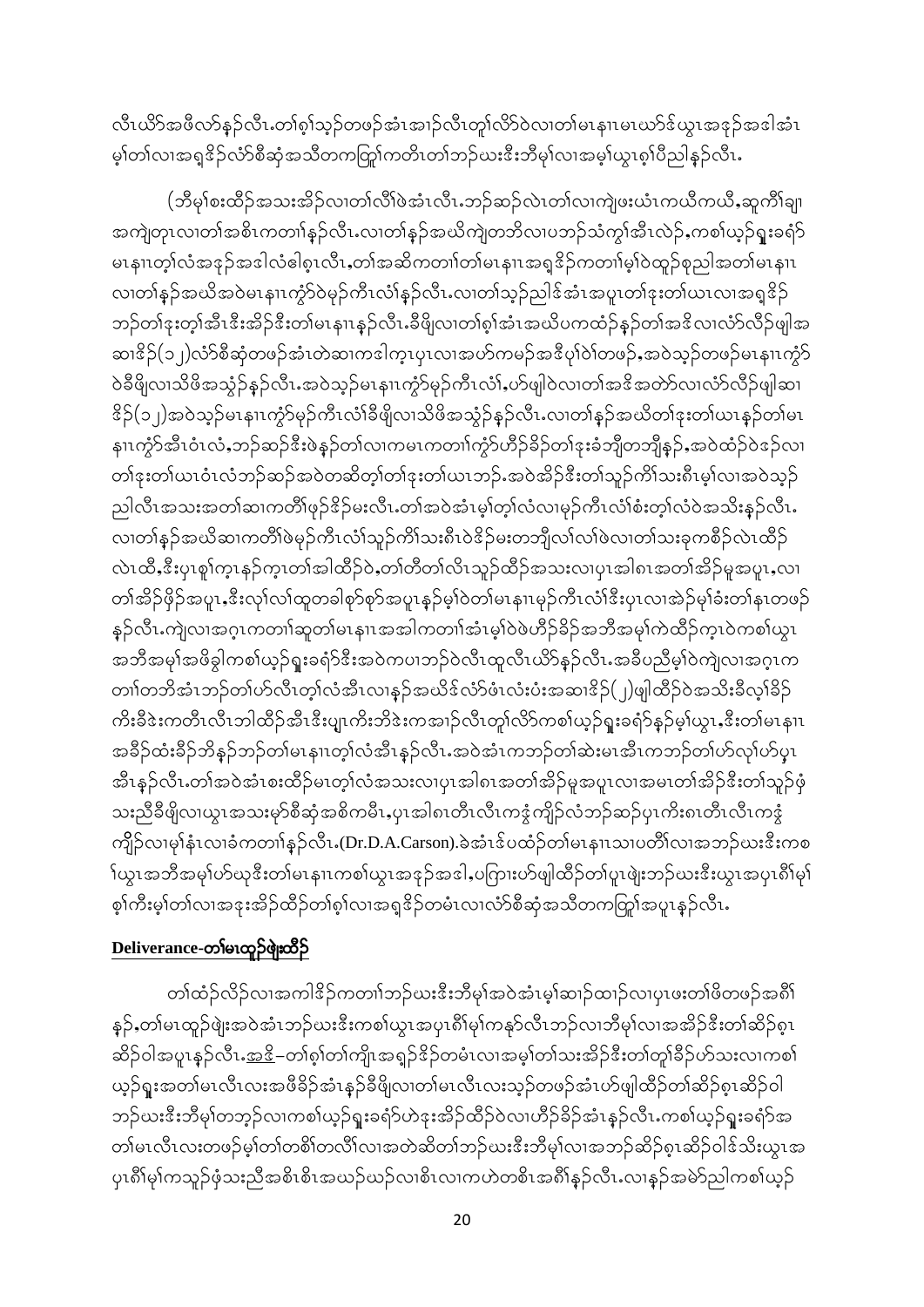ရူးခရံာ်အတၢ်ဟ်သူဉ်ဟ်သးလၢအကဒုးအိဉ်ထိဉ်တၢ်ရှလိာ်ဘဉ်ယးအတၢ်မ့ၢ်တၢ်တီလ၊ပုၤဖိုဉ်ဖိယာ်ဖိတဖဉ် အရိ)်နှပုၤလိ>်တါမၤစၢၤတဖဉ်အရိ)်နှီးပှၤလၢအတူ)်ဘဉ်ခိဉ်ဘဉ်တါလၢပှၤရၤအစုအတၢ်ဆိဉ်ဘံဉ်ဆိဉ်ဘၤမ့္ပါ စ့ၢ်ကီးတ၊်တခါလၢအဟ်ဖျါထိဉ်တၢ်စ့ၢ်အရှုဒိဉ်အကါဒိဉ်ဘဉ်ဃးဒီးဘီမှၢ်လၢအဘဉ်ဆိဉ်စုၤဆိဉ်ဝါနှဉ်လီၤႉ

တၢ်မၤလီၤလးတဖဉ်ဒီးတၢ်တိတၢ်လိၤဘဉ်ယးဒီးကစၢ်ယ့ဉ်ရူးခရံဉ်ဒီးအပုၤတၢ်မၢဖိတဖဉ်မှု၊ပုၤမှ၊် ဆုဉ်မု၊ိရီးလၢအကဲထိဉ်တ၊်ဆိဉ်စုၤဆိဉ်ဝါတဖဉ်နဉ်လီးႉဘဉ်ဆဉ်တ၊်ဆိဉ်စုၤဆိဉ်ဝါလၢအကါဒိဉ်ကတၢ၊် အိဉ်လၢကစါအဘီအမုါအပူၤမ့ါဝဲတါဟုဉ်က္ၤအတၤ်ဟုဉ်ဒ်အမ့ါဝဲခရံာ်ဟုဉ်ကယ်ၤ်ပုၤလၢအစူၢ်က္ၤနဉ်က္ၤ အီၤတဖဉ်အရိ)်နဉ်လီၤႉလၢတၢ်စ့္ပ်အံၤအယိ(ကလီးစဲ၁း၁၃–၁၄)စီၤပီလူးကွဲးဖျါထိဉ်ဝဲတၢ်ဒိဉ်နဉ်တ၊်အုဉ်က္ၤ နိဉ်က္ၤလၢကစၢ်ယ့ဉ်ရူးခရံာ်အပူၤန္ဉာမ့ၢ်ဝဲတၢ်မၤထူဉ်ဖျဲးထိဉ်ကွဲ၁်ပှၤလၢဘိမုၢ်တဘ္ဉ်အံၤအပူၤဆူဘီမု၊်လၢ အ၈ၤတဘုဉ်အပူၤန္ဉာလီၤ (ဒီးဟံးထိဉ်ကွံာ်ပှၤလၢတၢ်ခံးအစိအကမီၤအပူၤဒီးလဲက္ၤပလိၢ်ဆူအဖိခွါလၢအ အဲဉ်အီၤတ၈ၤအဘိအမုၢ်အပူၤလီၤႉလၢအဝဲဒဉ်အပူၤဘဉ်တၢ်ပ္ၤက္ၤပုၤႇတၢ်ပျၢ်ပတၢ်ဒဲးဘးလီၤႉ (ကလီးစဲ၁း၁၃–၁၄).

တၢ်စု၊ိမိ၊်ပှ၊်အခိဉ်သုဉ်ဘဉ်ဃးဒီးတ၊်ထူဉ်ဖျဲးလ၊အနုာ်လီၤဘဉ်ဆူဘီမု၊်လ၊အဘဉ်ဆိဉ်စုၤဆိဉ်ဝါတ ဘ့ဉ်မၤစၢၤပုၤစ့ၢ်ကီးလၢပကနၢ်ပၢၢ်လံာ်စီဆုံအသီတကတြှု၊်ဘဉ်မနုၤအယိႇဟ်<sup>ဒွ</sup>ဉ်ဝဲယွၤအသးစီဆုံမၤတၢ်အါ မးအယိလဲဉ်ႉဖဲပုၤတၢ်မၢဖိအတၢ်ဖံးတၢ်မၤအဆိကတၢၢ်ႇသးစီဆုံလူလီၤဂၢ်လီၤအသးလၢပုၤဟိခရာ်အခံတ ဖဉ်နဉ်ပုၤဘဉ်ဆိဉ်စုၤဆိဉ်ဝါဘဉ်ဃးဒီးဟိဉ်ခိဉ်ကဟဲတုၤဒ်ဘဉ်တၢ်ဟှဉ်လီၤအီၤလၢပုၤစူၢ်က္ၤနဉ်က္ၤတၢ်ကိႏ ၈ၤဒဲးနဉ်လီၤႉဒ်ပဖးတ့ၢ်လ၊(၂ကရံဉ်သူး၁း၁၂–၂၂)စံးဝဲဒီးဖူပှၤနှဉ်မ့ၢ်ယွၤလၢအစဲဃာ်ပနိဉ်ပှၤႇဒီးဟ့ဉ်လီၤ သးအတၢ်ဟုဉ်ကီၤလၢပသးကံၢ်ပူၤနှဉ်လီၤႇ)လံာ်စီဆုံတဆၢအံၤလီၤပလိာ်အသးဖဲ(အူးဖူးစူ၁း၁၄)လံာ်စီဆုံခံ ဆၢအံၤဟ်ဖျါထိဉ်ဝဲသးစီဆုံနှဉ်မ့ၢ်ဝဲကစၢ်ယ့ဉ်ရူးခရံာ်အတၢ်စဲပနိဉ်ယာ်ပှၤလၢအနိၢ်ကစၢ်နှဉ်လီၤႉဒီးအဝဲဟ့ဉ် လီၤသးအတၢ်ဟုဉ်ကီၤတၢ်လၢအဟဲခါဆူညါတဖဉ်အရိၢိန္ဉ်လီၤႉတၢ်ကတိၤလၢအရၤတဖျုဉ်သးစီဆုံမှၤ်ဝဲယွၤ အတၢ်စိတၢ်ကမီၤအိဉ်လၢအပူၤကိႏနံၤဲးႏႇတၢ်အဝဲအံၤမ့ၢ်တၢ်ဆိကတိၢ်တျ်ဟှဉ်တၢ်နှဉ်သါဆူပုၤလၢအပိဉ်ခရံှာ် ခံတဖဉ်က<sup>ွ</sup>းနဉ်သးစီဆုံအစိအကမိၤဖဲလၢကစၢ်ခရံာ်ဟဲက္ၤကဒါက္ၤအိဉ်ဒီးအလၤကပိၤနဉ်လီၤႉ

လံာ်စီဆုံအသိတကတြှုပ်ာဖျါထိဉ်စု၊်ကီးဝဲတ၊်ထူဉ်ဖျဲးဘဉ်ဃးဒီးယွၤအပုၤရိၢ်မှ၊်ဆၢကတိ၊်ဖဲလၢက စါယှဉ်ရူးခရံာ်ပၢတၢ်တဘိယှၢ်ယီလၢအဘိအမှၢ်အပူၤန္ဉာ်လီၤႉဖဲခရံာ်တၢ်အိဉ်ဖိုဉ်သးသမှုအတၢ်လဲၤဆၢက တိၢိန္ဉ်ပှၤကွဲးလံာ်စီဆုံအသိတကတြွ<sup>ု</sup>တဖဉ်နှဉ်ဟ့ဉ်ၵံၢ်ဟ္ဉ်ဘါဝဲပုၤဟ်ိခရံာ်အခံတဖဉ်လၢကသ့ဉ်နိဉ်ထိဉ် က္နၤဝဲကစါယွၤလၢမၤထူဉ်ဖျဲးထိဉ်ကွဲ၁်ပုၤဝံၤလံလၢတၢ်နှာ်လီၤဘဉ်ဆူအဘီအမှၢ်လၢအိဉ်ဒီးတၢ်ဆိဉ်စူၤဆိဉ်ဝါ အပူးနှဉ်လီး လံာ်စီဆုံအသိတကတြှုတ်မြးလိယွှၤစူးပြီညှုပာ်ဒိဉ်ဝဲလ၊ကစၤ်ယွၤအတၤ်မူးတၤ်လ၊ဟူဉ်ပုၤတၤ် စံဉ်ညီဉ်ထဲလ၊တၢ်ဒဲးဘးအယိဘဉ်.မ့မ့္ပ်တခ်ီကစၤ်ယွၤထိဘိအဝဲဟ့ဉ်လီၤပုၤလ၊တၢ်ဟ့ဉ်ဘဉ်ဃးဒီးသးစီဆုံ အတၢ်ဟ္ဉာ်ဆူအတၢ်အိဉ်ဖိုဉ်အပူၤန္ဉာလီၤႉပက<sup>င္မွ</sup>ကနဉ်သကိး(၁ကရံဉ်သူး၄း၂၀)အစ္<sup>ု</sup>်အံၤႇယ္လၤအဘီအမု၊် တမ္နါဘဉ်လ၊တၢ်ကတိၤဘဉ်,မ့ၢ်လ၊တၢ်အစိအကမီၤလီၤႇ)လ၊တၢ်လိၢ်အါပူၤအါတီၤအပူၤတၢ်စိတၢ်ကမီၤဒ်စီၤ ပီလူးအတၢ်ဆိကမိဉ်ဆိကမးမ့ၢ်တၢိစိတၢ်ကမီၤလၢဘဉ်ယးဒီးသးစီဆုံအစိကမီၤန္ဉ်လီၤႉ

ယ္လၤအသးစီဆုံအံၤမ့္ပ်တ္ပါလၢအလီၤကမၢကမဉ်နီၤ်ကီၤ်ဘဉ်ဃးဒီးကစၤ်ယ္လၤအတၤ်ဆိဉ်စ့ၤဆိဉ်ဝါလ၊ အပှၤရိႆာမု႞တဖဉ်အအိဉ်ဒ်ပပလၢၢ်ဘဉ်လဲၤခီဖျိဘဉ်အီၤတနံၤဘဉ်တနံၤလၢပတၢ်အိဉ်မူပူၤနှဉ်လီၤႉအဝဲမၤစီဆုံ ပှၤႇဒုးအါထိဉ်အတၤသူတၤသဉ်လၢတၢ်အိဉ်မူပူၤႇမၤပှဲၤပှၤလၢတၢ်သူဉ်ခုသးခုႇဒီးဒုးဆူဉ်ထိဉ်ပင်္ဂါပဘါယုဉ်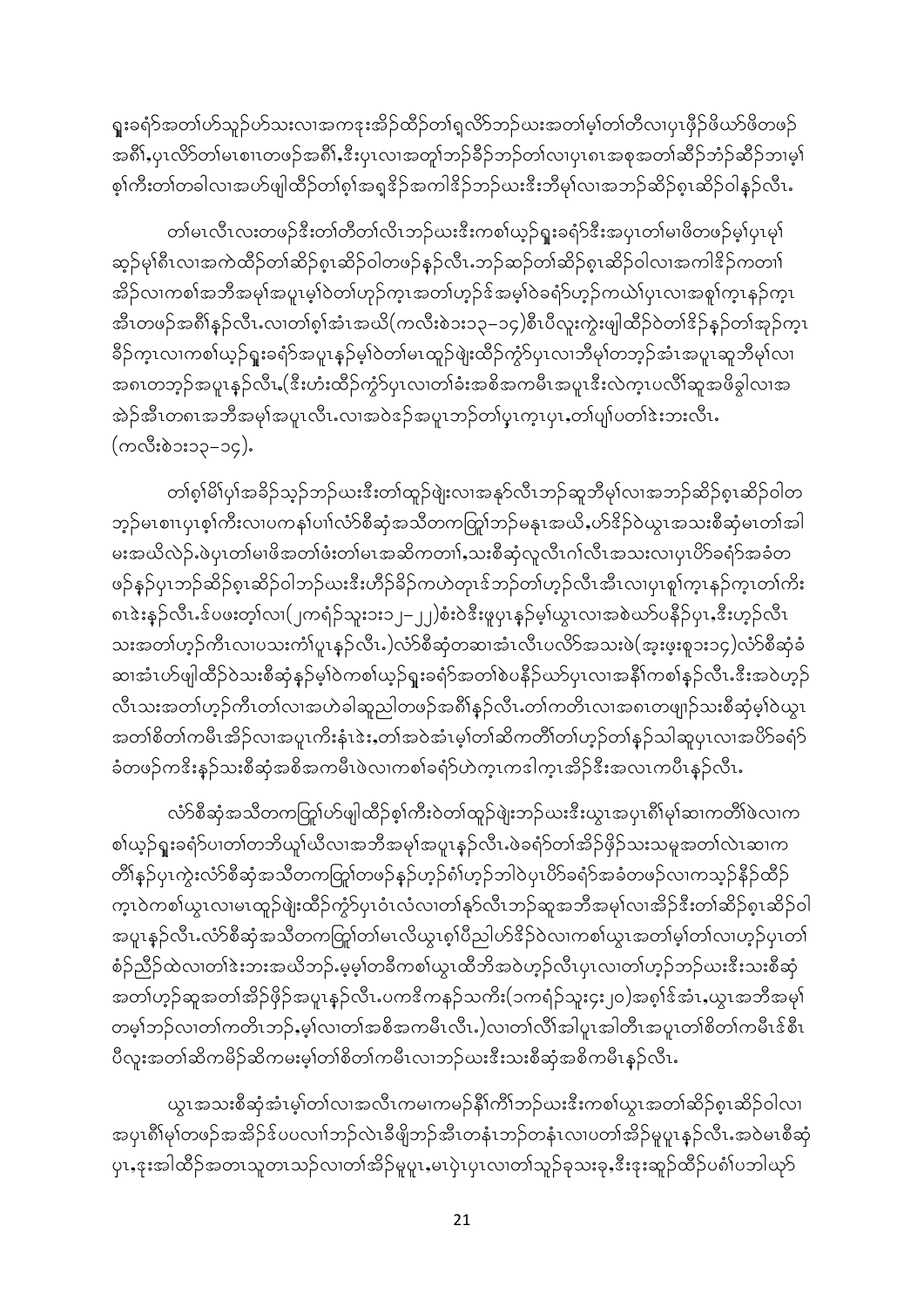<u>ီးတၢ်စိတၢ်ကမီၤလၢပကထီဒါကွ</u>ဲာ်ပဒုဉ်ပဒါအစိါနဉ်လီၤႉခရံာ်တၢ်အိဉ်ဖိုဉ်အါဖုလၢမှၢ်မဆါတနံၤအံၤတဟ်</u> <sup>8</sup>ဉ်လၤၤသးစီဆုံအတၤ်ပၢဆု၊လၢပုၤစူ၊်က္ၤနာ်က္ၤတၢ်တဖဉ်အပူၤလၢပတၢ်အိဉ်မူအရိၢ်အဝဲမ့္ပ်တၢ်ဆိဉ်စ္ၤအ း<br>်ကတၢါဖဲလၢကစါခရံာ်အဘီအမှါအိဉ်ဝဲအဖၢမှါနဉ်လီၤ**.** 

လံာ်စီဆုံအသိတကတြွုက်မၤလိယ္မၤစ္ပါပီညါဟ့ဉ်စံၢ်ဟ့ဉ်ဘါစ့ၢ်ကီးပှၤပိာ်ခရံာ်အခံတဖဉ်မ့၊်ပှၤလ၊ အိဉ်မူဘဉ်ဝဲအဘီအမုၢ်အပူၤႇအိဉ်ဒီးတ၊်မု၊်လ၊်တဖဉ်လၢကဒိးနှၤ်ဘဉ်တၢ်ဆိဉ်စုၤဆိဉ်ဝါလၢအဒိဉ်ကတၢၢ်လ၊ ဘီမု၊်လၢကဟဲတဘ့ဉ်အံၤအပူၤန**ှ**င်္လါး

(ဇူးဘြံ၁၂း၂၈)ကိႏပုၤပိ>်ကစၢ်ယ့ဉ်ရူးခရံာ်အခံတဖဉ်အိဉ်မူလ၊တၢ်ကကလု၊်တီႇလ၊တၢ်ဆိဉ်စုၤဆိဉ်ဝါ အဘိအမုၢ်အံၤအိဉ်လၢအမဲာ်ညါနဉ်လီၤ.မၤသးဒ်နဉ်ဒီးပန1်ဘဉ်အဘိအမုၢ်လၢအတဟူးတဝးဘဉ်သတးဒီးမ် ပကအိဉ်ဒီးတၢ်ဘျုးတၢ်ဖိုဉ်ႇဒ်သိးပကမၤယွၤအတၢ်ဖဲအဘဉ်အသးႇအိဉ်ဒီးတ၊်ယူးတ၊်ယီဉ်ႇဒီးတ၊်ပျံၤယွၤနှဉ် တက္}ႇ(င့ၤဘြံ၁၂း၂၈).

ပကဖးကဒီးလ၊ယၤကိ $S($ ၂း၅)ယဒီပု၊်ဝဲ၊်လ၊တၢ်အဲဉ်အီၤသ့ဉ်ဧ၊ဒိကနဉ်တက့ၢ် ယွၤဃုထ၊ဟိဉ်ခိဉ်အ ပှၤဖှီဉ်ဖိယာ်ဖိထူးဝဲတီၤဝဲလၢတၢ်နာ်ဒ်သိးအကန္နၢ်ဘဉ်သါအဘီအမုၢ်လၢအစံးဟ်ဝဲလၢအကဟ္ဉ်လီၤပှၤလၢ အအဲဉ်အီးနဉ်လီး.

စီၤယၤကိ5ကိးထိဉ်တၢ်အိဉ်ဖိုဉ်တဖဉ်လၢအကဆိကတိၢ်ကွဲ၁်တၢ်ဒုးနဲဉ်ဖျါထိဉ်တၢ်အဲဉ်<sup>ဒွ</sup>ဉ်ဆံးအါစှၤဆူ ၦၤထူးပှၤတီၤတဖဉ်မ့ၢ်လၢတၢ်ဝဲအံၤတမ့ၢ်တၢ်လုၢ်<sup>ဇွ</sup>ဉ်ပှၤ<sup>စွ</sup>ဉ်လၢအ<sup>စွ</sup>ိးနှၢ်ဝဲလၢအဘိအမု၊်ပူၤဘဉ်ႉလၢနှဉ်အမဲာ် ညါႇပုၤလၢအထူးအတိၤလၢတၢ်နှာ်ဒီးပုၤလၢအအဲဉ်အီၤတဖဉ်ကန1်ဘဉ်သါဘီမုၢ်ဒ်အဝဲအၢဉ်လီၤဝဲအသိးန္ဉာ်  $\alpha_{21}^2$ 

ကစၢ်ယှဉ်ရူးခရံာ်မၤထူဉ်ဖျဲးထိဉ်အပုၤရိၢ်မှၤ်လၢအအိဉ်ဒီးတၢ်ဆိဉ်စုၤဆိဉ်ဝါဖဲအဝဲလဲလိာ်အဘီအမှၢ်အ ဆၢကတိၢိန္ဉ်လီၤႉဒီးကစၢ်ယ္ဉ်ရူးခရံာ်အဘီအမုၢ်လၢအမ့ၢ်တၢ်ဆိဉ်စုၤဆိဉ်ဝါအိဉ်ဝဲလၢခရံာ်အတၢ်အိဉ်ဖိုထိ ဘိလၢအတၢ်စံာ်စိၤတဲစိၤအပူၤနဉ်လီၤ.ဘဉ်ဆဉ်လံာ်စီဆုံသိဉ်လိဝဲတၢ်ထူဉ်ဖျံးအလၢအပုံၤလၢအမ့ၢ်ယွၤအပုၤ ရိ<sup>ု</sup>မု၊်ကနုာ်လီၤဘဉ်ဆူကစါယွၤအဘီအမု၊်လၢအဘဉ်ဃးဒီးတၢ်ဆိဉ်စုၤဆိဉ်ဝါအံၤတဝံၤဒ်ဘဉ်တုၤလၢဘီမု၊် လၢခံကတၢါတဘ့ဉ်အံၤဟဲအိဉ်ထိဉ်ဒ်ဘဉ်နဉ်လီၤ.

မုၢိနံၤလၢခံကတၢါနှဉ်ကစၢ်ယွၤအပှၤရိႆးမုၢ်ကလဲၤခီဖျိဘဉ်ဝဲဘီမုၢ်လၢအအိဉ်ဒီးတၢ်ဆိဉ်စုၤဆိဉ်ဝါဒ်တၢ် .<br>အၢဉ်လီၤအီလီၤအိဉ်ဝဲအသိးလၢလၢပှဲၤပှဲၤနဉ်လီၤၗ်ပဖးတ့ၢ်လၢလီဉ်ဖျါ(၁၁း၁၅)ဒီးစံးဝဲဒဉ်ဟိဉ်ခိဉ်အဘီအ မှၢ်ကဲထိဉ်လ၊ပကစၢ်အတၢ်ဒီးခရံဉ်အတၢ်ဒီးကပၢဝဲလီၤထူလီၤယိဉ်လီၤႉ

ဖဲကစါယ့ဉ်ရူးဟဲက္ၤကဒါက္ၤဝဲအဆၢကတိၢိန္ဉ်ဟိဉ်ခိဉ်အဘိအမုၢ်ကဘဉ်တၢ်လဲလိ>်က္ၤအီၤဆူတၢ် မၤနၢၤလၢအမ့္ပ်ယ္မၤအဘိအမု)ႇမူခ်ိဉ်ဘိမု႞တၢ်ဘဉ်တ္စတဖဉ်သးဝံဉ်စံးထိဉ်ပတြာၤကစၢ်ယ့ဉ်ရူးခရံာ်ဒီးအဝဲ သူဉ်တဖဉ်နှဉ်အှဉ်တၤ်လၢထါအသီဒီးစံးဝဲဒဉ်ႇနစ္နၤဟံးနှဉ်လံာ်နှဉ်ႇဒီးအိးထိဉ်အတၢ်စဲပနိဉ်ယာ်လီၤႉအစူၢ်ဒ် အံၤႇန<sup>္တ</sup>ိးသံနသးႇ<sup>8ွ</sup>းနပ္ၤက္ၤပုၤလၢနသွံဉ်ႇလၢယ္ပၤအ၈ိါလၢကယဲၤ်အဒူဉ်ဒီးပုၤကတိၤတၢ်အကျိဉ်အကလုာ် ကလုာ်ဒီးကယဲၤ်ပုၤရီးမုၤ်ဒီးကယဲၤ်ပုၤကလုာ်တဖဉ်အကျါလီၤႉဒီးနဟ်အီၤလၢဘီမုၤ်ဒီးပုၤလုၤ်တၤ်အဒိဉ်လၤ ယွၤအမဲ>ညါဒီးအဝဲသ့ဉ်ကပၢတၢ်လၢဟိဉ်ခိဉ်ချ၊လီၤႉ(လီဉ်ဖျါ ၅း၉−၁၀).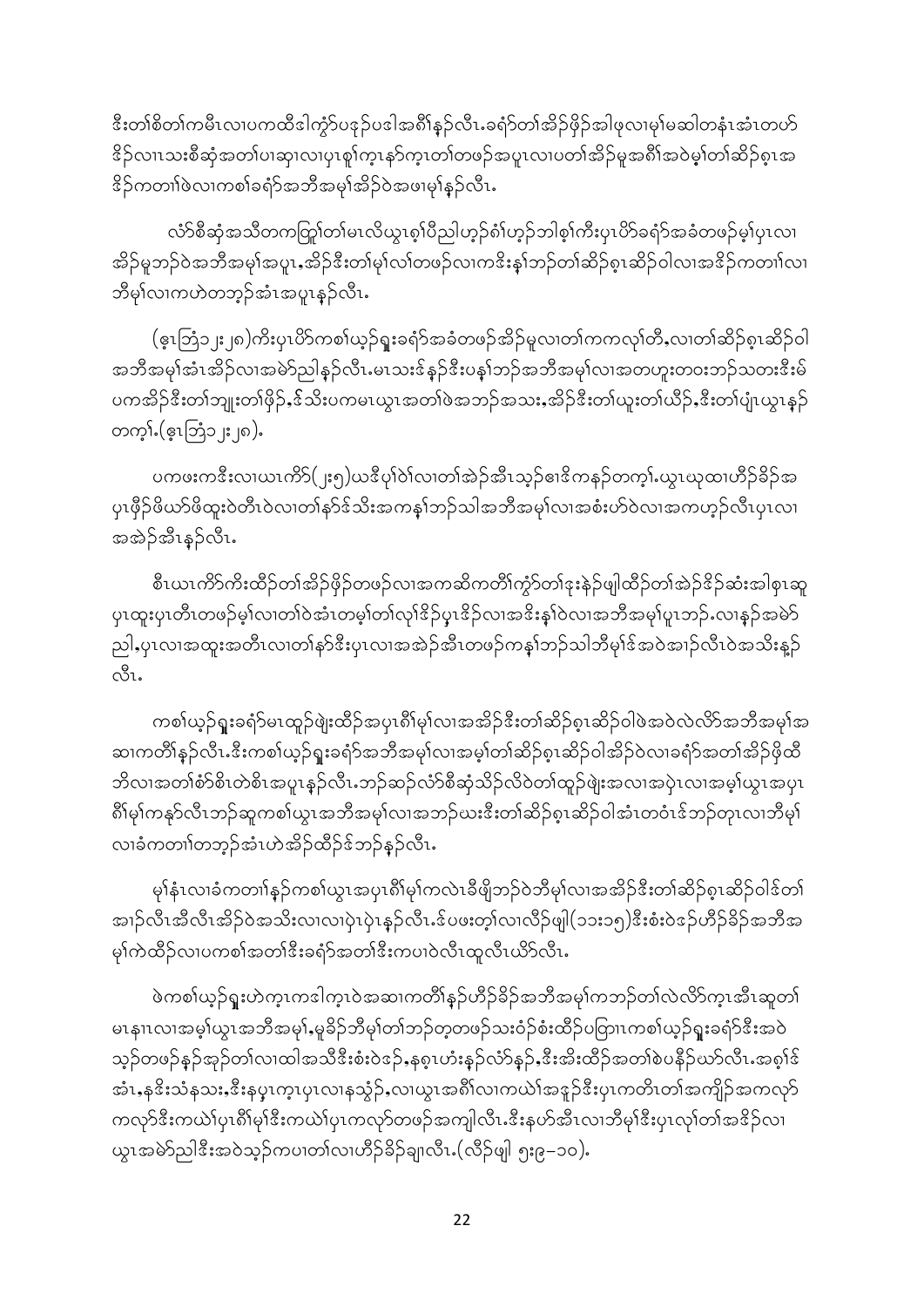မှါနုံးလၢခံကတၢါနှဉ်ကစါယွၤအပုၤ၈ိါမုၢ်ကဘဉ်တါမၤထူဉ်ဖျဲးထိဉ်ကွဲာ်အီၤဒီးကဲထိဉ်ဝဲပုၤလု၊်တါအ း<br>်အဘီအမု၊်တဘ့ဉ်ႇၖိဳးအဝဲသ့ဉ်တဖဉ်ကဘဉ်ပၢဟိဉ်ခိဉ်အံၤန္ဉ်လီၤႉ

ဖဲပဆိကမိဉ်ဘဉ်ဃးဒီးကစါယ့ဉ်ရူးခရံာ်အတၢ်ဟဲကဒါက္ $\textbf{n}$ ဒီးအတၢ်ဟ္၄်ပလိၢ်အတၢ်မၤနၢၤလၢခံက တၢၤ်ႇပတအဲဉ်ဒိးလၢပတဆိကမိဉ်အီၤယိယိဖိဘဉ်ယးကစၢ်ယှဉ်ရူးခရံာ်အတၢ်မၤနၢၤကွံာ်အဒုဉ်အဒါတဖဉ်ဒ် ပုၤကလုာ်လၢအမ့္ပြန်စ္ဝိုကိုးဝဲလ၊(force Majure)ဒ်တၢိစိတၢ်ကမီၤလ၊လဲၤတရံးအသးအသိးဘဉ်နှဉ်လီၤႉ

လံာ်လီဉ်ဖျါတဘ့ဉ်အံၤတဲဖျါထိဉ်ဝဲလၢနးကဟဲထိဉ်လၢကစၢ်ယှဉ်ရူးခရံာ်အကိ5်ပူၤဒီးနုးအဝဲအံၤမ့ၢ်ဝဲ ကစါယွၤအကလုၢ်ကထါအနးနိ1်နိ1်တဘုဉ်ႇနးလၢအမ့ၢ်တၢ်မ့ၢ်တၢ်တိႇတၢ်စံဉ်ညီဉ်လၢခံကတၢၢ်မ့ၢ်ဝဲတၢ်အရှ နိဉ်ကါနိဉ်နှၤ်န်တၤ်ခဲလၢာ်နှဉ်လီၤႉနီးပုၤစီဆုံတဖဉ်ပမ့ၢ်ကွၤ်ကူၤလၤလံာ်စီဆုံအသိတကတြူအပူၤပထံဉ်ဘဉ် လ၊တၢ်ကတိၤမ္ၢါဝဲ(Vindication)အခ်ီပညီမ္၊ါဝဲပုၤစီဆုံတ၈ၤလ၊အအိဉ်ဒီးတၢ်ကမဉ်လ၊အအိဉ်ဒီးတၢ်စ္ပါမိၤ်ပု၊် နှဉ်လီၤႉအဝဲသုဉ်မ့ၢ်ပုၤလၢအနဉ်ကစၢ်ယှဉ်ရူးခရံာ်ဒီးအဝဲသုဉ်ဒိးယီၤအမဲာ်သဉ်ဒီးအဲဉ်ဝဲအဒုဉ်အဒါဒီးမၤတၢ် ခဲလၢာ်ဒ်ဟိဉ်ခိဉ်စံးဝဲတၢ်ဝဲအံၤမ့ၢ်တ၊်ပျု၊်လီၤႉလၢတၢ်နှဉ်အယိဖဲတၢ်စံဉ်ညိဉ်အဆၢကတိၢ်နှဉ်တၢ်ခဲလၢာ်ပသ့ဉ် ညါအီၤသ့ဒီးတါခဲလၢာ်ကဲထိဉ်က္ၤတၤ်လၢအဘဉ်ဒီးတၤ်မ့ၤ်တၤ်တီကဟဲဖျါထိဉ်ဒီးတၤ်အံၤမ့ၤ်တၤ်ကစိဉ်အမုာ် လၢပှၤစီဆုံတဖဉ်ဒီးတၢ်ကစိဉ်အမုာ်ကမ့ၢ်ပှၤဟးရီၤဖိတဖဉ်အရိၢိဒ်ကစၢ်ယှဉ်ရူးခရံာ်တဲတ့ၢ်ဝဲလၢအတၢ်ကစိဉ် အပူၤ လီၤတံၤ်လီၤဆဲးနဉ်လီၤ. Dr.Sean M, Donough

ဒ်ပထံဉ်သူဉ်ညါတ့ၢ်အသိးႇပုၤကွဲးလံာ်စီဆုံအသိတကတြူ၊်တဖဉ်ဟ်လီၤအသးဆူတၢ်မၤနၢၤဘဉ်ဃး<sup>8ွ</sup>း ကစၢ်ယွၤအဒုဉ်အဒါဒီးတၢ်မၤထူဉ်ဖျဲးထိဉ်ကွံာ်အပှၤရိၢ်မုၢ်ဆူတၢ်ဆိဉ်စုၤဆိဉ်ဝါအဘိအမုၢ်ကိးကတိၢ်ဒဲးလၢအ ဘဉ်ယးဒီးကစါယှဉ်ရူးခရံာ်အတၢ်အှဉ်ကူၤခိဉ်ကူၤအတၢ်မၤတဖဉ်နှဉ်လီၤ.တၢ်စ့ၢ်သှဉ်တဖဉ်အံၤဘဉ်သုဉ် သူဉ်အဆၢတဆဲးအသးလၢအခ်ိဉ်ထံးဘဉ်ႇဘဉ်ဆဉ်ကစၢ်ယှဉ်ရူးခရံာ်အတၢ်မၤကိႏကတိၢ်ဒဲးဒုးစဲဘူးလိာ်အ သးဒီးဘဉ်တၢ်ဟ်ဒိဉ်အီၤလၢလံာ်စီဆုံအသီတကတြှၢ်အပူၤမ္န၊်လၢဒုးဖျါထီဉ်တၢ်စု၊်မိ၊်ပု၊်အခိဉ်သူဉ်လၢအမှ၊်ဝဲ တါမၤနၢၤလၢကစါယွၤအဘိအမှါလၢခရံာ်အပူၤန္ဉာ်ဟဲတုၤ၀ဲလံႉ

### တၢဴကတိၤလၢခံ-Conclusion

လ၊တၢ်မၤလိဝဲအံၤအပူၤပမၤလိန္ဉ်တၢ်အရှူဒိဉ်ကတၢၢ်ဘဉ်ဃးဒီးကစၢ်ယွၤအဘိအမှၢ်လ၊လံာ်စီဆုံအ သိတကတြှၢ်အပူၤန္ဉာလိၤႉလၢတၢ်နှဉ်အမဲာ်ညါမ့္ပါတၤ်လၢအဆံးမှုတမူ၊်အရိၢိမဉ်တၢ်သိဉ်လိဘဉ်ဃးဒီးလံာ်စီ ဆုံအသိတကတြှာ်ကစါယွၤအဘိအမှါဝဲအံၤထိဉ်ဟူးထိဉ်၈ဲၤထိဉ်ပုၤကွဲးလံာ်စီဆုံအသိတကတြှာ်အသးကိႏၵၤ <u>ဲ</u>&းအတၢ်သိဉ်လိန္ဉ်လီၤႉပယုသ္ဉ်ညါတၢ်တိတၢ်လိၤယှာ်<sup>စွ</sup>ီးတၢ်သးခုကစိဉ်လၢအဘဉ်ဃး<sup>စွဲ</sup>းဘိမှၢ်ဝဲအံၤဟဲ အိဉ်ထိဉ်သးဒ်လဲဉ်အစ္စ္ပါန္ဉာလီၤႉဒီးပထံဉ်နှုစ္စ္ပါကီးလၤလံာစီဆုံအသီတကတြှုပ်ာသူဉ်ဟ်သးအါတက္နါလၤ ဘီမု၊်ကဟဲအိဉ်ထိဉ်အစု၊်တ၊်လဲလိ>်သးဖးဒိဉ်အပူၤႇဒီးဘီမု၊်ဝဲအံၤကအိဉ်ဝဲတဘိယူ၊်ယီဒီးကစ၊်ယ့ဉ်ရူးခရံ>် အဘိအမှၢ်လၢခံကတၢါနဉ်လီၤႉ

<sup>န့်</sup>ပထံဉ်သူဉ်ညါတ့ၢ်အသိးနှဉ်ႇတလိဉ်လၢပကြားတဲလၢလံာ်စီဆုံအသီတကတြှု၊်အတၢ်စူ၊်တၢ်နဉ်အံၤ လၢအဘဉ်ယးဒီးကစါယွၤအဘိအမှါခဲလၢာ်တသ့ဘဉ်ႉလံာ်စီဆုံအသိတကတြှုကဲဖျါထိဉ်စ့ၢ်ကီးဝဲလၢတ၊် သးခုအကစိဉ်ဘဉ်ဃးဒီးတ၊်မၤနၢၤလၢကစၢ်ယွၤအဘိအမုၢိဒီးတ၊်မၤနၢၤအဝဲအံၤဟဲကဲထိဉ်အသးသ့ဝဲဒ်လဲဉ် ႇကဟဲ၀ဲႇဒီးကဟဲ၀ဲလၢတၢ်အပတိၢ်သၢခါလၢအဘဉ်ဃးဒီးကစၢ်ယှဉ်ရူးခရံာ်အဘိအမှၢ်နှဉ်လီၤႉဘိမှၢ်အခိဉ်